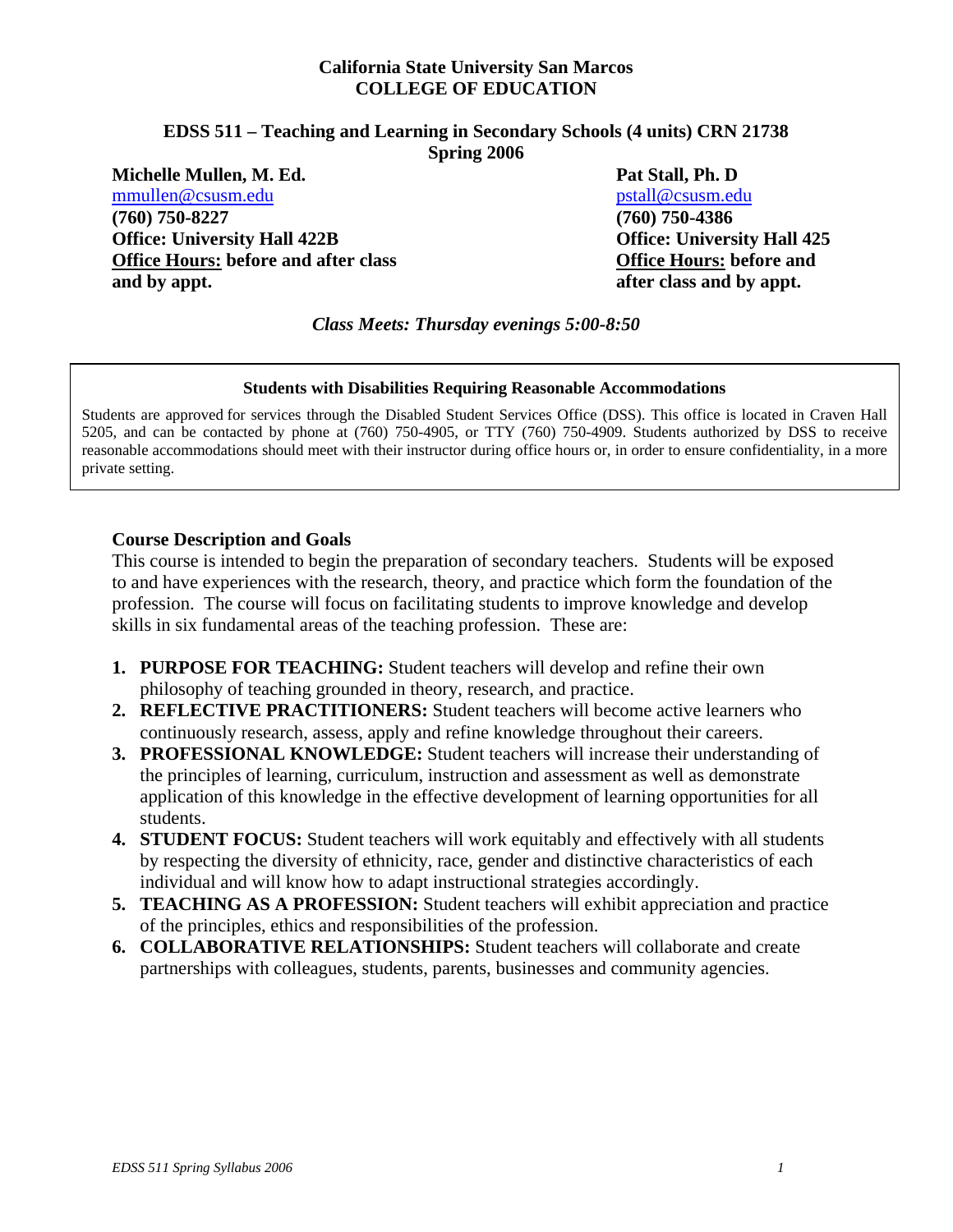To help us internalize these concepts, we will pursue the answers to four essential questions throughout the course of the semester:

- 1. What does an inclusive and democratic classroom look like?
- 2. How does an inclusive and democratic classroom increase adolescents' sense of mastery, generosity, belonging, and independence?
- 3. How do you/your students construct knowledge?
- 4. What broad academic and life goals do you hold for your students?
- 5. When you consider your beliefs about teaching and learning, what teaching approaches accomplish your goals?

## **Teacher Performance Expectation (TPE) Competencies**

This course is designed to help teachers seeking the Single Subject Credential to develop the skills, knowledge, and attitudes necessary to assist schools and districts in implementing an effective program for all students. The successful candidate must be able to demonstrate their understanding and ability to apply each of the TPE's, that is, merge theory and practice in order to realize a comprehensive and extensive educational program for all students. Failure to meet a minimum competence in any of the TPE's by the completion of the program will prevent the acquisition of the Single Subject Credential (A full-text version of the TPE descriptions can be downloaded from the CoE webpage: www.csusm.edu/COE). All of the TPE's are addressed in this course as well as in other professional education courses. In this course, some will receive more emphasis than others and the ones with \*'s next to them will be evaluated via your TaskStream responses (see assignment description):

Primary Emphasis

- TPE 3 Interpretation and Use of Assessments
- TPE 4 Making Content Accessible
- TPE 6c Developmentally Appropriate Practices in Grades 9 -12\*
- TPE 6d Developmentally Appropriate Practices for Special Education\*
- TPE 8 Learning about Students
- TPE 9 Instructional Planning\*
- TPE 11 Social Environment
- TPE 12 Professional, Legal, and Ethical Obligation
- TPE 15 Social Justice and Equity

### Secondary Emphasis:

- TPE 1B Subject-Specific Pedagogical Skills for Single Subject Teaching Assignments
- TPE 5 Student Engagement
- TPE 7 Teaching English Language Learners
- TPE 10 Instructional Time
- TPE 13 Professional Growth
- TPE 14 Educational Technology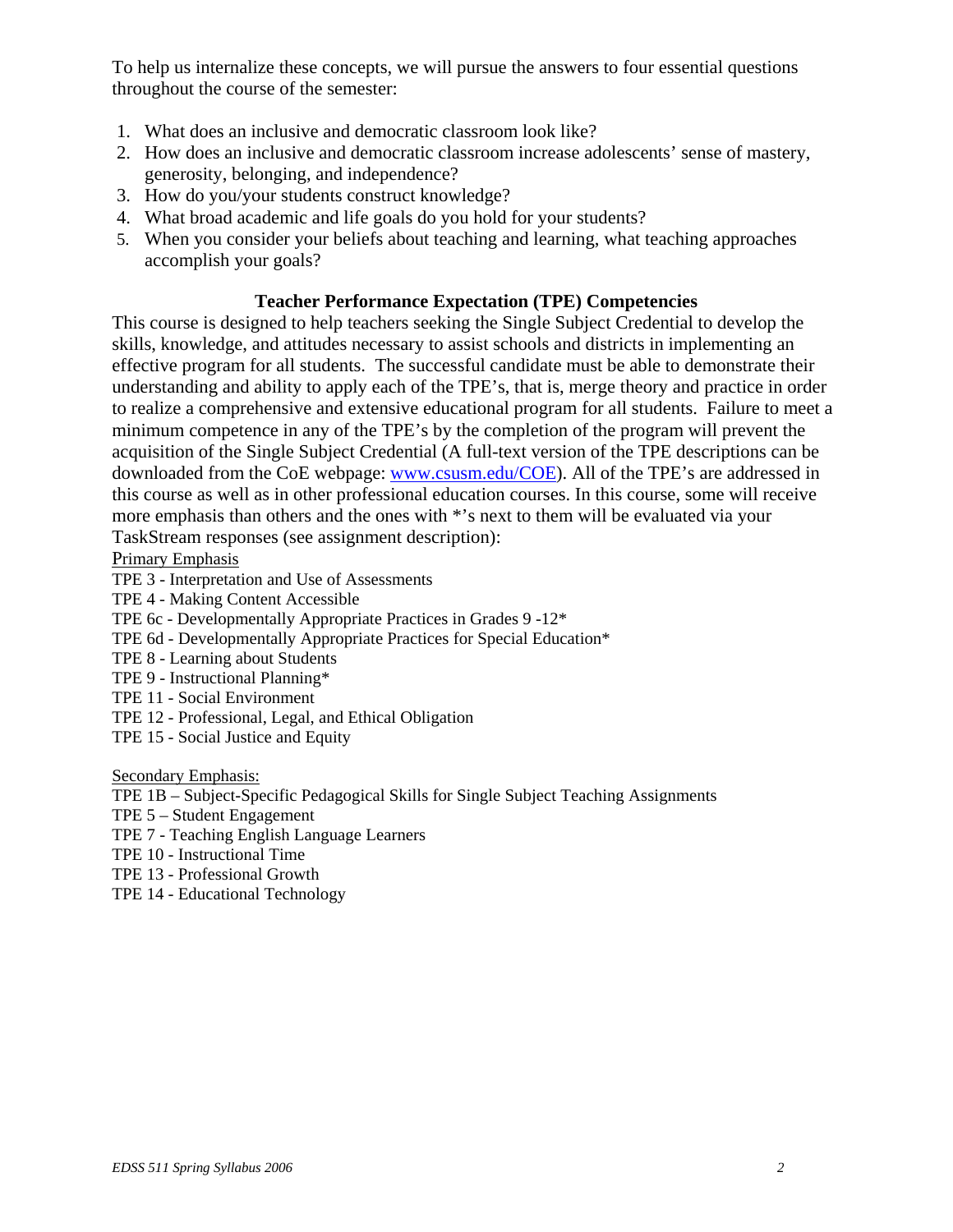# **AUTHORIZATION TO TEACH ENGLISH LEARNERS COMPETENCIES**

**Red print indicates the areas covered in this course.** 

| PART 1: LANGUAGE STRUCTURE<br>AND FIRST- AND SECOND-LANGUAGE<br><b>DEVELOPMENT</b>                                                           | PART 2:<br>METHODOLOGY OF<br>BILINGUAL ENGLISH LANGUAGE<br>DEVELOPMENT, AND CONTENT<br><b>INSTRUCTION</b>                             | PART 3: CULTURE AND<br><b>CULTURAL DIVERSITY</b>                                                       |
|----------------------------------------------------------------------------------------------------------------------------------------------|---------------------------------------------------------------------------------------------------------------------------------------|--------------------------------------------------------------------------------------------------------|
| I. Language Structure and Use: Universals<br>and Differences (including the structure of<br>English)                                         | <b>I. Theories and Methods of Bilingual</b><br><b>Education</b>                                                                       | <b>I. The Nature of Culture</b>                                                                        |
| A. The sound systems of language (phonology)                                                                                                 | A. Foundations                                                                                                                        | A. Definitions of culture                                                                              |
| <b>B.</b> Word formation (morphology)                                                                                                        | <b>B.</b> Organizational models: What works<br>for whom?                                                                              | <b>B.</b> Perceptions of culture                                                                       |
| C. Syntax                                                                                                                                    | C. Instructional strategies                                                                                                           | C. Intragroup differences (e.g.,<br>ethnicity, race, generations,<br>and micro-cultures)               |
| D. Word meaning (semantics)                                                                                                                  | II. Theories and Methods for<br><b>Instruction In and Through English</b>                                                             | <b>D.</b> Physical geography and its<br>effects on culture                                             |
| E. Language in context                                                                                                                       | Teacher delivery for both English<br>А.<br>language development and content<br>instruction                                            | E. Cultural congruence                                                                                 |
| F. Written discourse                                                                                                                         | <b>B.</b> Approaches with a focus on English<br>language development                                                                  | <b>II. Manifestations of Culture:</b><br><b>Learning About Students</b>                                |
| G. Oral discourse                                                                                                                            | C. Approaches with a focus on content<br>area instruction (specially designed<br>academic instruction delivered in<br>English--SDAIE) | A. What teachers should learn<br>about their students                                                  |
| H. Nonverbal communication                                                                                                                   | D. Working with paraprofessionals                                                                                                     | <b>B.</b> How teachers can learn about<br>their students                                               |
| II. Theories and Factors in First- and<br><b>Second-Language Development</b>                                                                 | <b>III.</b> Language and Content Area<br><b>Assessment</b>                                                                            | C. How teachers can use what<br>they learn about their students<br>(culturally-responsive<br>pedagogy) |
| A. Historical and current theories and models<br>of language analysis that have implications for<br>second-language development and pedagogy | A. Purpose                                                                                                                            | <b>III. Cultural Contact</b>                                                                           |
| <b>B.</b> Psychological factors affecting first- and<br>second-language development                                                          | <b>B.</b> Methods                                                                                                                     | A. Concepts of cultural contact                                                                        |
| C. Socio-cultural factors affecting first- and<br>second-language development                                                                | C. State mandates                                                                                                                     | B. Stages of individual cultural<br>contact                                                            |
| Pedagogical factors affecting first- and $\overline{D}$ . Limitations of assessment<br>D.<br>second-language development                     |                                                                                                                                       | C. The dynamics of prejudice                                                                           |
| E. Political factors affecting first- and second-<br>language development                                                                    | E. Technical concepts                                                                                                                 | D. Strategies for conflict<br>resolution                                                               |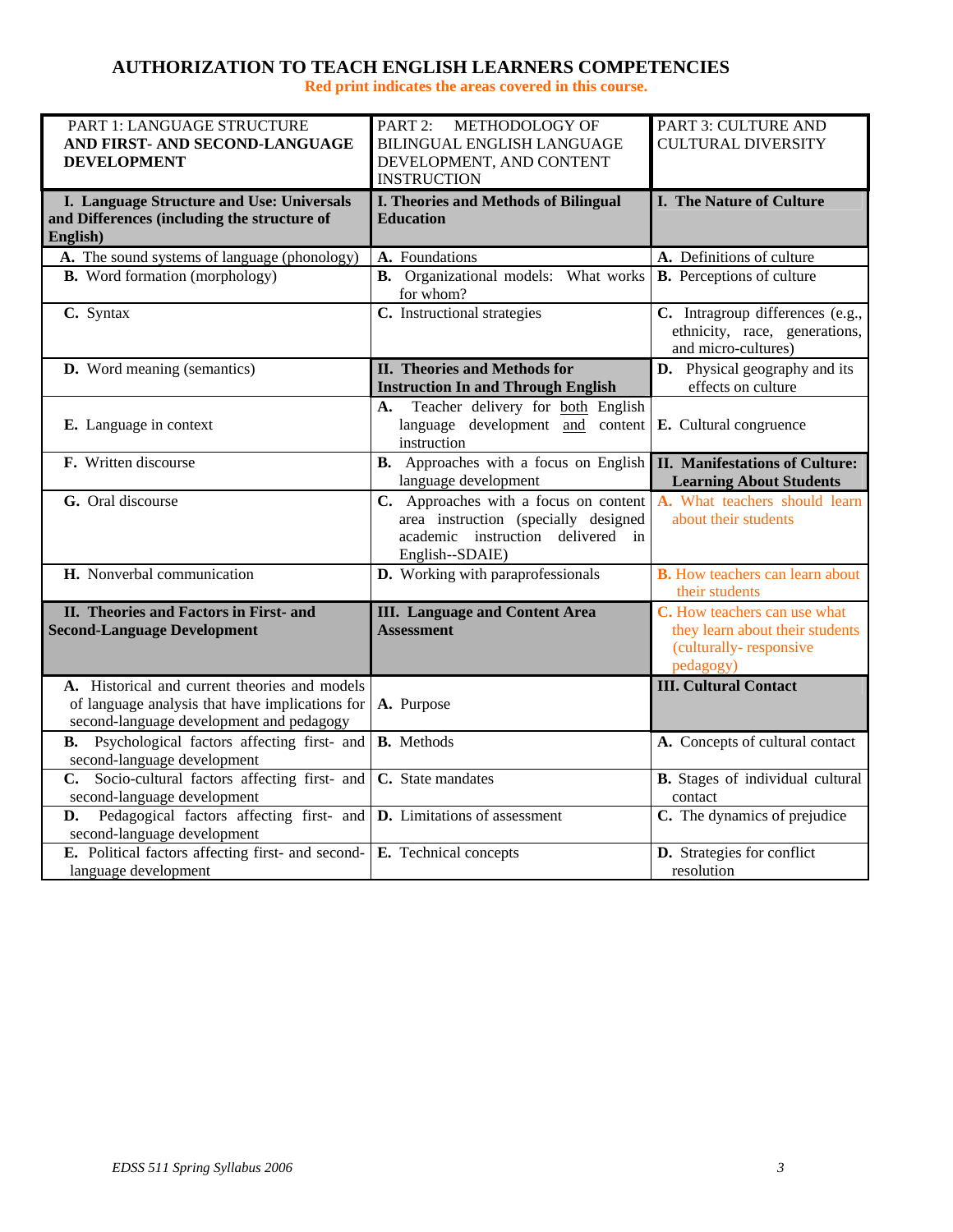# **Required Texts and Resources**

Baldwin, M. and Keating, J. (2005). *Teaching in secondary schools: Meeting the challenges of today's adolescents.* [Shared with EDSS 530, Professor Keating]

- Bigelow, Bill, et. al., Eds. (1994). *Rethinking our classrooms,* Volume 1. WI.: Rethinking Schools. (This is the BLUE book.)
- Borich, Gary D. (2003). *Observation skills for effective teaching.* (4<sup>th</sup> ed.). Upper Saddle River, NJ: Prentice-Hall. [shared with EDSS 530, Professor Keating]
- Choate, J.S. (2004). *Successful inclusive teaching*. (4<sup>th</sup> ed.). Needham Heights, MA: Allyn and Bacon. [shared with all courses in the program]

*www.taskstream.com* (2004) Web page access for assessment/reflection of TPE's (electronic portfolio), and for unit and lesson planning. Subscription required each semester. Will be used by most courses in the program.

- Tomlinson, Carol Ann and Caroline Cunningham Eidson. (2005). *Differentiation in practice: A resource guide for differentiating curriculum grades 9-12.* Alexandria, VA.: Association for Supervision & Curriculum Development.
- Villa, R., and Thousand, J. (1995). *Creating an inclusive school.* Alexandria, VA: Association for Supervision and Curriculum Development. [This text is required reading for EDUC 350. If you didn't take this prerequisite class at CSUSM, you'll need to buy and read the book on your own. Reference will be made to it in several courses throughout the year.]

# **Choice Books (choose ONE to read after attending first class)**

- 1. Cusman, (2003). *Fires in the bathroom: advice for teachers from high school students.* What Kids Can Do, Inc.
- 2. Gardner, Howard. (2000). *Intelligence reframed: multiple intelligences for the 21st century.* Basic Books.
- 3. Graves, Donald (2001). *The energy to teach.* Heinemann
- 4. Gruwell, Erin. (1999). *The freedom writers diary*. Doubleday.
- 5. Kohn, Alfie. (1996). *Beyond discipline: from compliance to community*. Association for Supervision and Curriculum.
- 6. Marzano, Robert J. (2000). *Transforming classroom grading.* VA: Association for Supervision and Curriculum.
- 7. Pipher, Mary. (1995). *Reviving ophelia: saving the selves of adolescent girls.* Ballantine Books.
- *8.* Pollack, William S. and Mary Pipher. (1999) *Real boys: rescuing our sons from the myths of boyhood*. Owl Books.

# **Other Texts Worth Reading Early in Your Career**

Fried, Robert L. (1995). *The Passionate Teacher*. Boston, MA: Beacon Press.

Nelson, J., Lott, L., & Glenn, H.S. (1997). *Positive Discipline in the Classroom.*  $(2^{nd}$  ed.). Rocklin, CA: Prima Publishing.

Palmer, Parker. *The Courage to Teach*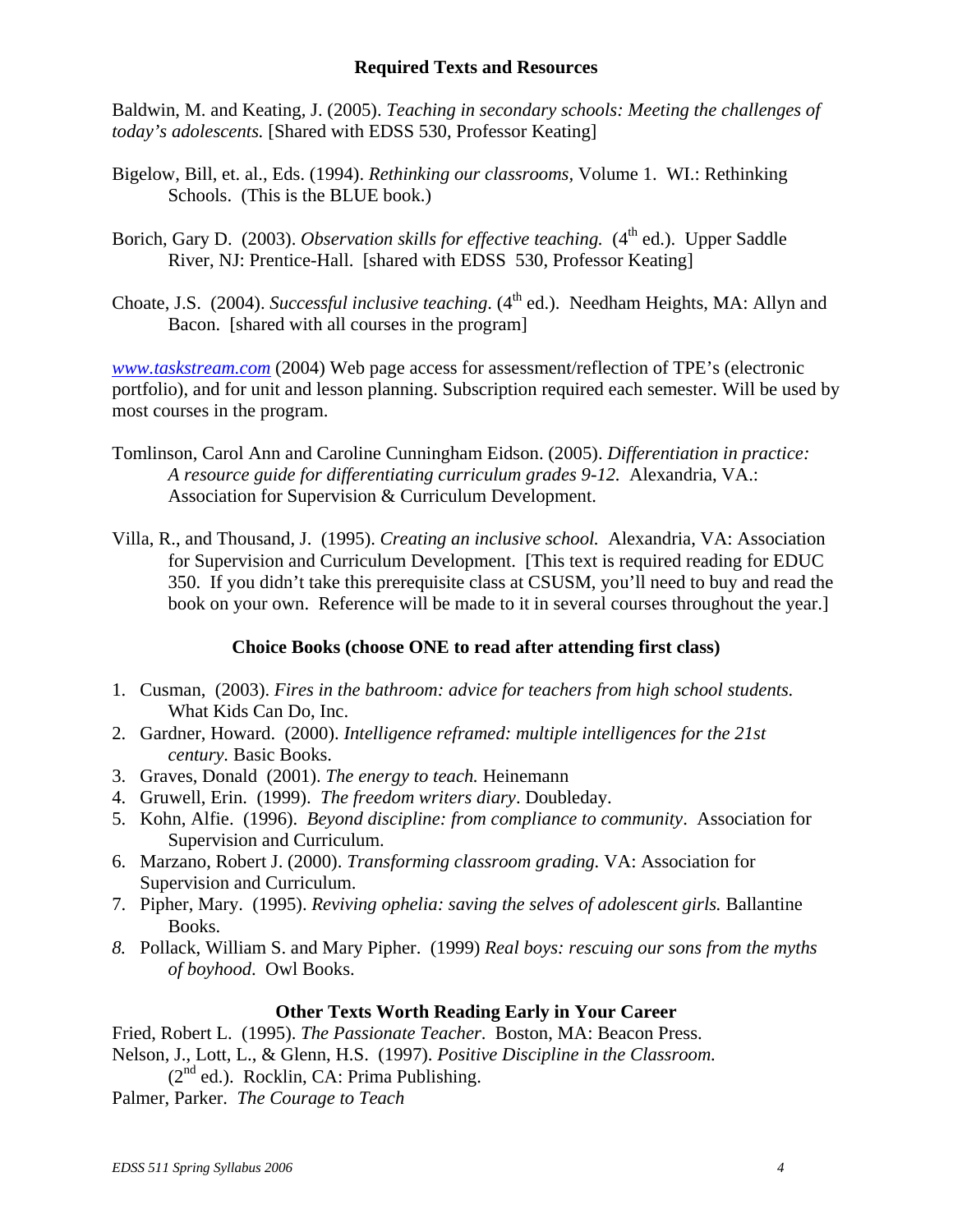# **Helpful Websites for Differentiated Instruction**

 CAST Universal Design for Learning: Differentiated Instruction (http://www.cast.org/publications/ncac/ncac\_diffinstruc.html)

 Enhancing Learning with Technology: Differentiating Instruction (http://members.shaw.ca/priscillatheroux/differentiating.html)

 Technology and Differentiated Instruction Web Resources (http://k12.albemarle.org/Technology/DI/)

O OSBI Toolkit 9 Differentiated Instruction Using the Grow Network (http://sbci.cps.k12.il.us/professional.html)

The links below show examples of ways teachers are using differentiated instruction in their classrooms.

O Differentiation of Instruction in the Elementary Grades (http://www.ericdigests.org/2001-2/elementary.html)

 What is Differentiated Instruction? (http://www.readingrockets.org/print.php?ID=154)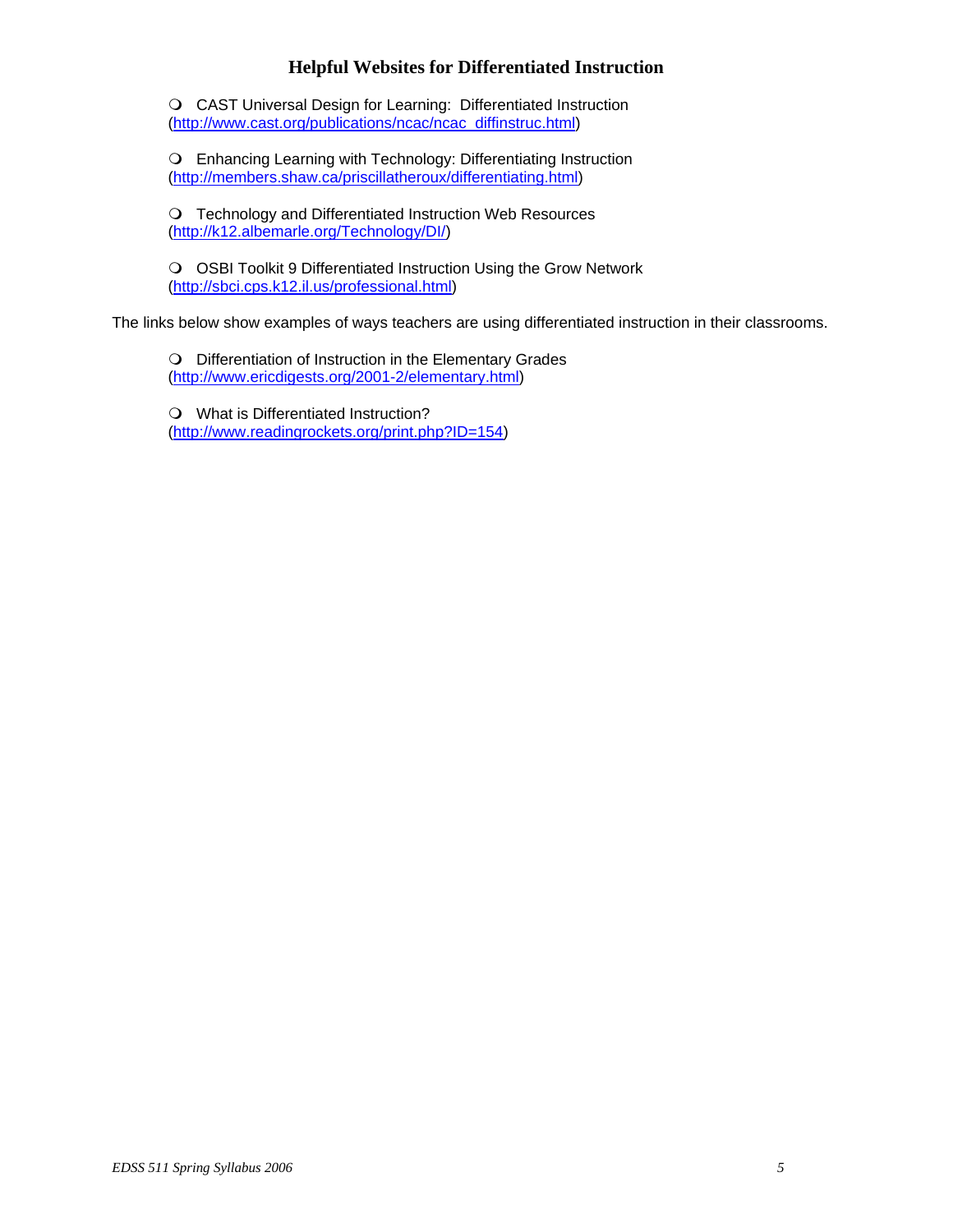### **Assignments**

- **Highly Effective Teacher Attributes:** See page 11-12 for a full description. Generally, these attributes have to do with professional and responsible behavior and work habits.
- **Reading Responses/participation**: Critical, engaged discussion will make this a richer class for all of us. In preparation for this kind of thoughtful discourse, you will be responsible for reading and responding to a variety of texts in a variety of ways. Response methods will be introduced and explained in class. The goal of all reading responses is to help you better contemplate, organize, and understand your reading and to be better prepared for thoughtful discussion. If your responses cease to function in these ways and seem to be "busy work" then you need to adjust what you're doing. Seek alternative ways of responding in order to meet the goal—it is your responsibility to make the work worthwhile. Ask for help if you need it. Come to class prepared to participate fully, using your reading responses as a "jumping off" point.
- **"Choice Book" Literature Circles and Book Presentation:** While reading this book, you should keep a series of notes (margin notes/annotations, post-it notes in the book, separate paper notes, etc.) that you can use for later discussion, both on-line and face-to-face, with your colleagues who have read the same book. When meeting face-to-face, you will complete one specified literature circle "role" for each assigned section of reading (ex: summarizer, connector, etc.). This major assignment includes: on-line and literature circle participation. You will write a one-page reflection about the literature circle process, e.g. what worked, what didn't work, how this would work with high school students, and how this "fits" or "doesn't fit" with your own preferred learning style. Finally, your group will do a 15 minute presentation that includes a "skit" either directly from the book or created by your group to illustrate one of the main ideas and a poster, PowerPoint, overhead, or other brief visual to "teach" the important concepts from the book.
- **Observation Reports:** Two observation reports will be generated which focus on two specific elements of classroom life and student behavior. The focus of each observation is described in the Borich text: We will complete one observation on Lesson Clarity together as a class, using a video-taped lesson for the observation. The two observation reports you complete on your own will be on higher level thinking and instructional variety. You may choose to conduct the observations with a partner to allow for conversation and discussion; however, you are responsible for handing in your own written observation. A format for the reports and past student samples can be found on TaskStream and will be discussed in class. This assignment requires observation time in a classroom.
- **Unit and Lesson Plans:** You will develop a unit plan and two lesson plans relevant to your content area. The unit plan will include student/class background, objectives and standards, essential questions, instructional and assessment strategies, evidence of differentiation, timeline, and reflection. More details of this assignment and student samples can be found on TaskStream and will be discussed in class. Templates for planning will be used via TaskStream. This assignment requires consultation with a practicing teacher in your content area—preferably one who views planning as a serious part of his/her professional responsibilities.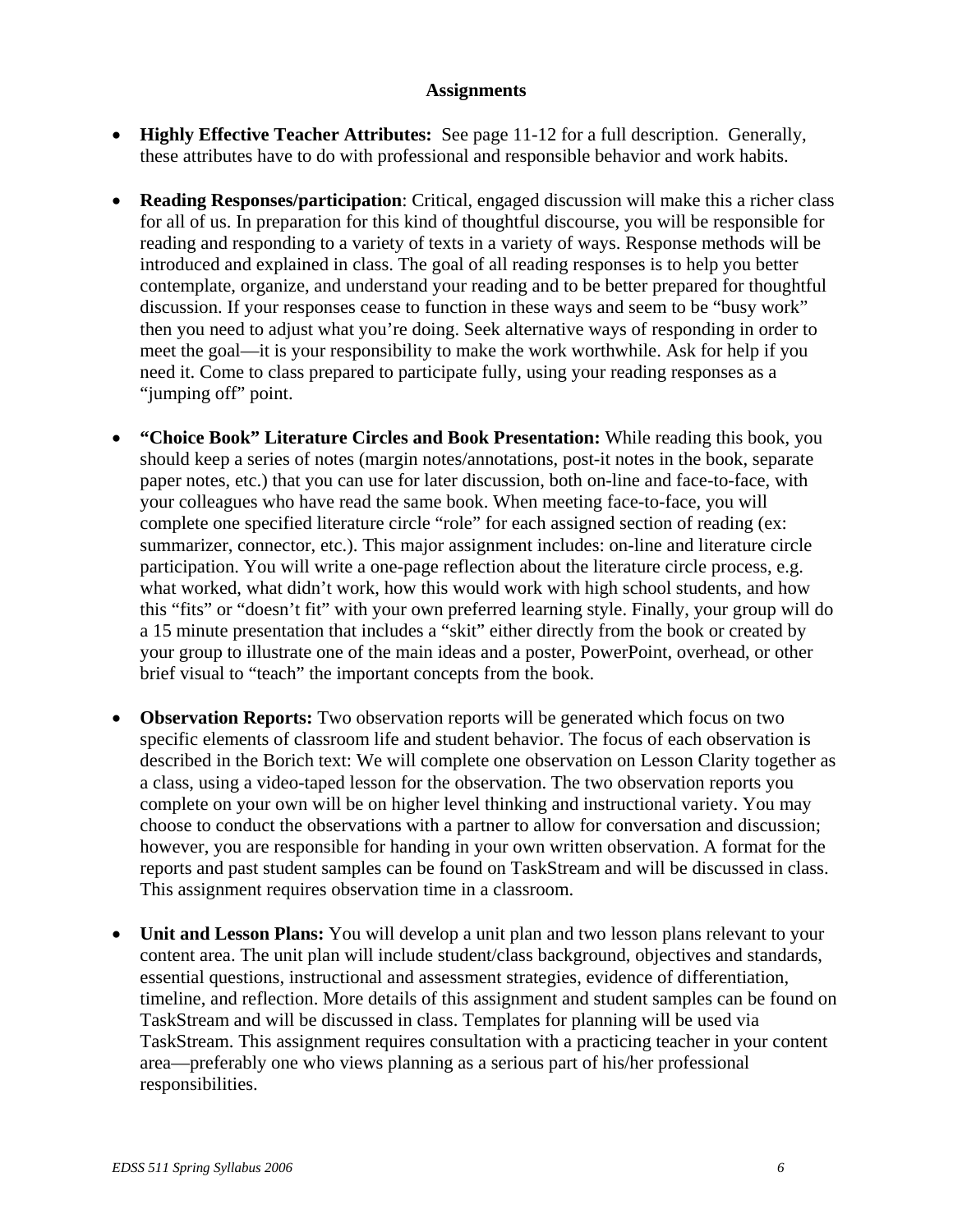- **Student Study Team (SST):** You will participate in a group role-play modeling the SST process. Preparation for this assignment will take place in and outside of class as you coordinate roles with group members and develop a written summary to accompany the role play. In addition to your summary, you will also write a personal reflection about the SST experience. Further instructions will be provided in class and through TaskStream.
- **Special Education Matrix: The Thirteen Disabling Conditions:** Working individually or in small groups, you will create a master chart that includes information about environmental, curricular, instructional, and assessment adaptations and accommodations for students who qualify for special education according to the state and federal criteria under any of the thirteen disabling conditions. Further instructions will be provided in class and through TaskStream.
- **Responses to TPE's 6c, 6d, and 9:** It is important to recognize that the TPEs are threaded throughout the credential program, as a whole, and are addressed multiple times in each course, as indicated in the TPE listing for this course. Even though we are referencing and seeking to understand several TPEs in this course, you are specifically responsible for writing a reflective statement for TPE 6c, 6d, and 9 in the Task Stream Electronic Portfolio.

Each assigned response will relate to course assignments, discussions, and/or readings that provide a deeper understanding of the specified TPE. As you write, the goal is to describe your learning as it relates to the TPE, to analyze artifacts (assignments) and explain how they are evidence of your learning, and to reflect on the significance of your learning (the "so what") and where you need to go next related to the TPE. A three to four paragraph structure will help you develop your response. You must attach at least one artifact to each TPE response, but can attach others as well.

- $\bullet$  1<sup>st</sup> paragraph: Introduction to your response that uses the words of the TPE. DO NOT restate the TPE; instead, introduce your reader to the focus of your response as it relates to the TPE. This is basically an extended thesis statement related to the TPE.
- $2<sup>nd</sup>$  paragraph: Explain how one attached artifact is evidence of your learning related to the TPE. The key here is "evidence." How does this artifact prove that you have learned something specific related to this TPE?
- $\bullet$  3<sup>rd</sup> paragraph: Explain how another attached artifact is evidence of your learning related to the TPE.
- $\bullet$  4<sup>th</sup> paragraph: Reflect upon and summarize the significance of your learning overall (connected to the TPE) and explain what you still need to learn related to this TPE. This addresses the "so what?" of your learning.

Please be succinct in your writing; more is NOT better. State your ideas clearly and keep them grounded in the evidence of your learning as represented by your artifacts.

When you submit each TPE response, you will receive feedback from the instructor that asks for revision or says that you are done. You will not get full credit for this assignment if you are asked to revise and you do not. Please continue to check your TaskStream portfolio until the instructor says you are done with each TPE response for the course. More details about using TaskStream will be given in class and can be found on TaskStream.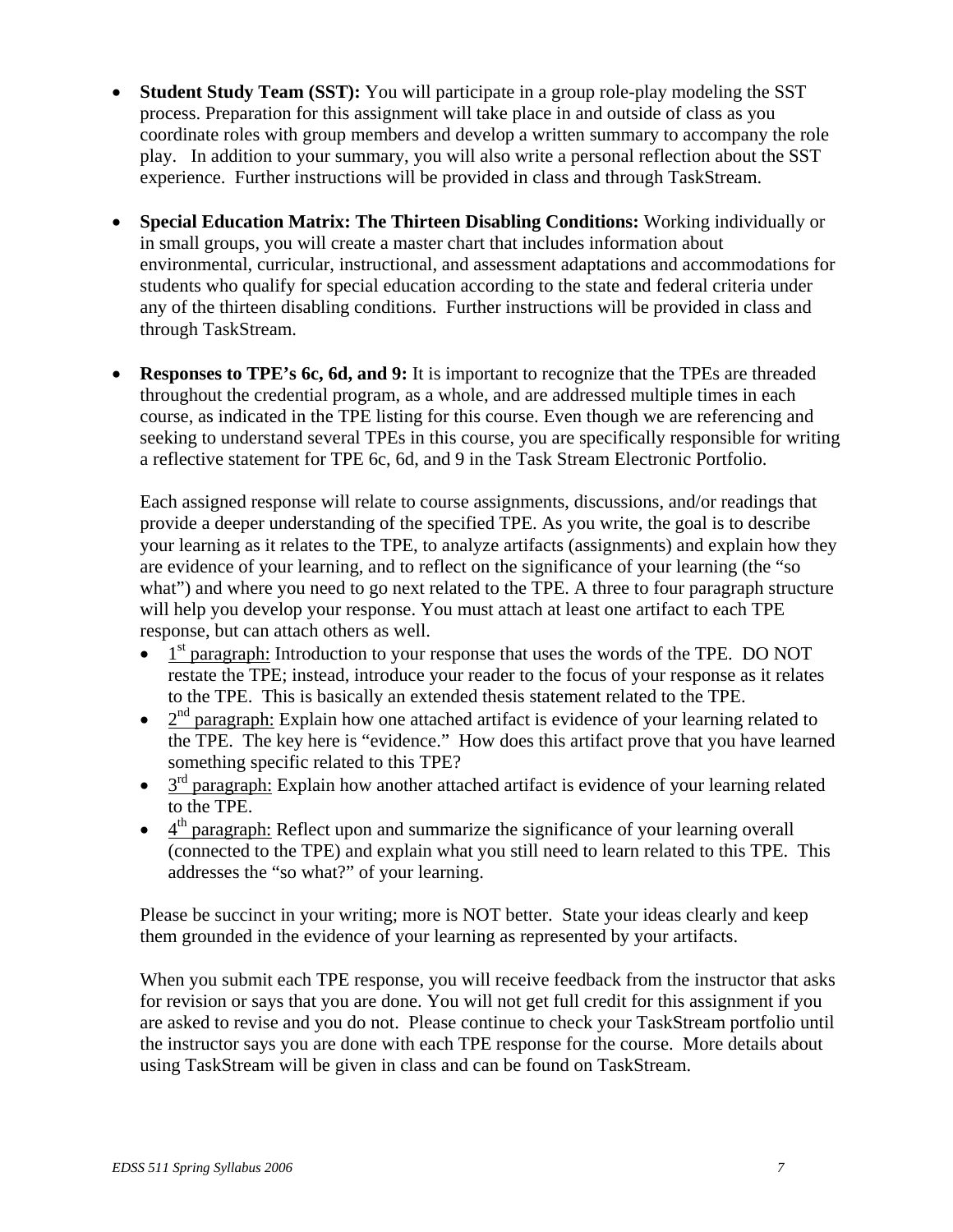# **Recap of Assignment Weights and Due Dates**

# *As per the Summative Assessment Criteria (page 10), to be eligible for a B or an A all major assignments must have been attempted.*

| <b>Major Assignment</b>                                     | <b>Points</b> | Due                                                              |
|-------------------------------------------------------------|---------------|------------------------------------------------------------------|
| <b>Highly Effective Teacher Attributes</b>                  | 5             | Ongoing to end of course                                         |
| <b>Reading Responses</b>                                    | 10            | See calendar (throughout)                                        |
| <b>Observation Report Instructional Variety</b>             | 10            | 2/23                                                             |
| <b>Special Education Matrix</b>                             | 15            | $2/28$ (posted online)                                           |
| <b>SST (Student Study Team)</b>                             | 10            | Role play: 3/9; reflection: 3/12<br>(posted online)              |
| <b>Observation Report: Higher Thought Processes</b>         | - 10          | 3/16                                                             |
| <b>Unit Plan</b>                                            | 15            | 4/13                                                             |
| <b>Lesson Plan</b>                                          | 10            | 4/27                                                             |
| <b>Choice Book Meetings, Presentation and</b><br>reflection | 5             | See calendar for meetings; 1 pg.<br>presentations: $4/27 \& 5/4$ |
| TPE Reflections (6c, 6d, 9)                                 | 10            | See calendar                                                     |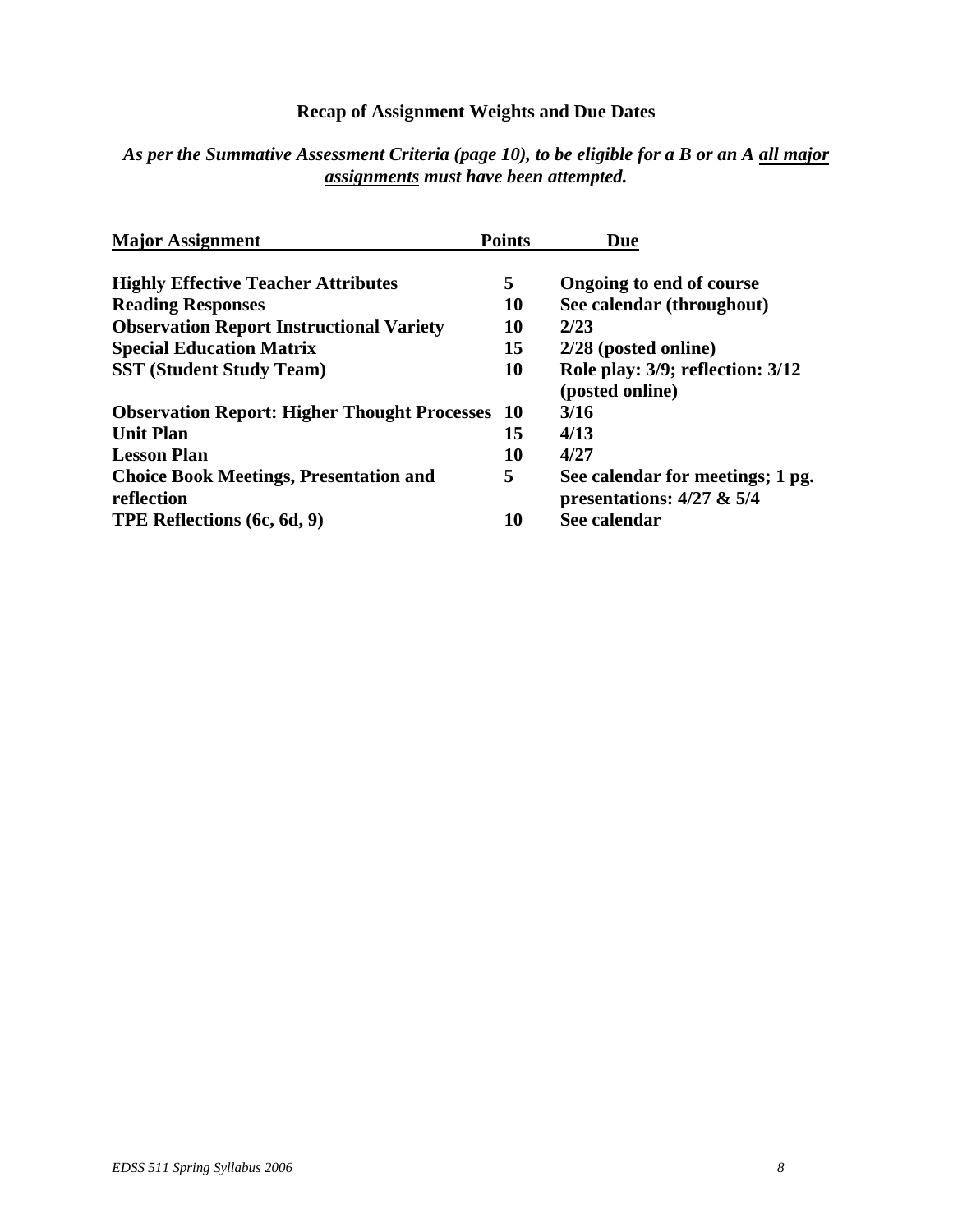# **Summative Assessment Criteria for EDSS 511**

### **"A" students:**

- 1. demonstrate serious commitment to their learning, making full use of the learning opportunities available to them and searching out the implications of their learning for future use.
- 2. complete ALL major assignments thoroughly, thoughtfully, and professionally, receiving 90-100% of all possible points.
- 3. make insightful connections between all assignments and their developing overall understanding of teaching and learning; they continually question and examine assumptions in a genuine spirit of inquiry.
- 4. show high level achievement of or progress toward course goals and TPEs.
- 5. always collaborate with their colleagues in professional and productive ways, working with integrity to enhance each participant's learning .
- 6. consistently complete all class preparation work and are ready to engage in thoughtful and informed discourse.
- 7. demonstrate responsibility to meeting attendance requirements (see syllabus).

### **"B" students:**

- 1. comply with the course requirements and expectations.
- 2. complete ALL major assignments, usually thoroughly, thoughtfully, and professionally, receiving 80- 89% of all possible points.
- 3. usually connect assignments to their developing overall understanding of teaching and learning; may be satisfied with "accepting" their learning as it's "received" without examining, very deeply, their and others' assumptions or seeking a deeper understanding of the implications.
- 4. show reasonable achievement of or progress toward course goals and TPEs.
- 5. generally collaborate with their colleagues in professional and productive ways, enhancing each participant's learning.
- 6. complete most class preparation work and are usually ready to engage in thoughtful and informed discourse
- 7. demonstrate responsibility to meeting the attendance requirements (see syllabus).

### **"C" students:**

- 1. demonstrate an inconsistent level of compliance to course requirements and expectations.
- 2. attempt all assignments but with limited thoroughness, thoughtfulness, and/or professionalism, OR fail to complete one major assignment. Total points are 70-79%.
- 3. make limited connections between assignments and their developing overall understanding of teaching and learning; may not be open to examining assumptions or implications.
- 4. attempt but show limited progress in achieving course goals and TPEs.
- 5. collaborate with their colleagues in ways that are not always professional or productive; participant's may be distracted from learning.
- 6. complete some class preparation work and are generally under-prepared to engage in thoughtful or informed discourse.
- 7. meet the minimum attendance requirements (see syllabus).

**"D" or "F" students** fail to meet the minimum requirements of a "C." The specific grade will be determined based on rate of assignment completion, attendance, etc.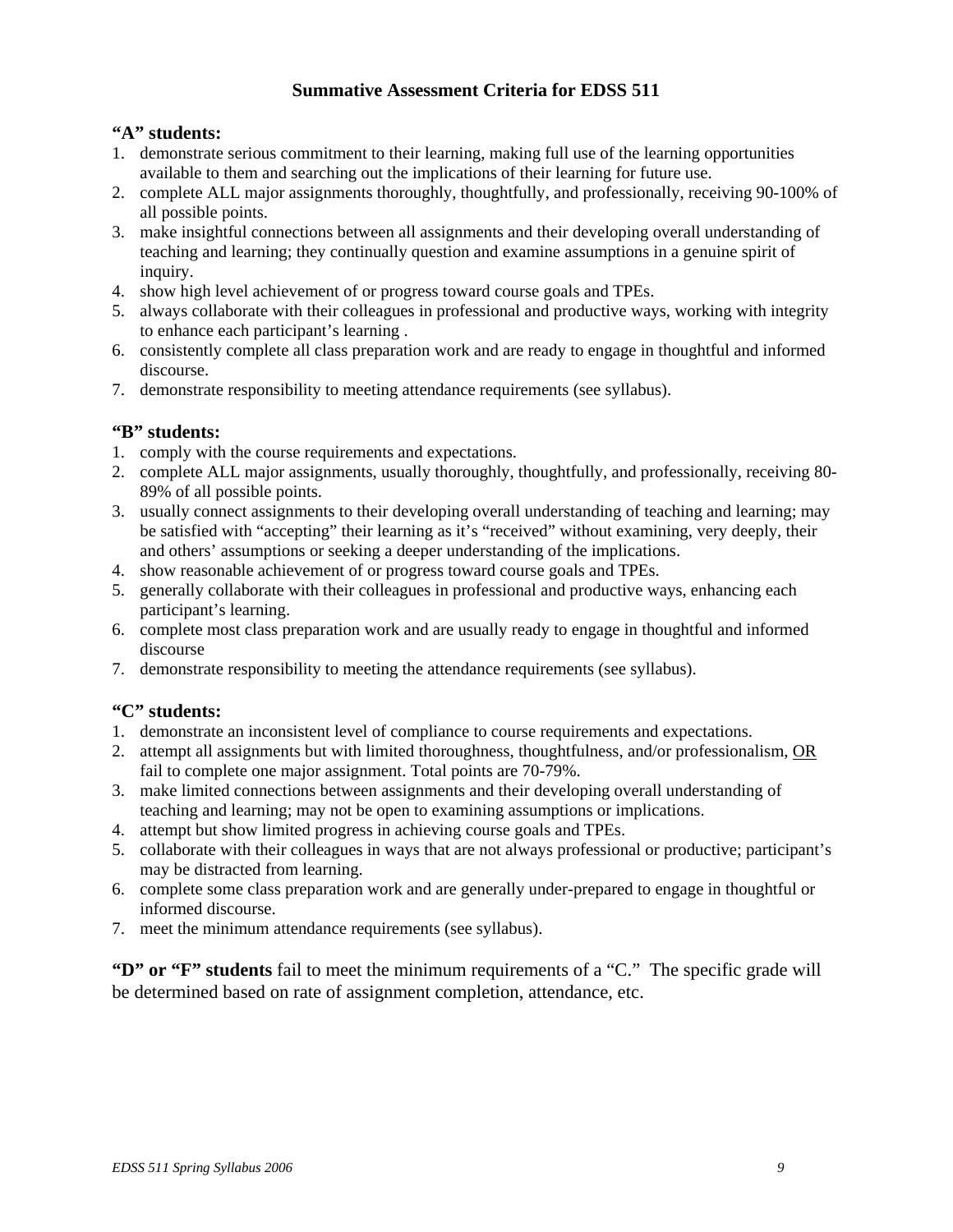### **GRADING NOTES**

- $\triangleright$  Students falling in between grade levels will earn a + or at the instructor's discretion, depending on where they meet the criteria most fully.
- $\triangleright$  In order to receive a California State Teaching Credential, you must maintain a B average in your College of Education classes and receive no lower than a C+ in any one course. A grade lower than a C+ indicates serious concern about a student's readiness for a teaching credential—significant concerns exist about his/her quality of learning, quality of work, etc. If you are concerned about meeting this requirement at any time, you should talk with your instructor immediately.

**Note:** Teacher education is a professional preparation program. Students will be expected to adhere to standards of dependability, academic honesty and integrity, confidentiality, and writing achievement. Because it is important for teachers to be able to effectively communicate their ideas to students, colleagues, parents, and administrators, writing that is original, clear and error-free is a priority in the College of Education.

All ideas/material that are borrowed from other sources must have appropriate references to the original sources. Any quoted material should give credit to the source and be punctuated with quotation marks.

### **Attendance**

**COE Policy:** Due to the dynamic and interactive nature of courses in the COE, all students are expected to attend all classes and participate actively. At a minimum, students must attend more than 80% of class time, or s/he may not receive a passing grade for the course at the discretion of the instructor.

**Instructor Application of the Policy:** If two class sessions are missed, or if the student is late (or leaves early) more than three sessions, s/he cannot receive a grade of "A". If three class sessions are missed, the highest possible grade that can be earned is a "C+". If extenuating circumstances occur, the student should contact the instructor as soon as possible to make appropriate arrangements.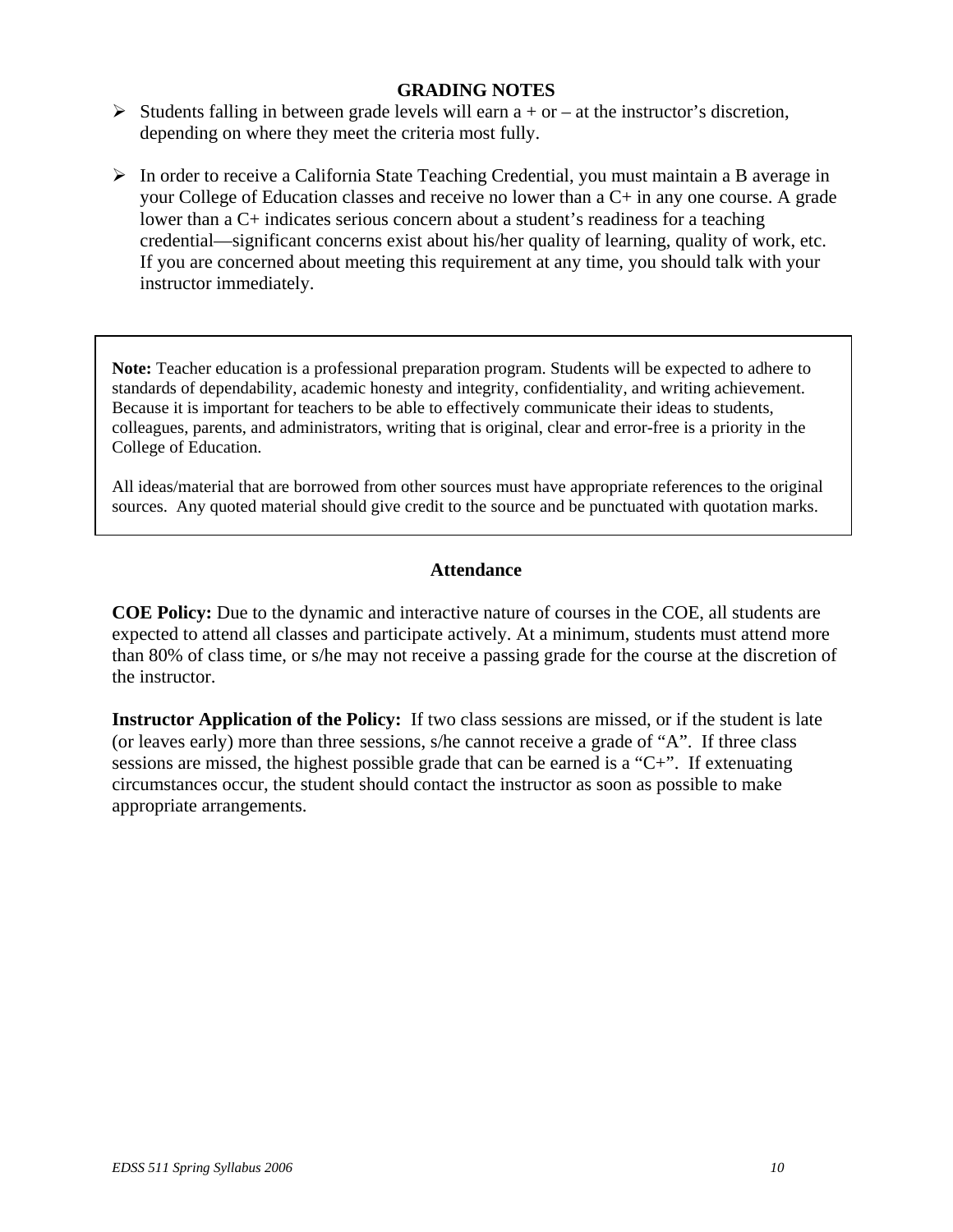# *The Maintenance and Development of Positive Teacher Behaviors in the College of Education Courses*

(These are the AFFECTIVE objectives for our single subject courses.)

### **Purpose/Rationale**

A variety of practitioner and university research suggests the importance of linking affective objectives (feelings, attitudes, values, and social behaviors) to all cognitive objectives (mental operations, content knowledge) in all subject areas (Roberts and Kellough, 2000). Krathwohl, Bloom and Masia (1964) developed a useful taxonomy for teachers to use in defining and implementing affective objectives. These student behaviors are hierarchical from least internalized to most internalized: 1) receiving; 2) responding; 3) valuing; 4) organizing; 5) internalizing and acting. There is a correlation between students' academic success and the degree to which teachers incorporate these affective objectives (Roberts and Kellough, 2000; Baldwin, Keating and Bachman, 2003).

In order for teachers to facilitate and integrate these affective expectations into their own teaching, it is essential that they demonstrate corresponding personal attributes (characteristics, qualities) in their own learning. In light of this, it is critical for pre-service teachers to be given an overall dispositional model (a range of these personal attributes) that can be used by them, as future teachers, and that illustrates the importance of and encourages the practice of these attributes. This dispositional model generally reflects the high expectations of quality teaching such as enthusiasm, positive attitudes, positive interactions and supportive interpersonal relationships within the teaching environment. In summary, there is a general consensus within the educational community that these attributes are considered highly desirable professional qualities in teachers (with an obvious range of individual manifestations) that will assist in promoting successful teaching and learning outcomes (Stone, 2002; McEwan, 2002; Dewey, 1910).

### **Scoring Criteria**

Each of these seven attributes will be scored on a 4-point scale in terms of level of accomplishment. Reflective and "supported" assessment is the goal; you will be asked for evidence in support of your scores. "Perfection" (all 4's) is NOT the goal. While these attributes define professional and collegial behavior to which we expect all teacher candidates (and our students) to aspire, it is recognized that individuals will have areas in need of improvement (we are, after all, human!). Earning full credit for this "assignment" (at the end of the course) is predicated on your ability to provide **evidence** of your assessments and your ability to **work conscientiously toward increased accomplishment**. This is what reflective practitioners do, monitor and self-evaluate their own performances as well as that of their students. Peer input, self-evaluation, and intermediate conferences during your EDSS courses will assist in formative assessments.

**Exceeds expectations (4):** Teacher candidate demonstrates an especially high level of functioning with respect to this attribute (no sub par examples).

- **Meets expectations (3):** Teacher candidate demonstrates an acceptable level of functioning with respect to this attribute (some qualities may be high while others are more limited; while there is room for continued growth, this candidate is generally solid; no concerns exist).
- **Below expectations (2)**: Teacher candidate demonstrates inconsistent levels of functioning with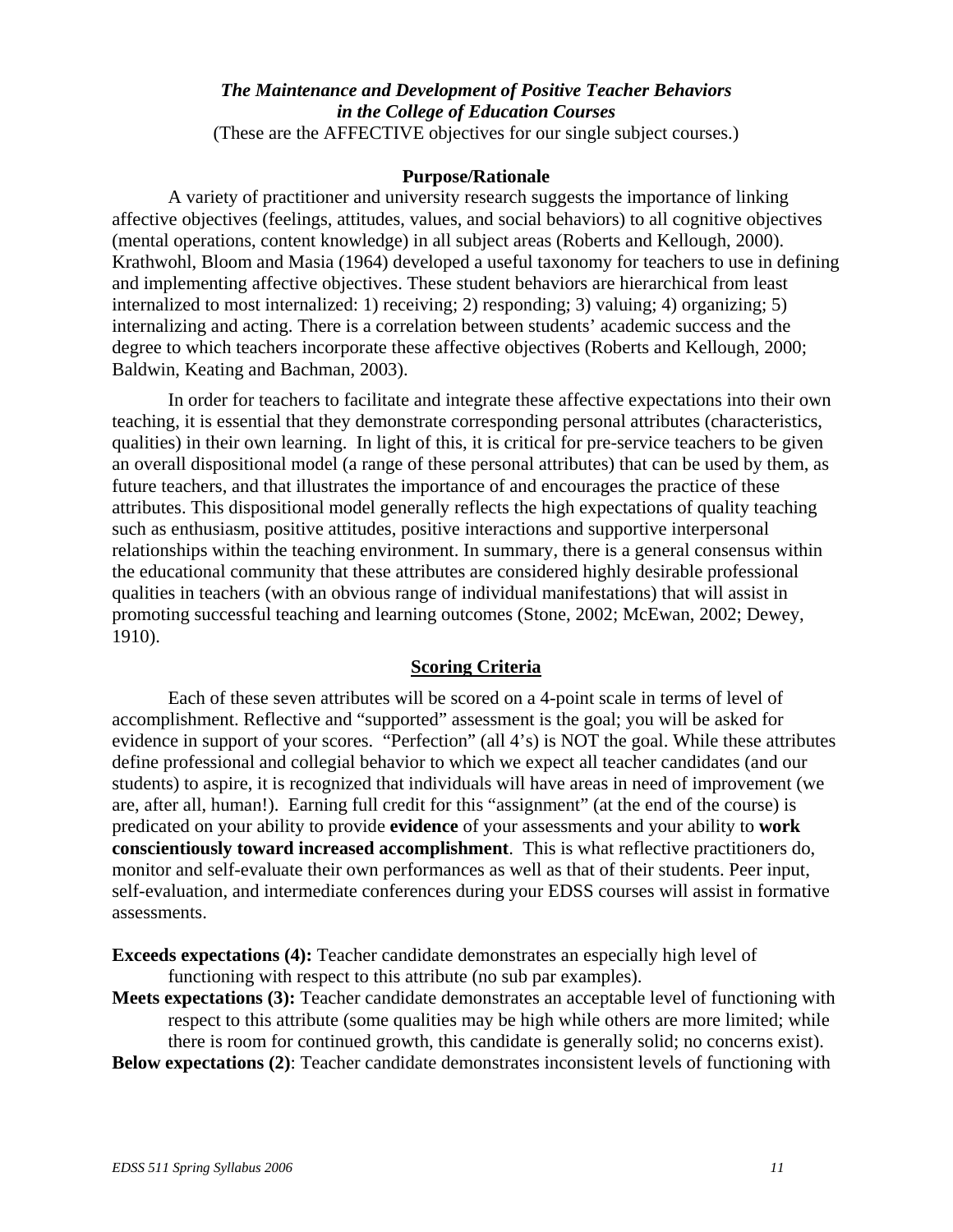respect to this attribute; the candidate is on his/her way to meeting expectations, but needs time or a conscientious focus on this attribute in order to do so (numerous limitations or examples noted).

**Well below expectations (1)**: Teacher candidate demonstrates a low level of functioning with respect to this attribute (serious overall limitations noted in this area).

# **Generally Accepted Attributes of Highly Effective Teachers (as seen in pre-service programs)**

(Roberts and Kellough, 2000; Stone, 2002; McEwan, 2002; Baldwin, Keating and Bachman, 2003; Johnson and Johnson, 1994; COE Mission Statement, 1997)

The following will be used as a guideline to assess the level of attainment (and progress) in demonstrating these attributes.

- 1) **General classroom attendance, promptness, and participation:** is on time, respects time boundaries (breaks, etc.), regularly attends class, and actively participates.
- 2) **Attention to classroom discussion protocols** (per Epstein's Five Stage Rocket)**:** respects time limitations, recognizes and respects the perspectives of fellow classmates, gives wait time, listens actively, uses non-interruptive skills, mediates disagreements by working to understand others' perspectives and finding common ground, genuinely encourages all to participate.
- 3) **Social and cooperative skills (as illustrated in cooperative projects)**: assumes responsibility of one's roles, is open to consensus and mediation, effectively communicates ideas, attends group meetings, is dependable, respects others' ideas, expects quality work from self and colleagues, manages time effectively, uses organizational skills and leadership skills, is assertive but not aggressive, uses reflection as a means of evaluation, motivates and offers positive reinforcement to others.
- 4) **Attention to assignments:** meets time deadlines, produces quality products, responds cooperatively to constructive criticism, uses rubrics or other stipulated criteria to shape an assignment, prioritizes tasks and performs/supervises several tasks at once.
- 5) **General classroom demeanor:** is professional, creative, kind, sensitive, respectful, has a sense of humor, is supportive of fellow classmates and instructors; recognizes others' perspectives as valid and works to include all "voices" in the classroom; is aware of and responsive to issues and behaviors that might marginalize colleagues in the classroom.
- 6) **Flexibility:** is responsive when reasonable adjustments to the syllabus, curriculum, schedule, and school site assignments become necessary (common to the educational arena); can work through frustrations by problem-solving with others and not letting emotional responses dominate or impair thinking; "bounces" back easily; can work calmly under stress.

**Openness to and enthusiasm for learning:** can engage with a variety of educational ideas with an open mind and a sense of exploration; demonstrates passion for and metacognition of learning across the curriculum and within discipline areas; takes advantage of learning opportunities and seeks out additional opportunities for learning.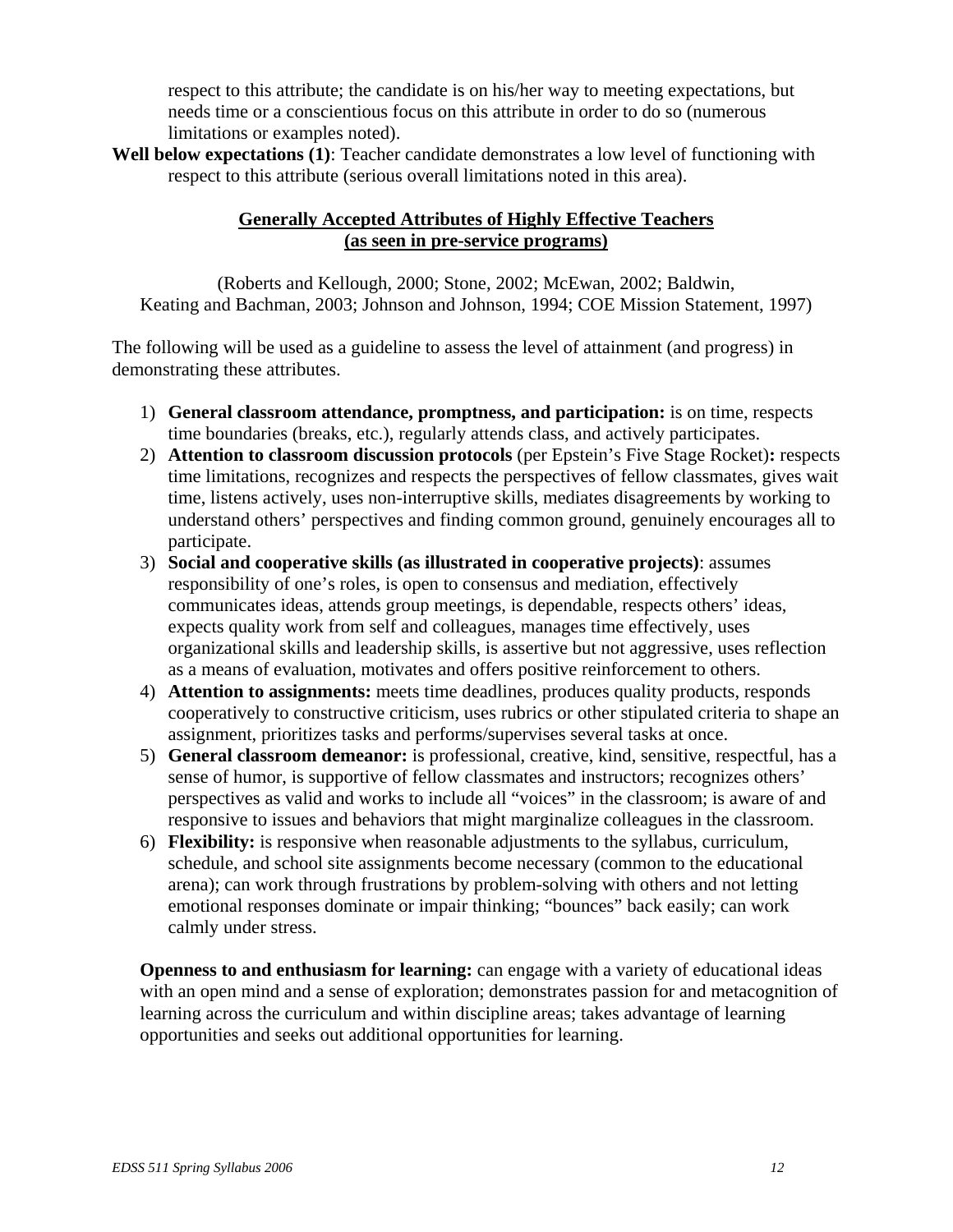# **Evidence of Effective Teacher Attributes**

|                                                                                               |                                                                                                                                                                                                                                                                                                                                                                                                                                                                               | Spring 2006 |
|-----------------------------------------------------------------------------------------------|-------------------------------------------------------------------------------------------------------------------------------------------------------------------------------------------------------------------------------------------------------------------------------------------------------------------------------------------------------------------------------------------------------------------------------------------------------------------------------|-------------|
| 1)<br>$\bullet$<br>$\bullet$                                                                  | General classroom attendance, promptness, and participation:<br>is on time, respects time boundaries (breaks, etc.), regularly attends class<br>actively participates                                                                                                                                                                                                                                                                                                         |             |
|                                                                                               | RATING: Beg. Semester: _________ Mid Semester: _________ End Semester: _______<br><b>COURSE EVIDENCE:</b>                                                                                                                                                                                                                                                                                                                                                                     |             |
| 2)<br>$\bullet$<br>$\bullet$<br>$\bullet$<br>$\bullet$<br>$\bullet$<br>$\bullet$<br>$\bullet$ | Attention to classroom discussion protocols:<br>respects time limitations<br>recognizes and respects the perspectives of fellow classmates<br>gives wait time<br>listens actively<br>uses non-interruptive skills<br>mediates disagreements by working to understand others' perspectives and finding common<br>ground<br>genuinely encourages all to participate.<br>RATING: Beg. Semester: _________ Mid Semester: ________ End Semester: ______<br><b>COURSE EVIDENCE:</b> |             |

- 3) **Social and cooperative skills (as illustrated in cooperative projects)**:
- assumes responsibility of one's roles
- is open to consensus and mediation
- effectively communicates ideas
- attends group meetings
- is dependable
- respects others' ideas
- expects quality work from self and colleagues
- manages time effectively
- uses organizational skills and leadership skills
- is assertive but not aggressive
- uses reflection as a means of evaluation
- motivates and offers positive reinforcement to others

| <b>RATING: Beg. Semester:</b> | <b>Mid Semester:</b> | <b>End Semester:</b> |
|-------------------------------|----------------------|----------------------|
| <b>COURSE EVIDENCE:</b>       |                      |                      |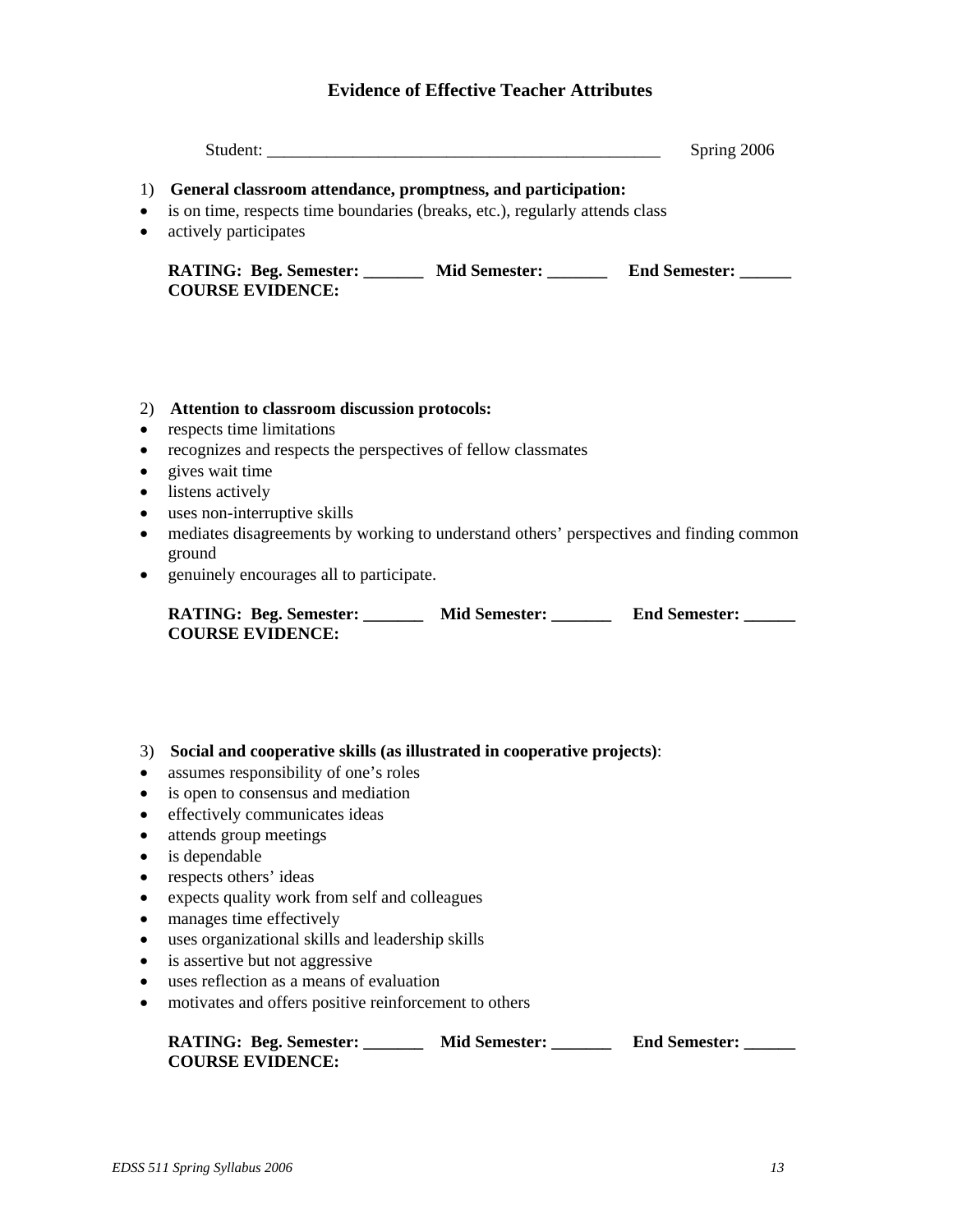#### 4) **Attention to assignments:**

- meets time deadlines,
- produces quality products
- responds cooperatively to constructive criticism
- uses rubrics or other stipulated criteria to shape an assignment
- prioritizes tasks and performs/supervises several tasks at once.

| <b>RATING: Beg. Semester:</b> | <b>Mid Semester:</b> | <b>End Semester:</b> |
|-------------------------------|----------------------|----------------------|
| <b>COURSE EVIDENCE:</b>       |                      |                      |

### 5) **General classroom demeanor:**

- is professional, creative, kind, sensitive, respectful, has a sense of humor
- is supportive of fellow classmates and instructors
- recognizes others' perspectives as valid and works to include all "voices" in the classroom
- is aware of and responsive to issues and behaviors that might marginalize colleagues in the classroom

| <b>RATING: Beg. Semester:</b> | <b>Mid Semester:</b> | <b>End Semester:</b> |
|-------------------------------|----------------------|----------------------|
| <b>COURSE EVIDENCE:</b>       |                      |                      |

### 6) **Flexibility:**

- is responsive when reasonable adjustments to the syllabus, curriculum, schedule, and school site assignments become necessary (common to the educational arena)
- can work through frustrations by problem-solving with others and not letting emotional responses dominate or impair thinking
- "bounces" back easily
- can work calmly under stress

| <b>RATING: Beg. Semester:</b> | <b>Mid Semester:</b> | <b>End Semester:</b> |
|-------------------------------|----------------------|----------------------|
| <b>COURSE EVIDENCE:</b>       |                      |                      |

#### 7) **Openness to and enthusiasm for learning:**

- can engage with a variety of educational ideas with an open mind and a sense of exploration
- demonstrates passion for and metacognition of learning across the curriculum and within discipline areas
- takes advantage of learning opportunities and seeks out additional opportunities for learning

| <b>RATING: Beg. Semester:</b> | <b>Mid Semester:</b> | <b>End Semester:</b> |
|-------------------------------|----------------------|----------------------|
| <b>COURSE EVIDENCE:</b>       |                      |                      |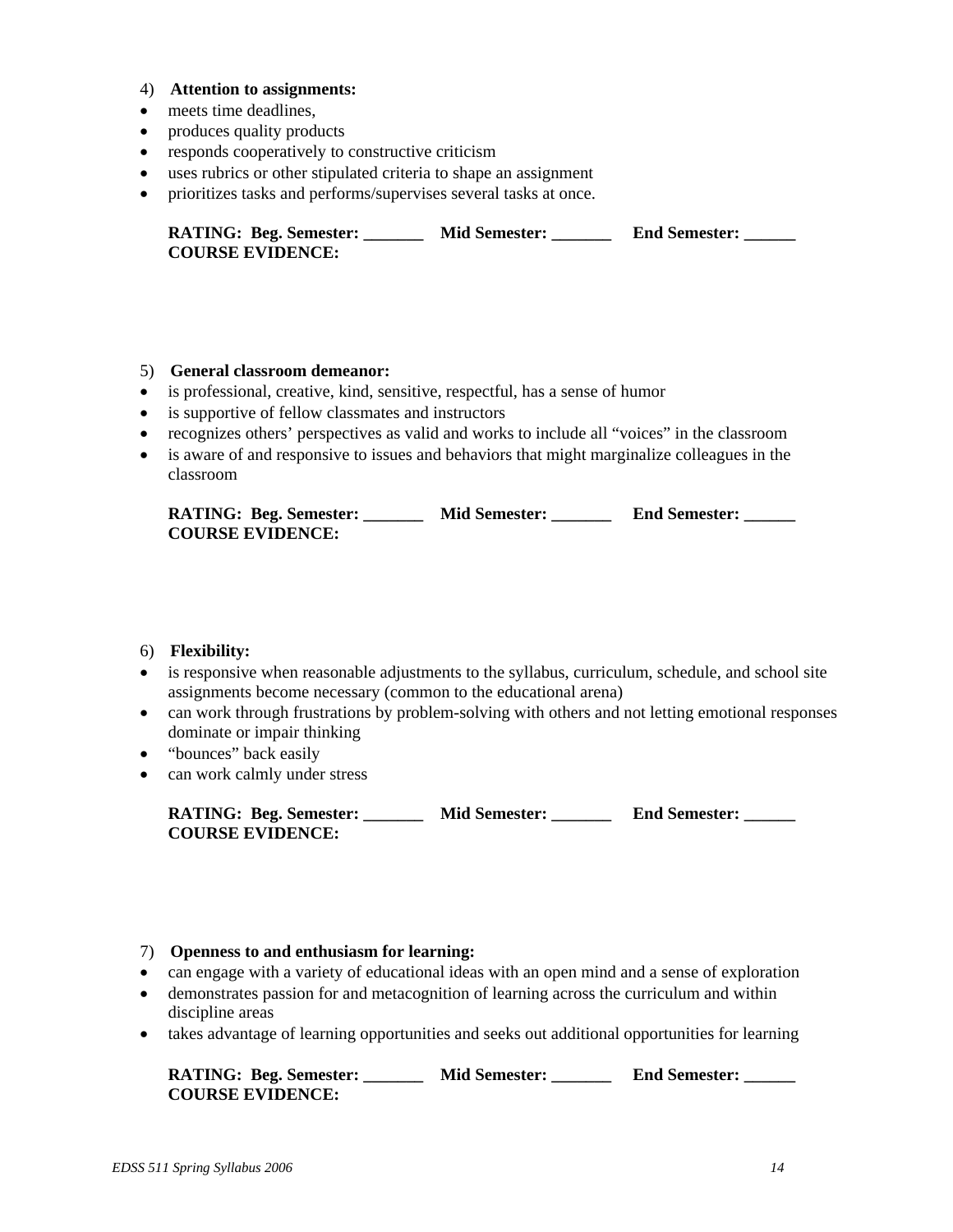| <b>Date</b>                     | <b>Topic</b>                                                                                                                                                                              | <b>Reading Assignment Due</b>                                                                                                                                                                                                                                                                                     | <b>Assignment Due</b>                                                                                                                                                                                                                                                                                                                                                                                                                                                        |
|---------------------------------|-------------------------------------------------------------------------------------------------------------------------------------------------------------------------------------------|-------------------------------------------------------------------------------------------------------------------------------------------------------------------------------------------------------------------------------------------------------------------------------------------------------------------|------------------------------------------------------------------------------------------------------------------------------------------------------------------------------------------------------------------------------------------------------------------------------------------------------------------------------------------------------------------------------------------------------------------------------------------------------------------------------|
| #1<br>1/19<br>Pat &<br>Michelle | Orientation/team-<br>building (combined<br>w/EDSS 530<br>Introduction to<br>TaskStream for<br>online work                                                                                 | Download and review<br>٠<br>the Single Subject<br>Credential Handbook<br>(part-time) from the<br>CoE webpage:<br>www.csusm.edu/coe<br>If you didn't read the<br>$\bullet$<br>Villa/Thousand text<br>during EDUC 350. You<br>should read this to<br>provide a context for<br>understanding inclusive<br>education. |                                                                                                                                                                                                                                                                                                                                                                                                                                                                              |
| By Sunday,<br>1/22              | $\bullet$                                                                                                                                                                                 | Be sure TaskStream account is activated by today.                                                                                                                                                                                                                                                                 |                                                                                                                                                                                                                                                                                                                                                                                                                                                                              |
| #2<br>1/26<br>Pat               | Purpose,<br>perceptions, and<br>philosophy of<br>teaching<br>Professional<br>ethics/legal<br>responsibilities<br>Book talks about<br>choice books                                         | Course syllabus<br>٠<br>downloaded, read, and<br>printed (from COE<br>webpage)-NOTE:<br>Pages 22-45 are<br>supplemental<br>handouts/readings for<br>later use—don't read<br>now.<br>Baldwin & Keating Ch.<br>٠<br>1, Section 3 (16-24)<br>Choate: Ch. 1<br>٠                                                      | Handbook study guide<br>٠<br>discussion. Bring any syllabus<br>questions you have to class.<br><b>Reader response #1: Make</b><br>margin notes in your readings,<br>highlighting ideas you<br>especially want to remember.<br>Jot down questions/issues you<br>want to discuss with others.<br>Note: find your previously<br>written philosophy of teaching<br>or belief statements from<br>EDUC 350 or equivalent. Keep<br>in your notebook until the end<br>of the course. |
| #3<br>2/2<br>Michelle           | Set up literature<br>circle groups and<br>plans<br>Democratic and<br>inclusive<br>classrooms: building<br>an environment to<br>nurture the circle of<br>courage and respect<br>adolescent | Download, print, and<br>٠<br>read: "Courage for the<br>Discouraged" article<br>(attached to end of the<br>syllabus) NOTE: Do<br>the "Courage" article<br>reading before reading<br>Baldwin/Keating ch. 8.<br>Baldwin/Keating: ch. 8<br>٠                                                                          | <b>Reader Response #2: Respond</b><br>to the four bulleted questions in<br>"Putting It Into Practice:<br>Activity 8.2" on page 191.<br>Besides the "Courage" article<br>and the Baldwin/Keating text,<br>bring these additional texts to<br>class: Bigelow, Choate, and<br>choice book selection.<br>Bring the blank "Literature<br>Circle Reading Plan" to class                                                                                                            |

# **Tentative Calendar (Subject to Change)**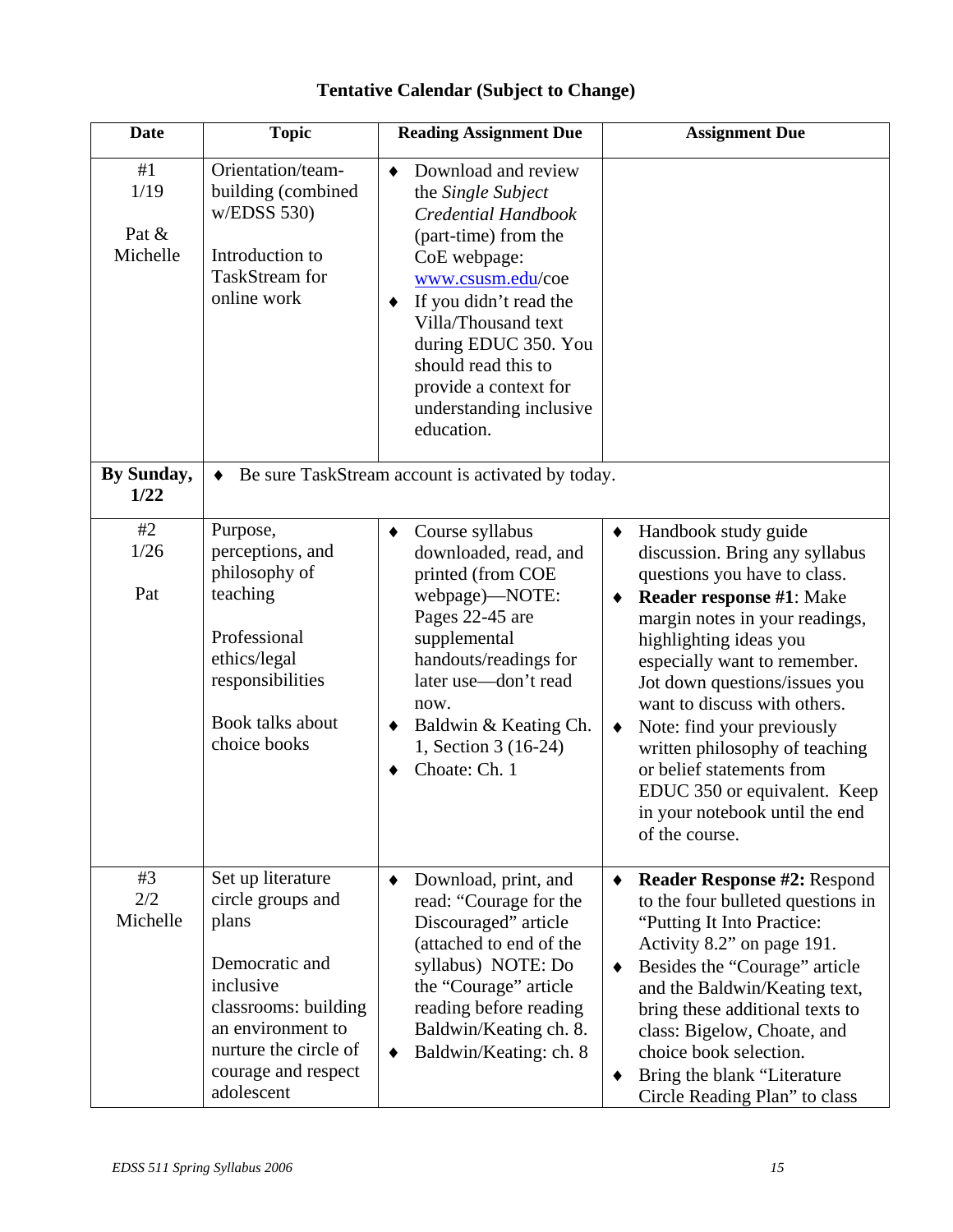|                   | development                                                                                             |                                                                                                                                                                                                                                                                                                                                                                                                                                                                                                                                                                                | (attached to this syllabus)                                                                                                                                                                                                                                                                                                                                                                                                                                                                                                                                                                                                                                                |
|-------------------|---------------------------------------------------------------------------------------------------------|--------------------------------------------------------------------------------------------------------------------------------------------------------------------------------------------------------------------------------------------------------------------------------------------------------------------------------------------------------------------------------------------------------------------------------------------------------------------------------------------------------------------------------------------------------------------------------|----------------------------------------------------------------------------------------------------------------------------------------------------------------------------------------------------------------------------------------------------------------------------------------------------------------------------------------------------------------------------------------------------------------------------------------------------------------------------------------------------------------------------------------------------------------------------------------------------------------------------------------------------------------------------|
| #4<br>2/9<br>Pat  | Democratic<br>classrooms and<br>adolescent<br>development (cont.)<br>Model Borich<br>observation report | Borich: Ch. 7:<br>٠<br>"Looking for Lesson<br>Clarity"<br><b>Baldwin and Keating</b><br>Ch. 2, sections $3 & 4$<br>$(40-47)$                                                                                                                                                                                                                                                                                                                                                                                                                                                   | For Borich Reading: identify<br>٠<br>questions you want to ask about<br>the chapter. Spend time<br>looking at the various<br>instruments for monitoring<br>elements of lesson clarity; you<br>will be asked to use one in class<br>during a practice observation.<br>Observation due session #8<br><b>Reader Response #3:</b><br>٠<br>Baldwin/Keating Ch. 2,<br>Sections $3 & 4$ : As you work to<br>create an inclusive, democratic<br>classroom, what are the<br>implications of the biological,<br>psychological, social, and<br>ethical development of<br>adolescents for you as a<br>teacher?<br>Look ahead to session #8 to get<br>a head start on the observations. |
| #5<br>2/16<br>Pat | Literature Circle<br>meeting<br>Learning and<br>learning theories<br><b>Instructional Variety</b>       | Choice book reading<br>٠<br>(per group's reading<br>plan)<br>Bigelow: 126-128,<br>134-135 and 178-181<br>Borich Ch. 8.<br>٠<br>Download and print a<br>٠<br>blank lesson plan<br>template from<br>TaskStream (the<br><b>CSUSM Single Subject</b><br>format). While<br>observing a teacher,<br>keep track of the things<br>they do over the course<br>of the lesson by filling<br>in the template in the<br>appropriate spots. You<br>will have to make<br>inferences in order to<br>fill in some places<br>(such as facts about<br>learners, etc.) This will<br>help with your | <b>Reader response #4: Bigelow:</b><br>$\bullet$<br>Margin notes/annotations<br>(written in book or on post-its)<br>for all articles<br>While you are in classrooms<br>٠<br>and completing observations,<br>take the opportunity to<br>interview a content area teacher<br>in your field and complete the<br>handout titled: "Planning<br>Information to Gather from a<br>Teacher" (Attached at the<br>end of the syllabus.). Bring to<br>class $3/9$<br>Bring Baldwin/Keating book to<br>٠<br>class.                                                                                                                                                                      |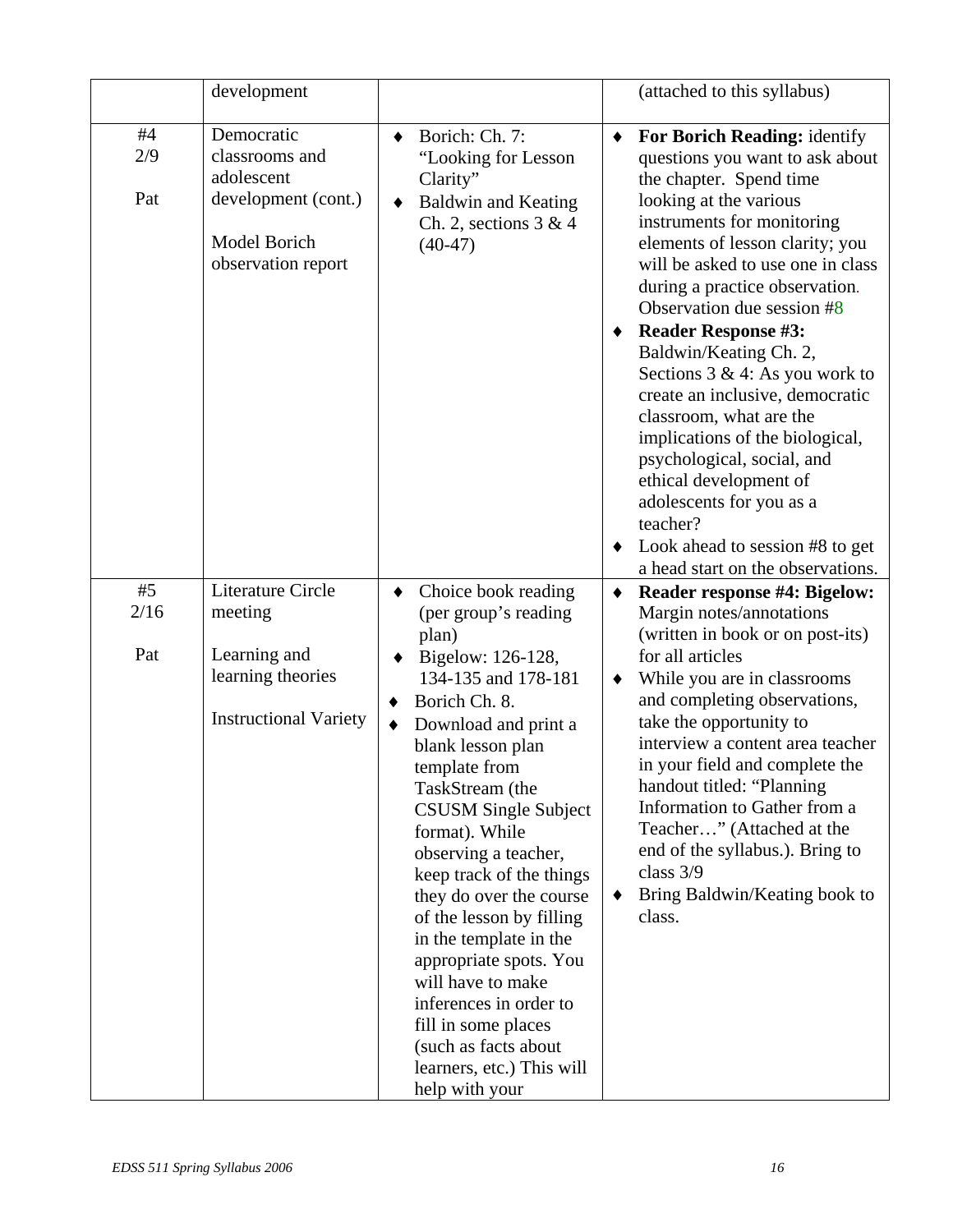| #6<br>2/23<br>Michelle         | Learning for the<br>typical "atypical"<br>student<br>Special education<br>matrix: the 13<br>disabling conditions                                                                                   | <b>Instructional Variety</b><br>Observation as well as<br>for future planning of<br>your own lesson.<br>Choate: Ch. 1 (review)<br>$\bullet$<br>&2<br>Villa/Thousand: Ch.1<br>٠<br>and 3, including the<br>"Voices" sections<br>Download, print, read,<br>٠<br>and bring in the Special<br><b>Education Matrix</b><br>assignment description<br>from TaskStream. | Reader response #5: Respond<br>٠<br>to this prompt: What are your<br>fears or concerns regarding<br>teaching any of the student<br>populations described in the<br><b>Choate and Villa/Thousand</b><br>readings? Be prepared to<br>discuss and brainstorm<br>strategies.<br><b>Instructional Variety Lesson</b><br>Observation due |
|--------------------------------|----------------------------------------------------------------------------------------------------------------------------------------------------------------------------------------------------|-----------------------------------------------------------------------------------------------------------------------------------------------------------------------------------------------------------------------------------------------------------------------------------------------------------------------------------------------------------------|------------------------------------------------------------------------------------------------------------------------------------------------------------------------------------------------------------------------------------------------------------------------------------------------------------------------------------|
| <b>By</b><br>Tuesday,<br>2/28  | $\bullet$<br>resource binder/folder.                                                                                                                                                               | discussion board (as an attachment) on TaskStream. Your colleagues will be                                                                                                                                                                                                                                                                                      | Complete your section of the special education matrix and post it to the appropriate<br>depending on you to have your section posted on time so they can complete their                                                                                                                                                            |
| #7<br>3/2<br>Michelle          | Matrix revisited<br><b>Student Study</b><br>Teams (SST)                                                                                                                                            | Download, print, read,<br>٠<br>and bring in the SST<br>assignment description<br>from TaskStream.                                                                                                                                                                                                                                                               | Bring in your complete hard<br>copy of the full special<br>education matrix in a<br>binder/folder. To do this, you<br>will have to download and print<br>each of your colleague's<br>sections of the matrix from the<br>TaskStream discussion board.                                                                               |
| #8<br>3/9<br>Michelle &<br>Pat | Mock SST meeting<br>and discussion<br>Introduction to TPE<br>responses (looking<br>at $6d)$<br>Introduction to<br>planning and<br>instructional<br>strategies: Planning<br>with the End in<br>Mind | Download, print,<br>٠<br>review, and bring your<br>content area's<br>frameworks or<br>standards-grades 6-12<br>(available at<br>www.cde.ca.gov)<br><b>Baldwin and Keating</b><br>٠<br>Ch. 5<br>Borich 12                                                                                                                                                        | Group SST summary due with<br>٠<br>self and group evaluation.                                                                                                                                                                                                                                                                      |
| By Sunday,<br>3/12             | ٠<br>SST assignment sheet.                                                                                                                                                                         |                                                                                                                                                                                                                                                                                                                                                                 | Send your SST reflection to Michelle via TaskStream e-mail (put the reflection in the<br>body of the e-mail; DO NOT send as an attachment). Reflection questions are on the                                                                                                                                                        |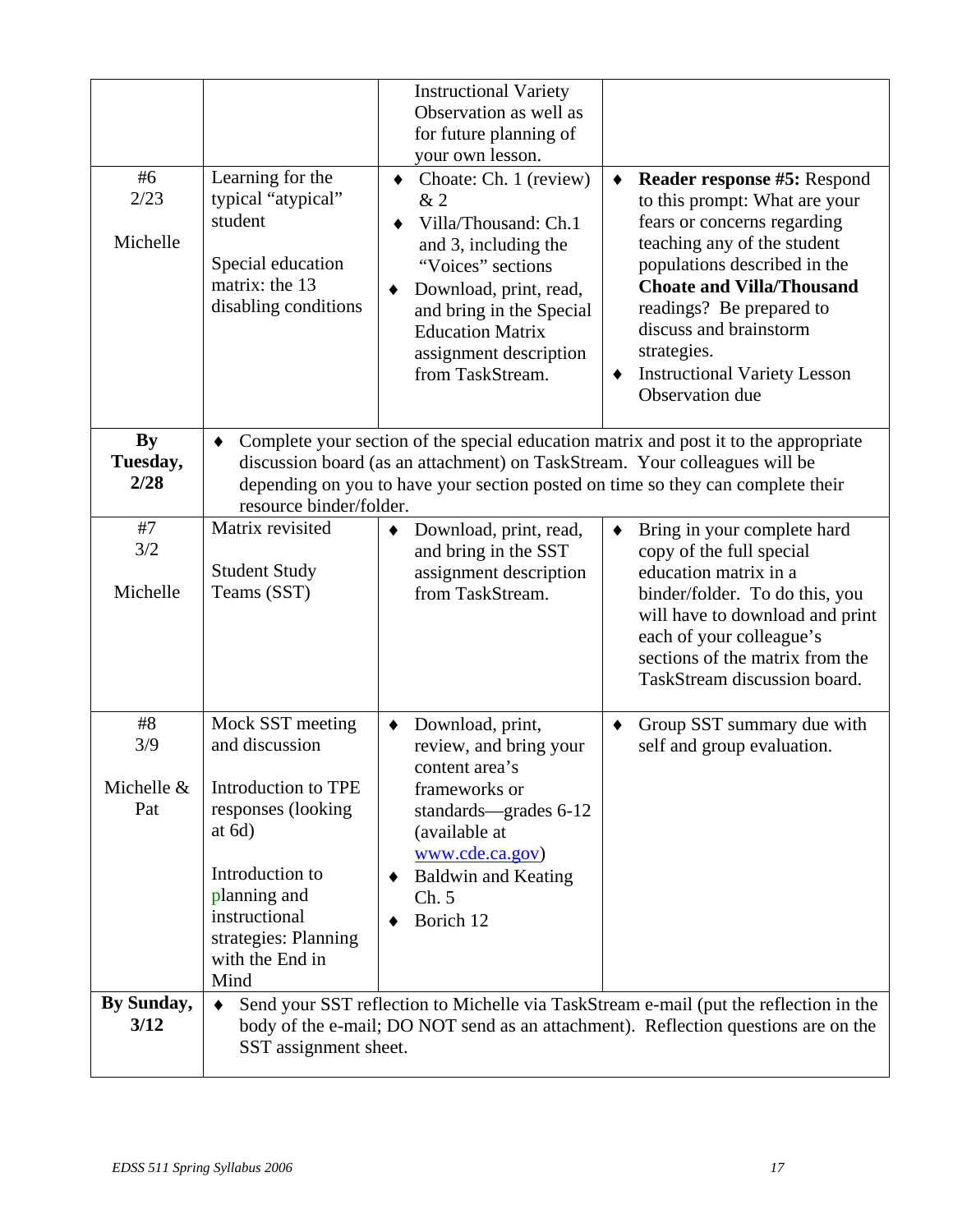| #9<br>3/16<br>Pat      | Choice book<br>literature circles<br>meet<br>TPE feedback (6d)<br>Planning and<br>instructional<br>strategies<br>Assessment<br>Workshop time to<br>begin unit plan. | Choice book reading<br>$\blacklozenge$<br>(per group's reading<br>plan)<br>Download and read the<br>٠<br>unit plan assignment on<br>TaskStream<br><b>Baldwin and Keating</b><br>٠<br>Ch3&4<br>Reread your teacher<br>٠<br>interview and choose<br>unit or topic theme for<br>your thematic unit. | $\blacklozenge$<br>٠<br>٠ | <b>Reader response #6:</b> Using a 3<br>column graphic organizer, in<br>the 1 <sup>st</sup> column, list each strategy<br>from ch. 4 with a 3-6 word<br>description. In the $2^{nd}$ & $3^{rd}$<br>columns, identify pros and<br>cons. Highlight the strategies<br>that are "Student-centered<br>activities" Put a star next to the<br>ones you particularly want to<br>use in your planning because<br>they are especially effective in<br>your discipline. Put a ? next to<br>those strategies you want to<br>discuss with someone else for<br>greater clarity.<br>Rough draft of TPE 6d response<br>due for colleague feedback.<br>(Post to TaskStream for<br>Michelle's review after<br>receiving input tonight and<br>revising. Post by 3/26.)<br><b>Higher Thought Processes</b><br><b>Observation Due</b> |
|------------------------|---------------------------------------------------------------------------------------------------------------------------------------------------------------------|--------------------------------------------------------------------------------------------------------------------------------------------------------------------------------------------------------------------------------------------------------------------------------------------------|---------------------------|------------------------------------------------------------------------------------------------------------------------------------------------------------------------------------------------------------------------------------------------------------------------------------------------------------------------------------------------------------------------------------------------------------------------------------------------------------------------------------------------------------------------------------------------------------------------------------------------------------------------------------------------------------------------------------------------------------------------------------------------------------------------------------------------------------------|
| #10<br>3/23<br>Pat     | Planning and<br>instructional<br>strategies (cont.)<br>Workshop time for<br>Unit planning                                                                           | Search for resources for<br>your thematic unit. Use<br>textbooks, internet sites,<br>WebQuest, teachers, and<br>other resources.                                                                                                                                                                 | ٠                         | Prior to coming to class, go into<br>the TaskStream unit builder<br>(CSUSM format) and type in<br>the information you've already<br>generated from class (unit topic,<br>length, student facts, etc.). BE<br>SURE TO <b>SAVE</b> YOUR UNIT<br>and LESSON PLANS ON<br>TASKSTREAM! You will be<br>adding to this unit while in<br>workshop sessions in class.<br>Bring all your unit materials to<br>class.                                                                                                                                                                                                                                                                                                                                                                                                        |
| By 3/26                | Post final version of TPE 6d response on TaskStream. Be sure to request<br>feedback from Michelle and Pat under the "Publish/Share" tab.                            |                                                                                                                                                                                                                                                                                                  |                           |                                                                                                                                                                                                                                                                                                                                                                                                                                                                                                                                                                                                                                                                                                                                                                                                                  |
| #11<br>4/6<br>Michelle | Choice book<br>literature circles<br>meet<br>Planning and<br>differentiating<br>instruction re-visited                                                              | Choice book reading<br>٠<br>(per group's reading<br>plan)<br>Choate: Ch. 3<br>٠<br>Tomlinson:<br>Introduction, Part I,<br>Part II, and one chapter                                                                                                                                               | $\blacklozenge$           | <b>Reader response #7: Choate</b><br>& Tomlinson: Respond to this<br>prompt: As you are reviewing<br>how to differentiate instruction,<br>what are the implications for<br>your developing unit plan?<br>How will it affect your plan?                                                                                                                                                                                                                                                                                                                                                                                                                                                                                                                                                                           |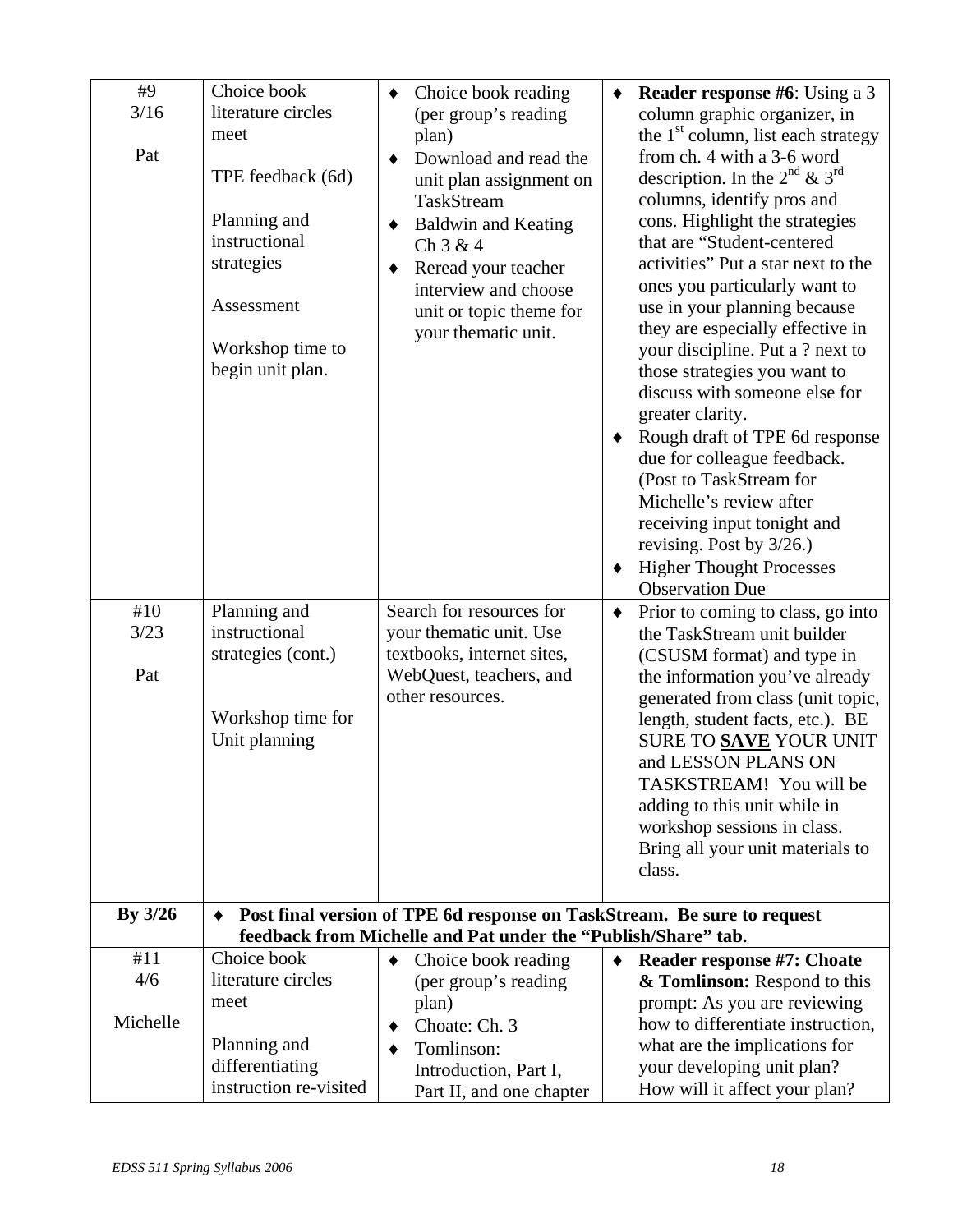|                    |                                                                                                                                                                                  | $(1-6)$ from Part III--<br>choose a chapter<br>related to your content<br>area.                                                                                                                                                                                                                                                                                                                                                                        | $(1-2$ para)<br>Bring a hard copy of your unit<br>٠<br>plan to class (in its rough form)<br>so you can receive feedback and<br>revision ideas from your<br>colleagues.                                                                                                                                                                                                                                                                                                                                                                                                |
|--------------------|----------------------------------------------------------------------------------------------------------------------------------------------------------------------------------|--------------------------------------------------------------------------------------------------------------------------------------------------------------------------------------------------------------------------------------------------------------------------------------------------------------------------------------------------------------------------------------------------------------------------------------------------------|-----------------------------------------------------------------------------------------------------------------------------------------------------------------------------------------------------------------------------------------------------------------------------------------------------------------------------------------------------------------------------------------------------------------------------------------------------------------------------------------------------------------------------------------------------------------------|
| #12<br>4/13<br>Pat | <b>Literature Circles</b><br>meet to finalize<br>reading discussion<br>and plan<br>presentation.<br><b>Individual Lesson</b><br>Planning<br>Workshop time for<br>lesson planning | Bigelow: Choose any<br>$\blacklozenge$<br>two articles from pages<br>68-124                                                                                                                                                                                                                                                                                                                                                                            | <b>Reader response #8: Bigelow:</b><br>٠<br>Reflective response to the two<br>articles describing implications<br>for your own teaching—what<br>do these articles offer you or<br>make you consider, and why is<br>that important? (1-2 para.)<br>Unit overview and calendar<br>٠<br>due. You can hand in one copy<br>with both partners' names.                                                                                                                                                                                                                      |
| #13<br>4/20<br>Pat | Classroom and state<br>assessments<br>Workshop time for<br>lesson planning                                                                                                       | Bigelow: 171-175<br>٠<br>Visit the state's<br>assessment website at<br>http://www.cde.ca.gov/<br>ta/<br>In groups of four, you will<br>each take a section below<br>and come prepared to<br>"teach and inform" your<br>group about your particular<br>section.<br>1. Standardized Testing and<br>Reporting (STAR)<br>2. Academic Performance<br>Index (API)<br>3. Adequate Yearly<br>Progress (AYP)<br>4. California High School<br>Exit Exam (CAHSEE) | Develop a rough draft 3-column<br>$\blacklozenge$<br>list of criteria that describes<br>what a student would need to<br>do/achieve in order to earn an<br>A, B, or C in your class (think<br>beyond just an accumulation of<br>points; what learning<br>accomplishments would a<br>student need to demonstrate in<br>order to earn an A, B, C? As<br>you develop this list, consider<br>how you identify the difference<br>between the A student and the<br>C student.<br>Bring a hard copy of lesson<br>٠<br>plan to share and get feedback<br>from your colleagues. |
| #14<br>4/27<br>Pat | <b>Choice Book</b><br>Presentations<br><b>Effective Teacher</b><br>Attributes                                                                                                    |                                                                                                                                                                                                                                                                                                                                                                                                                                                        | Individual lesson plan from unit<br>٠<br>due. Each person hands in his or<br>her own lesson plan. It may be<br>created in conjunction with<br>your partner, but must be<br>written by you.<br>"Choice Book" Presentations:<br>٠<br>15 min. skit and teaching of                                                                                                                                                                                                                                                                                                       |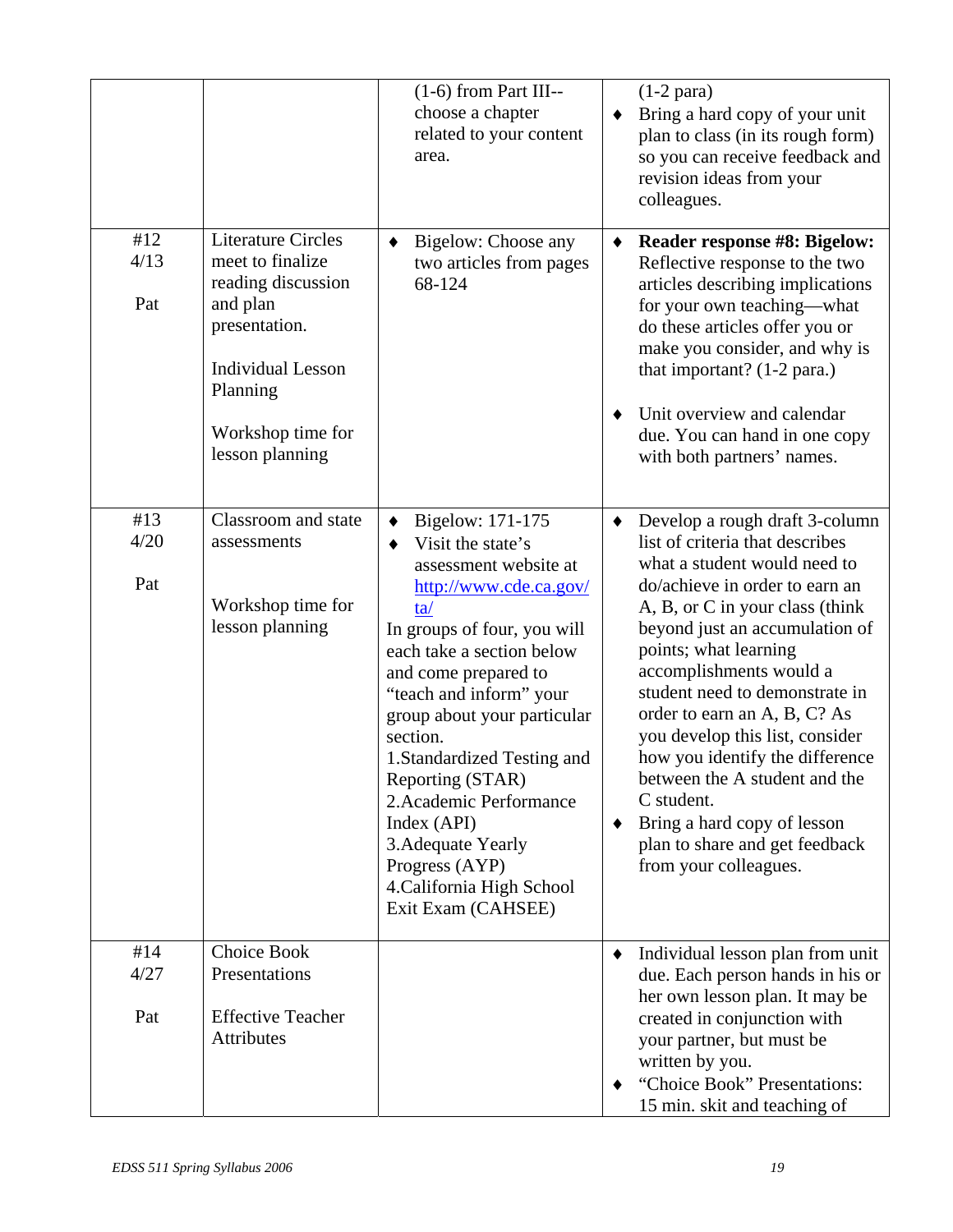| #15<br>5/4<br>Pat | Choice book<br>presentations<br>TPE response<br>feedback (6c $\&$ 9)<br>Revisit essential<br>questions<br>Philosophy/belief<br>statements |  | important concepts and one<br>page reflection on literature<br>circle process due.<br><b>Effective Teacher Attributes</b><br>self-evaluation due<br>Bring draft responses to TPE's<br>9 and 6c to class for writing<br>group feedback. (Post to<br>TaskStream after receiving<br>input by 5/7; request feedback<br>from Pat and Michelle)<br>Bring EDUC 350 (or<br>equivalent) philosophy of<br>teaching/belief statements to<br>class. |
|-------------------|-------------------------------------------------------------------------------------------------------------------------------------------|--|-----------------------------------------------------------------------------------------------------------------------------------------------------------------------------------------------------------------------------------------------------------------------------------------------------------------------------------------------------------------------------------------------------------------------------------------|
| #16<br>5/11       | The Energy to Teach<br>Looking ahead at                                                                                                   |  |                                                                                                                                                                                                                                                                                                                                                                                                                                         |
| Pat &<br>Michelle | summer                                                                                                                                    |  |                                                                                                                                                                                                                                                                                                                                                                                                                                         |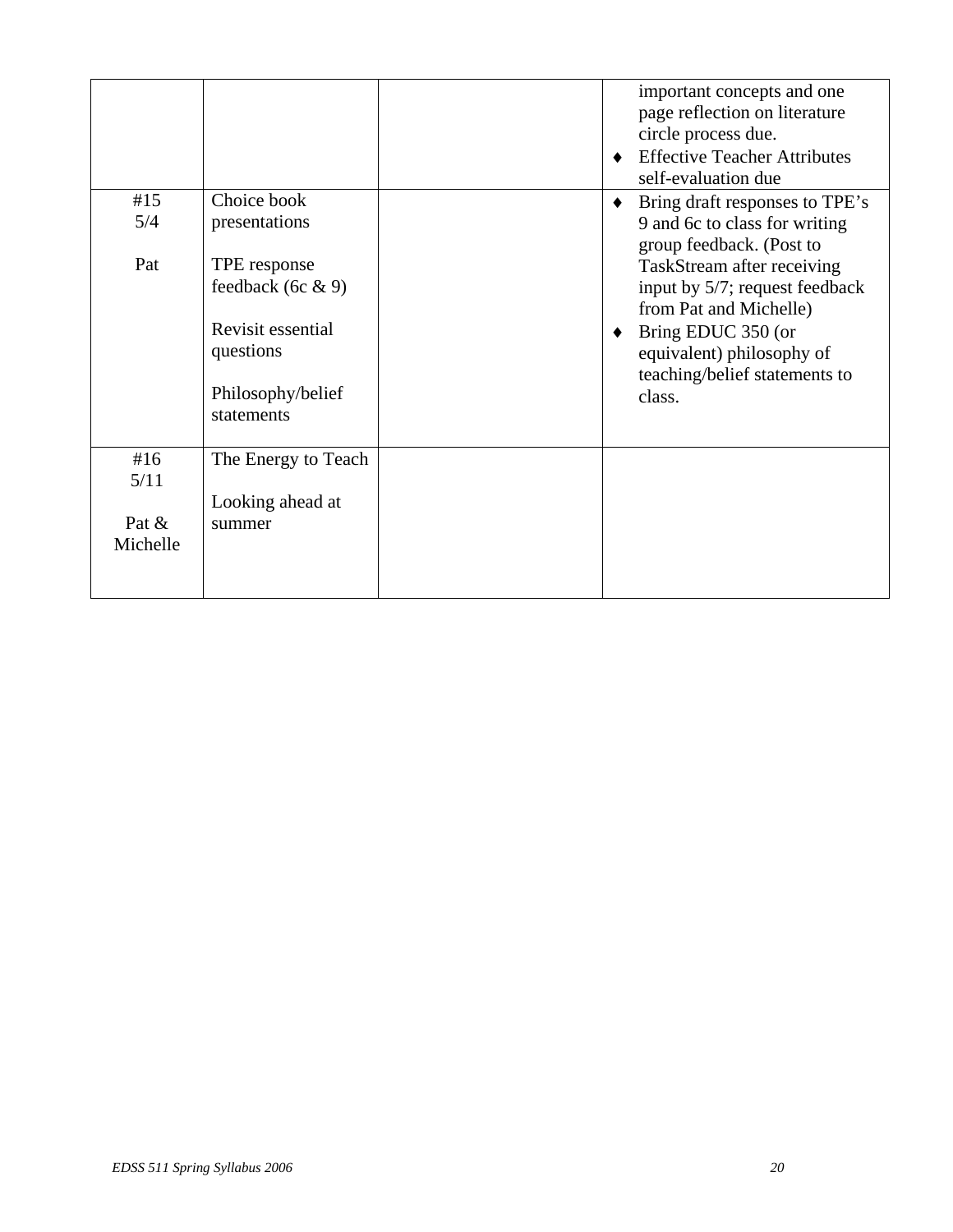# **Assignment Sheet** .

| Name                                                        | Content area focus     |
|-------------------------------------------------------------|------------------------|
|                                                             |                        |
| <b>Assignment</b>                                           | <b>Possible Points</b> |
| <b>Highly Effective Teacher Attributes</b>                  | 5                      |
| Reading Responses (points awarded when all are complete)    | 10                     |
| $#1$ $#2$ $#3$ $#4$ $#5$ $#6$ $#7$ $#8$ $#8$                |                        |
| ____ Special Education Matrix                               | 15                     |
| SST (Student Study Team)                                    | 10                     |
| ____ Observation Report: Instructional Variety              | 10                     |
| ____ Observation Report: Higher Thought Processes           | 10                     |
| Unit Plan                                                   | 15                     |
| Lesson Plan                                                 | 10                     |
| __ Choice Book Meetings, Presentation, and 1 pg. reflection | 5                      |
| TPE Reflections (points awarded when all are completed)     | 10                     |
|                                                             |                        |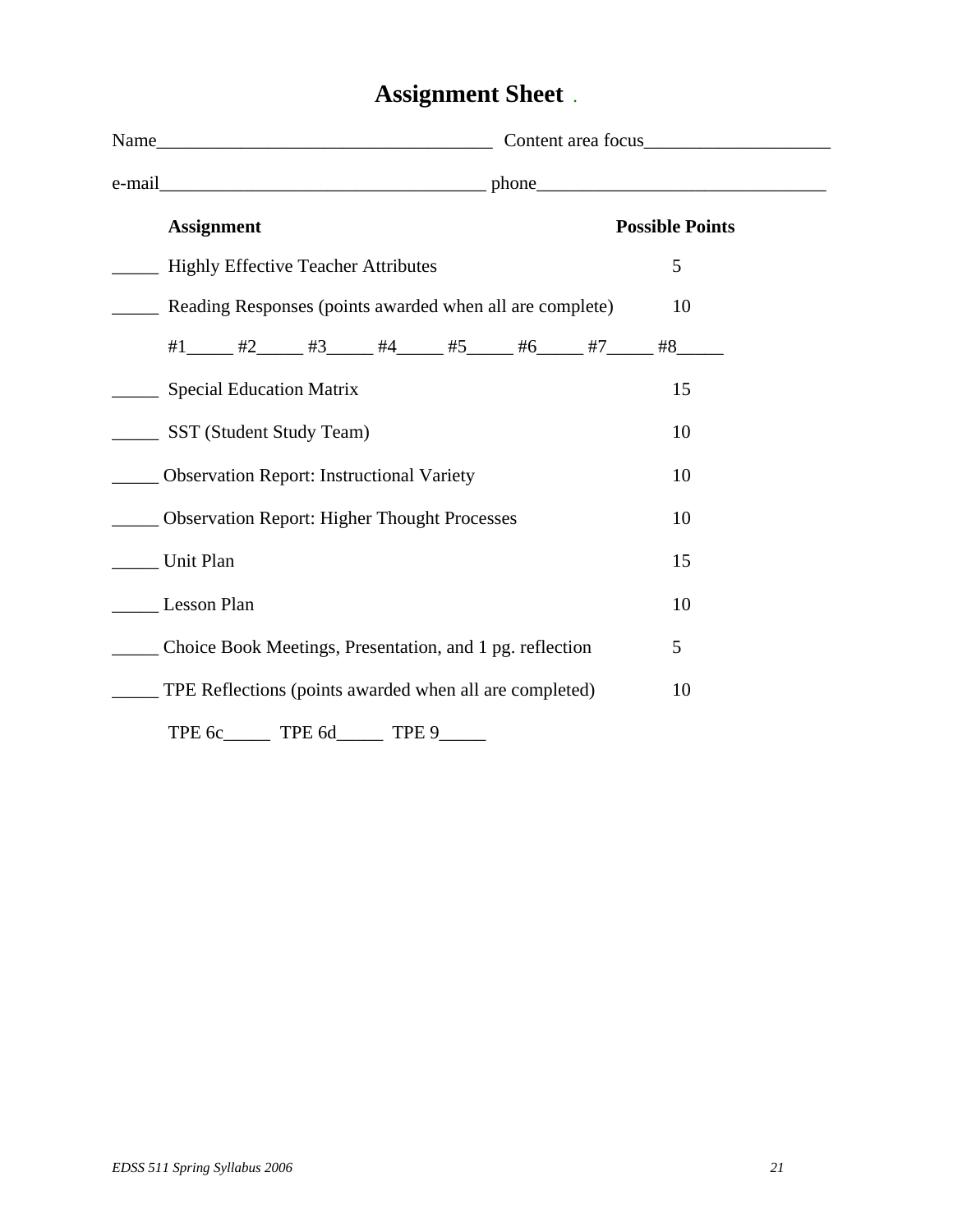|                       | <b>Exceeds Expectations</b>                                                          | <b>Meets Expectations</b>                                                                                                            | <b>Nearly Meets Expectations</b>                                                                                                            | <b>Developing</b>                                                                  |
|-----------------------|--------------------------------------------------------------------------------------|--------------------------------------------------------------------------------------------------------------------------------------|---------------------------------------------------------------------------------------------------------------------------------------------|------------------------------------------------------------------------------------|
|                       | $(10+)$                                                                              | $(9-10)$                                                                                                                             | $(7.5 - 8.5)$                                                                                                                               | $(1-7)$                                                                            |
| TPE-6c                | Candidate demonstrates the                                                           | In the analysis and/or                                                                                                               | In the analysis and/or                                                                                                                      | Teacher candidate is                                                               |
| Developmentally       | criteria under "Meets                                                                | reflection sections of the                                                                                                           | reflection sections of the                                                                                                                  | unable to determine if                                                             |
| Appropriate           | Expectations" and also takes                                                         | observation:                                                                                                                         | <i>observation:</i>                                                                                                                         | lesson observed provides                                                           |
| Practices in          | his/her analysis further by                                                          | Candidate is able to                                                                                                                 | Candidate can partially                                                                                                                     | opportunities for students                                                         |
| Grades 9-12           | demonstrating an                                                                     | determine if lesson observed                                                                                                         | determine if lesson observed                                                                                                                | to develop advanced                                                                |
|                       | understanding of adolescence                                                         | provides opportunities for                                                                                                           | provides opportunities for                                                                                                                  | thinking and problem-                                                              |
|                       | as a period of intense social                                                        | students to develop advanced                                                                                                         | students to develop advanced                                                                                                                | solving skills, helps                                                              |
|                       | peer pressure to conform.                                                            | thinking and problem-                                                                                                                | thinking and problem-                                                                                                                       | students to understand                                                             |
|                       | His/Her analysis or reflection                                                       | solving skills, helps students                                                                                                       | solving skills, helps students                                                                                                              | connections between the                                                            |
|                       | shows s/he supports signs of                                                         | to understand connections                                                                                                            | to understand connections                                                                                                                   | curriculum and life                                                                |
|                       | students' individuality while                                                        | between the curriculum and                                                                                                           | between the curriculum and                                                                                                                  | beyond high school,                                                                |
|                       | being sensitive to what being                                                        | life beyond high school,                                                                                                             | life beyond high school                                                                                                                     | and/or helps students                                                              |
|                       | "different" means for high                                                           | and/or helps students to                                                                                                             | and/or helps students to                                                                                                                    | assume increasing                                                                  |
|                       | school students.                                                                     | assume increasing                                                                                                                    | assume increasing                                                                                                                           | responsibility for                                                                 |
|                       |                                                                                      | responsibility for learning.                                                                                                         | responsibility for learning.                                                                                                                | learning.                                                                          |
| <b>Describing and</b> | Develops an especially                                                               | Describes 1 or 2 significant                                                                                                         | Offers some description of 1                                                                                                                | This paper is                                                                      |
| <b>Analyzzing</b>     | insightful analysis that                                                             | events, focusing on the                                                                                                              | or 2 significant events, but                                                                                                                | significantly                                                                      |
| <b>Teaching</b>       | demonstrates an ability to                                                           | relevant details associated                                                                                                          | more details would                                                                                                                          | underdeveloped in many                                                             |
| <b>Practices</b>      | make sense of the observed                                                           | with the observation focus.                                                                                                          | strengthen the description.                                                                                                                 | areas of the assignment.                                                           |
|                       | teaching practices as they<br>relate to the elements outlined<br>in the Borich text. | Includes an analysis for each<br>event that interprets, makes                                                                        | Develops a limited analysis<br>that shows an ability to look                                                                                | The work does not offer<br>enough information to<br>gauge the teacher              |
|                       | Demonstrates a clear<br>understanding of the<br>observation focus.                   | inferences, poses questions,<br>and demonstrates personal<br>learning.<br>Makes a clear connection to<br>the Borich text, showing an | closely at the event(s) but<br>lacks sufficient<br>interpretation, inference,<br>questioning, and/or<br>connection to personal<br>learning. | candidate's<br>understanding of close<br>observation and effective<br>instruction. |
|                       |                                                                                      | understanding of the<br>observation focus.                                                                                           | Suggests a limited                                                                                                                          |                                                                                    |
|                       |                                                                                      |                                                                                                                                      | understanding of the                                                                                                                        |                                                                                    |
|                       |                                                                                      |                                                                                                                                      | observation focus that may                                                                                                                  |                                                                                    |
|                       |                                                                                      |                                                                                                                                      | come from an incomplete                                                                                                                     |                                                                                    |

# **Observation Report Rubric for: \_\_\_\_\_\_\_\_\_\_\_\_\_\_\_\_\_\_\_\_\_\_\_\_\_\_\_\_\_\_\_\_**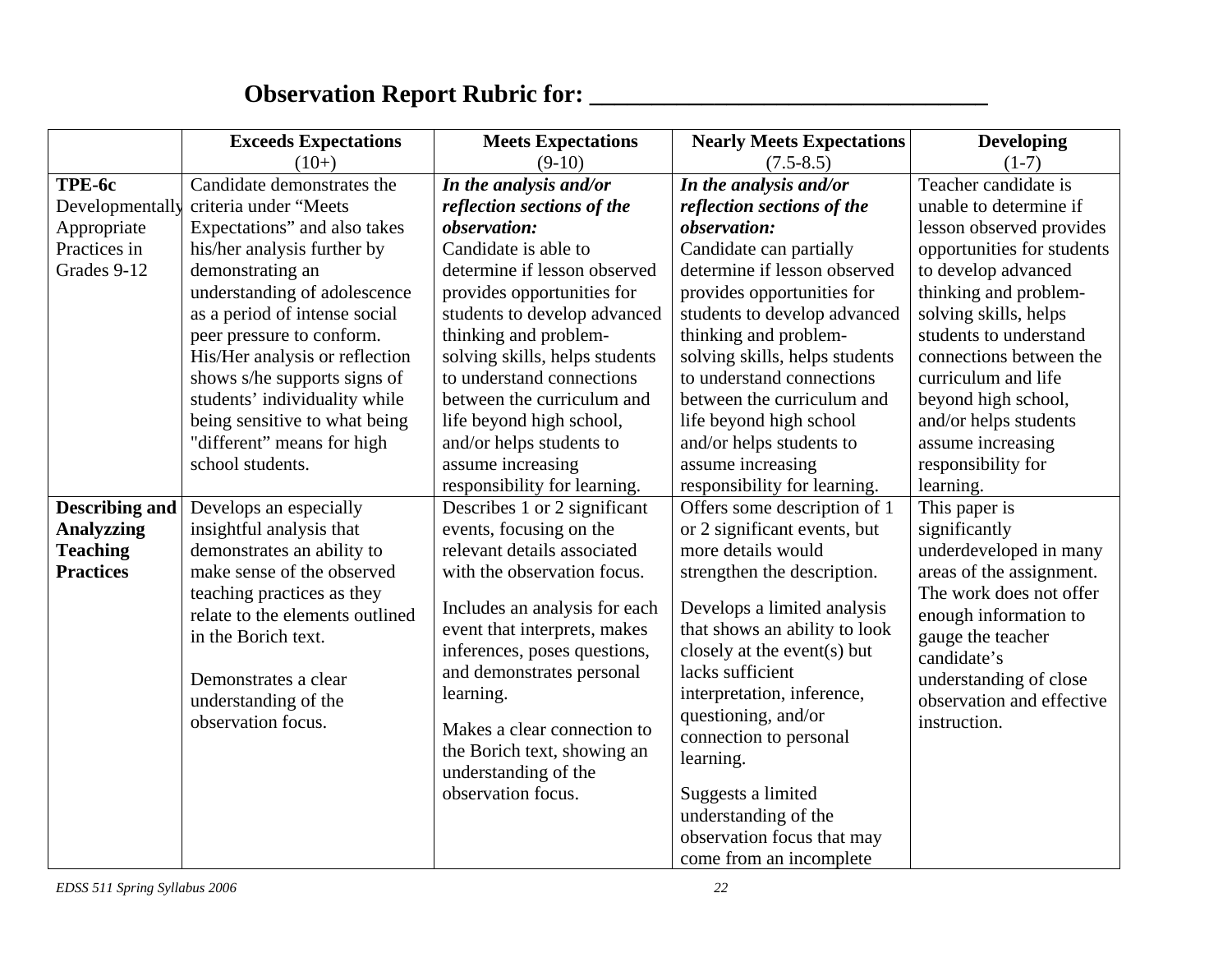|                                                      |                                                                                                                                                                                                           | reading or a misreading of<br>the Borich text.                                                                                       |                                                                                                                                                  |
|------------------------------------------------------|-----------------------------------------------------------------------------------------------------------------------------------------------------------------------------------------------------------|--------------------------------------------------------------------------------------------------------------------------------------|--------------------------------------------------------------------------------------------------------------------------------------------------|
| <b>Professionalism</b> Standard the same as "meets." | Produces "professional" writing: clear<br>organization; appropriate development<br>of ideas; use of conventional English.<br>Submits work on time.<br>Works productively with partner (if<br>applicable). | Demonstrates some difficulty<br>in one of the areas of<br>professionalism: meeting due<br>date or producing<br>professional writing. | Demonstrates significant<br>difficulty in one or both<br>areas of professionalism:<br>meeting due date and<br>producing professional<br>writing. |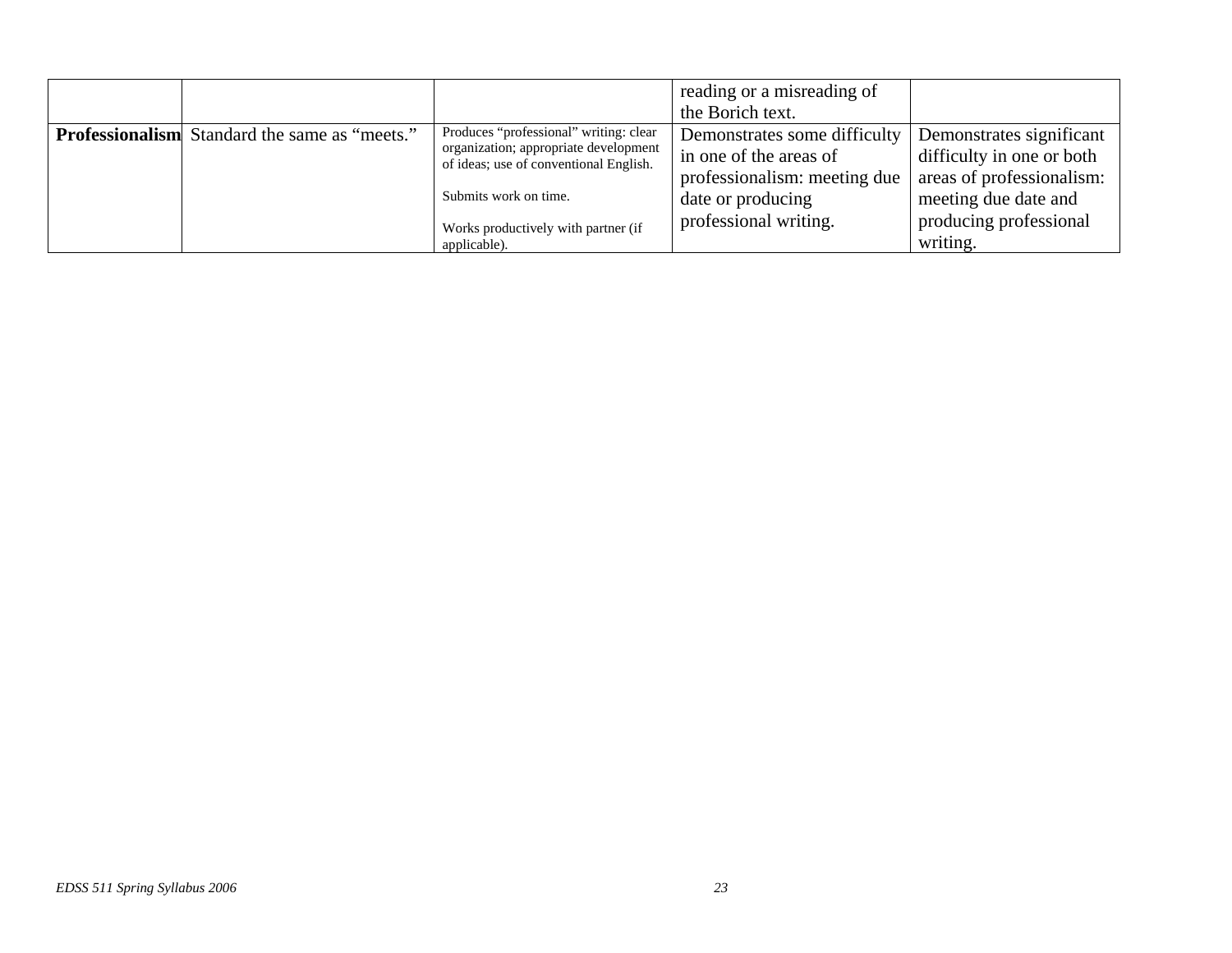# **Unit Plan Scoring Guide**

Name\_\_\_\_\_\_\_\_\_\_\_\_\_\_\_\_\_\_\_\_\_\_\_\_Unit Title\_\_\_\_\_\_\_\_\_\_\_\_\_\_\_\_\_\_\_\_\_\_\_\_\_\_\_

*Be sure to do a self assessment using the guide below. Think about each range of "scores" as a continuum from high to low—check where you think you are on the continuum for each element.* 

| A. Outcomes, objectives, and standards                                     | <b>Excellent</b> | <b>Acceptable</b> | <b>Needs</b>              |
|----------------------------------------------------------------------------|------------------|-------------------|---------------------------|
|                                                                            |                  |                   | Improvement<br>(revision) |
| 1. Clarity and sense of purpose in the <b>rationale</b> , enduring         |                  |                   |                           |
| understandings, and essential questions.                                   |                  |                   |                           |
| 2. Congruence of standards and objectives to the enduring                  |                  |                   |                           |
| understandings/essential questions.                                        |                  |                   |                           |
| 3. Range and levels of objectives (Bloom's taxonomy)                       |                  |                   |                           |
| <b>B.</b> Assessments                                                      |                  |                   |                           |
| 1. Relationship between the summative assessment(s) and the                |                  |                   |                           |
| enduring understandings                                                    |                  |                   |                           |
| 2. Congruence of assessments with the objectives                           |                  |                   |                           |
| 3. Variety and quality of assessment tools (including a range of           |                  |                   |                           |
| strategies for diagnostic, formative, summative assessments and            |                  |                   |                           |
| opportunities for student self-assessment)                                 |                  |                   |                           |
| <b>C. Learning Experiences</b>                                             |                  |                   |                           |
| 1. Sense of purpose, interest, and background established in the unit's    |                  |                   |                           |
| "Into"                                                                     |                  |                   |                           |
| 2. Logic of sequence/organization to the calendar                          |                  |                   |                           |
| 3. Sense of purpose, application, and/or transition established in the     |                  |                   |                           |
| unit's "Beyond"                                                            |                  |                   |                           |
| 4. Quality and variety of learning experiences overall: reading,           |                  |                   |                           |
| writing, listening, speaking, technology                                   |                  |                   |                           |
| 5. Evidence of differentiated instruction (related to facts about your     |                  |                   |                           |
| learners)                                                                  |                  |                   |                           |
| <b>D. Specific Lesson Plan</b>                                             |                  |                   |                           |
| 1. Clarity of and alignment between objectives, standards, and             |                  |                   |                           |
| assessments                                                                |                  |                   |                           |
| 2. Range of objectives and assessments                                     |                  |                   |                           |
| 3. Specificity of lesson steps, including timing, transitions, questions   |                  |                   |                           |
| 4. Quality of "Into" and "Closure" experiences                             |                  |                   |                           |
| 5. Quality of learning experiences overall (congruence with objectives,    |                  |                   |                           |
| instructional variety, higher thought processes, skills and content, etc.) |                  |                   |                           |
| 6. Evidence of SDAIE strategies and other forms of differentiated          |                  |                   |                           |
| instruction                                                                |                  |                   |                           |
| <b>E.</b> Materials                                                        |                  |                   |                           |
| 1. Imagination/creativity                                                  |                  |                   |                           |
| 2. Range and variety                                                       |                  |                   |                           |
| <b>F. Unit Reflection</b>                                                  |                  |                   |                           |
| Quality and coverage; addresses the range of questions posed               |                  |                   |                           |
| G. Presentation of the plan                                                |                  |                   |                           |
| 1. Professionalism: correct grammar, spelling, syntax                      |                  |                   |                           |
| 2. Facility with TaskStream application                                    |                  |                   |                           |

Overall Score (out of \_\_\_\_): \_\_\_\_\_\_\_\_\_\_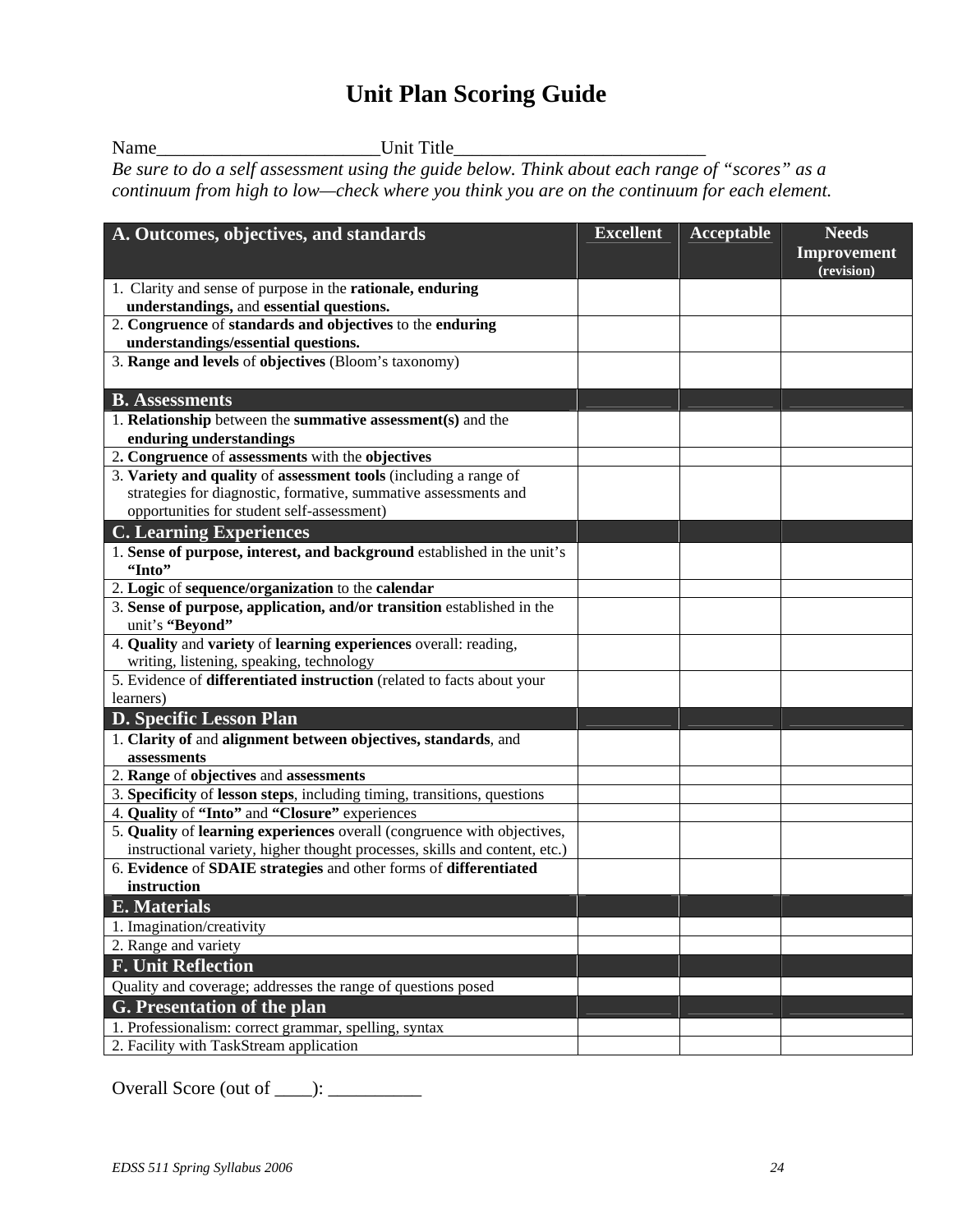# **Planning Information to Gather from a Teacher in Your Content Area**

- *1. Ask the teacher for some of the "big picture" goals and enduring ideas s/he will work to help students meet and understand for the school year or course. Write down a few here:*
- *2. Ask the teacher what units are planned for the school year/course that will help students to meet the goals and understand the enduring ideas. Get the names and length of units.*

| Name    | Length |
|---------|--------|
| Unit 1: |        |
| Unit 2: |        |
| Unit 3: |        |
| Unit 4: |        |
| Unit 5: |        |
| Unit 6: |        |
| Unit 7: |        |
| Unit 8: |        |

- *3. Ask the teacher how he/she uses or references the state standards in planning the units.*
- *4. For ONE unit, get examples of cognitive, affective, language, and psychomotor objectives.(The teacher may not recognize the names for these objectives—you list them where you think appropriate.)*

| Cognitive | <b>Language</b> | <b>Affective</b> | Psychomotor |
|-----------|-----------------|------------------|-------------|
|           |                 |                  |             |
|           |                 |                  |             |
|           |                 |                  |             |
|           |                 |                  |             |
|           |                 |                  |             |
|           |                 |                  |             |
|           |                 |                  |             |
|           |                 |                  |             |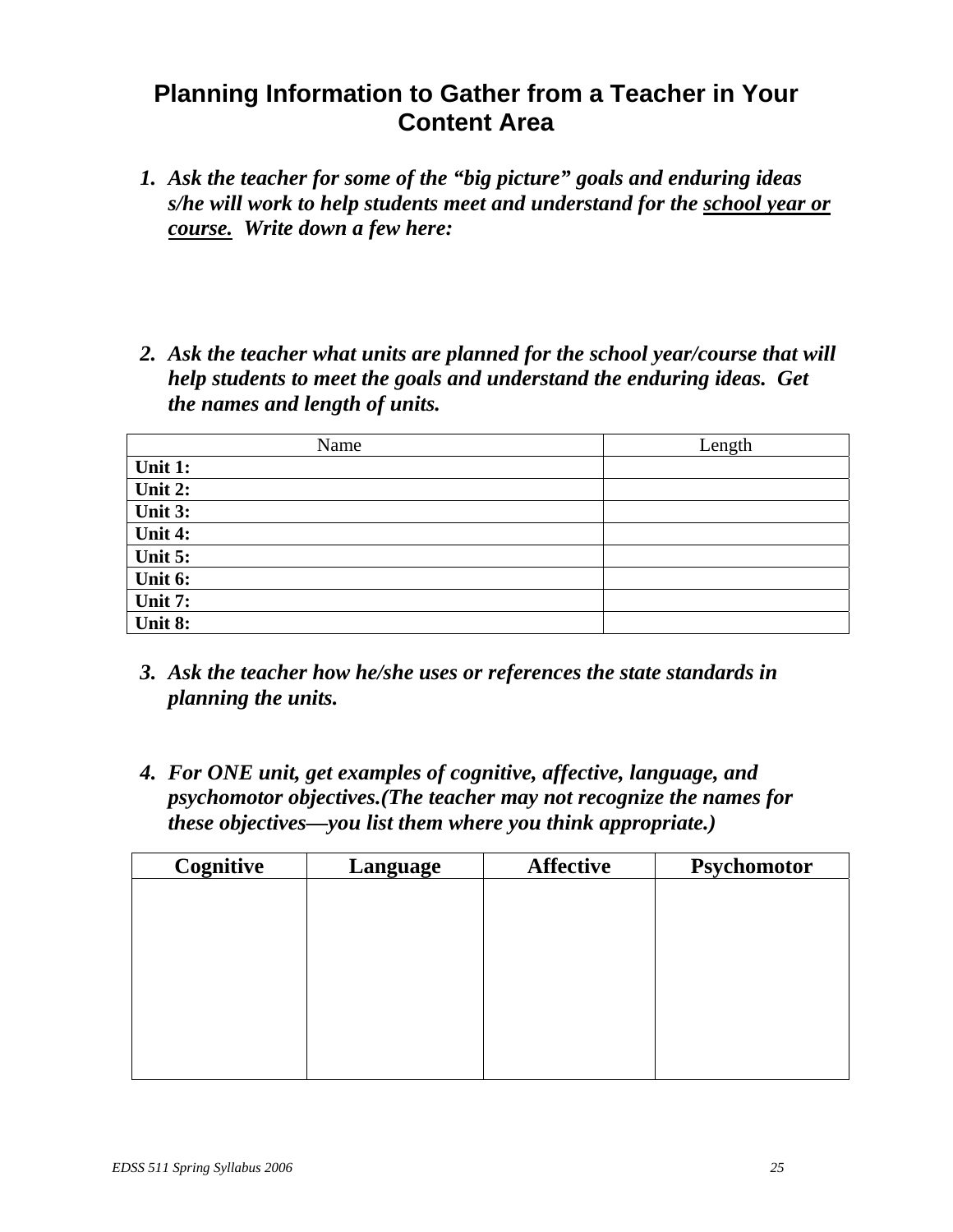# **Literature Circle Reading Plan**

|              | Group Members:     |
|--------------|--------------------|
|              | <b>Group Name:</b> |
| <b>Book:</b> |                    |

| Date    | Pages to Focus | Who Does What Role                          |  |  |
|---------|----------------|---------------------------------------------|--|--|
|         | on for Meeting | (discussion director, illustrator, literary |  |  |
|         |                | luminary, connector, vocabulary enricher)   |  |  |
| Thurs., |                |                                             |  |  |
| 2/16    |                |                                             |  |  |
|         |                |                                             |  |  |
|         |                |                                             |  |  |
|         |                |                                             |  |  |
|         |                |                                             |  |  |
| Thurs., |                |                                             |  |  |
| 3/16    |                |                                             |  |  |
|         |                |                                             |  |  |
|         |                |                                             |  |  |
|         |                |                                             |  |  |
|         |                |                                             |  |  |
|         |                |                                             |  |  |
| Thurs., |                |                                             |  |  |
| 4/6     |                |                                             |  |  |
|         |                |                                             |  |  |
|         |                |                                             |  |  |
|         |                |                                             |  |  |
|         |                |                                             |  |  |
|         |                |                                             |  |  |
|         |                |                                             |  |  |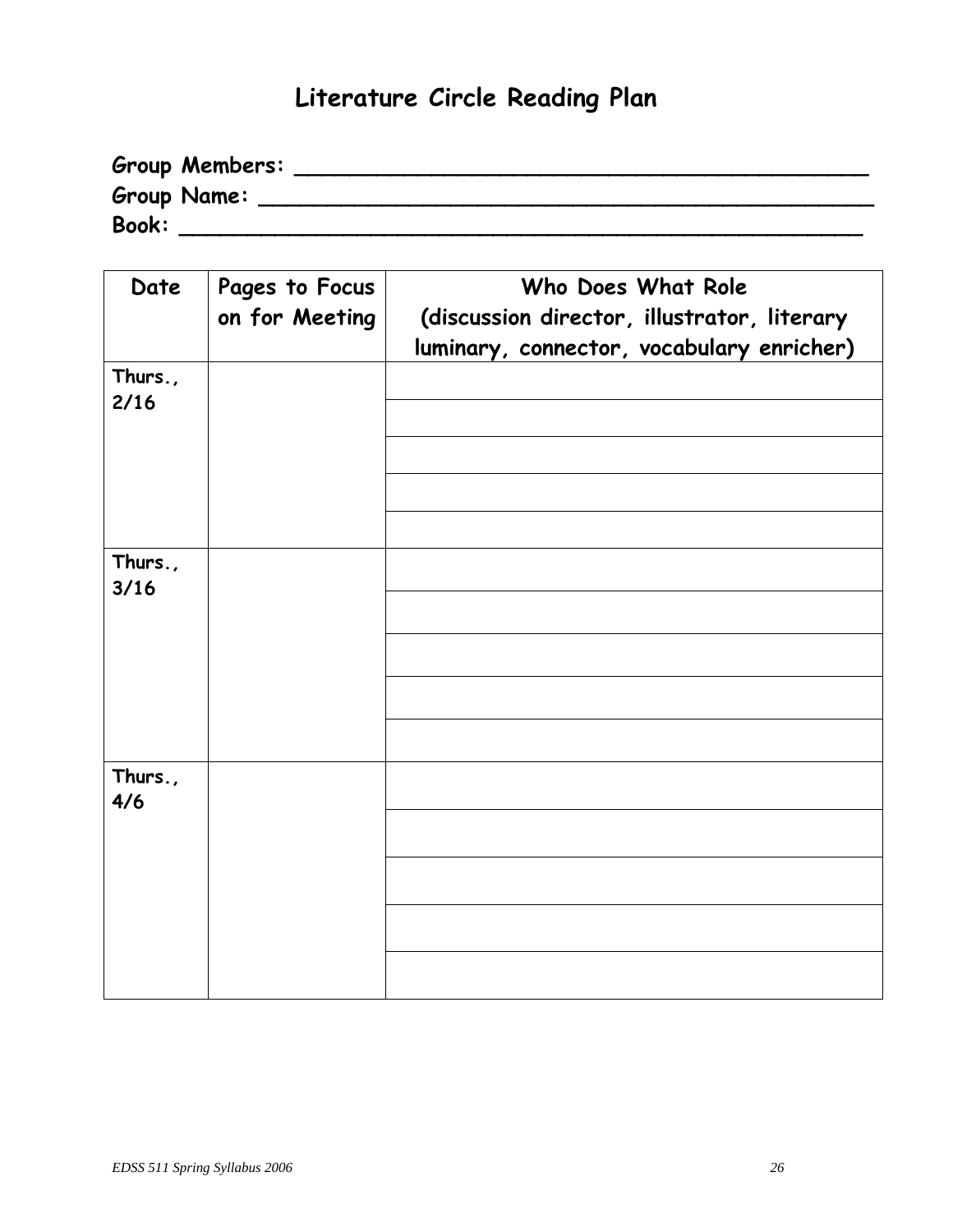| Thur.,<br>4/13 | Where to end<br>reading: | Identify 3-5 key ideas from the book that<br>you believe should be shared with your<br>colleagues in your presentation. Bring your<br>presentation ideas to your group meeting. |  |
|----------------|--------------------------|---------------------------------------------------------------------------------------------------------------------------------------------------------------------------------|--|
|----------------|--------------------------|---------------------------------------------------------------------------------------------------------------------------------------------------------------------------------|--|

# **LITERATURE CIRCLE ROLES**

Each person will do a different job each time you meet. Whatever your role asks you to do, please write it out on separate paper to be used in class and collected.

- 1. **Discussion Director**: Your job is to develop a list of **five** questions that your group might want to discuss about this part of the book. Don't worry about small details, your job is to help people discuss big ideas in reading and to share their individual reactions. Usually the best discussion questions come from your own thoughts, feelings, and concerns as you read the book. *Write out a list of five discussion questions in advance.*
- 2. **Illustrator**: Your job is to draw some kind of picture related to the reading. It can be a drawing, cartoon, diagram, chart, or scene. Your picture can be of a scene in the book, or it can be of something the book reminded you of. It can show feelings, include quotations like a one-pager, or it can have labeled parts. You should let your group study your picture quietly and ask them for comments before you explain any part of it to them.
- 3. **Literary Luminary**: Your job is to locate **five** special sections of the text that your group could like to hear read aloud. The idea is to help people remember some interesting, powerful, funny, puzzling, or important sections of the text. You must decide in advance what sections are to be read and decide *how* they are to be read: you might read them, someone else could read, read silently and discuss, read like a conversation, etc. Have a list of the parts ready for your group--page numbers and location on the page.
- 4. **Connector**: Your job is to find connections between the book your group is reading and the world outside. This means connecting the reading to your own life, to happenings at school or in the community, to similar events at other times and places, to other people or problems that you are reminded of. You might also see connections between this book and other writing on the same topic, or by another author. There are no right answers to your job--you are using your brain to connect meaningful ideas! Have a list of **five** connections that you have found in this section of reading and explain them. Have the students in your group add their own ideas and connections.
- 5. **Vocabulary Enricher**: Your job is to be on the lookout for **five** new vocabulary words in the reading before your group meeting. If you find words that are new or puzzling or unfamiliar, mark them with a post-it note or book mark. 1) Copy the sentence with the word in it and *list the page number in the book* 2) Look up the word 3) Find the correct definition 4) You need to figure a way to teach these words to your group, perhaps through a game, context clues, dictionary search.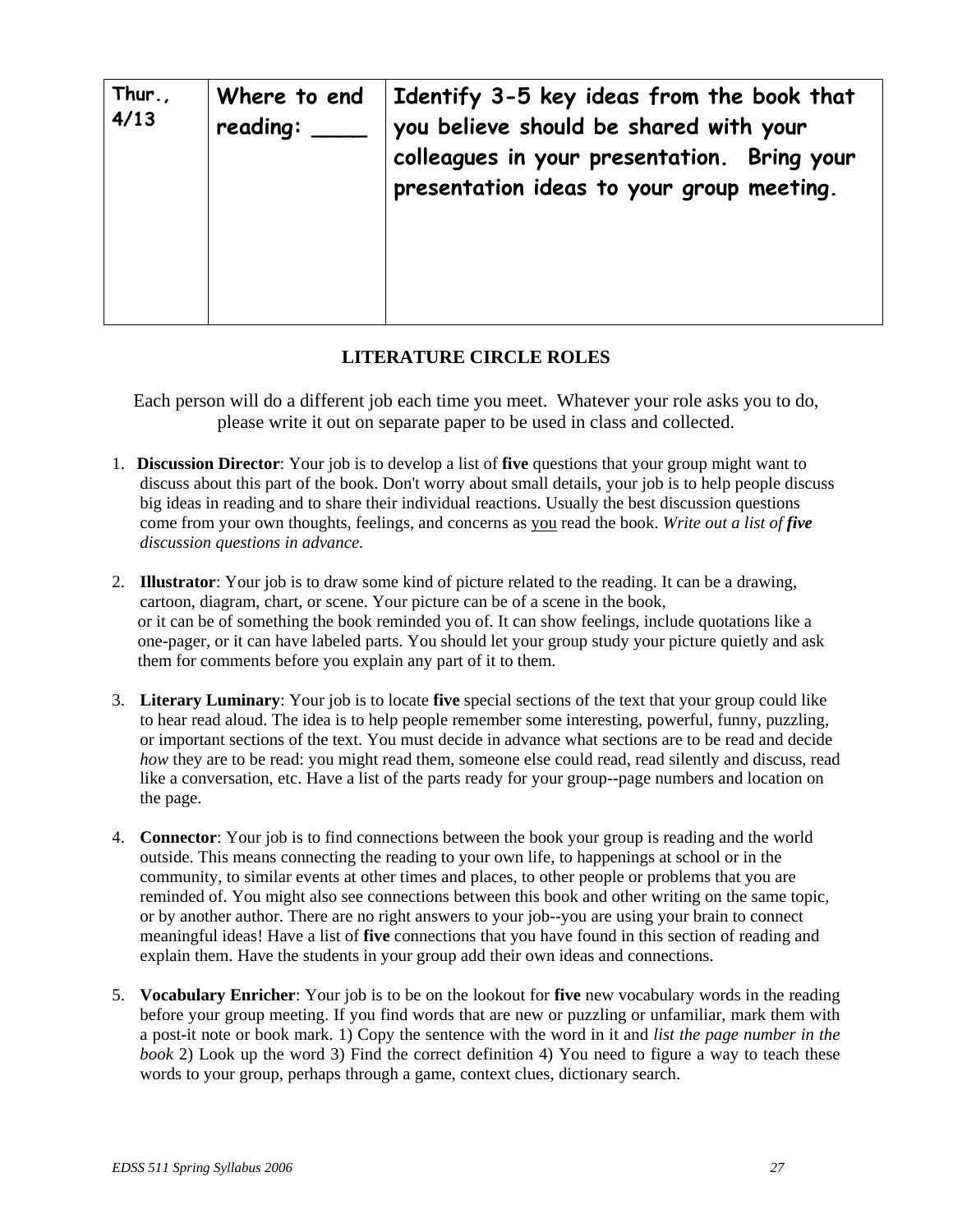### *Courage for the Discouraged: A Psychoeducational Approach to Troubled and Troubling Children*

### **By Larry K. Brendtro and Steven Van Bockern**

(Retyped by Leslie Mauerman for educational purposes only—unauthorized copy--do not duplicate)

# *The way one defines a problem will determine in substantial measure the strategies that can be used to solve it.* **-- Nicholas Hobbs**

 In the three decades since the Council for Children with Behavioral Disorders was formed, research about this population has exploded. Professionals working with these challenging children have encountered a cacophony of competing theories and methodology. Too often, proponents for purist viewpoints have been intolerant of other perspectives, berating alternative approaches as unscientific, dehumanizing, or obsolete. Most practitioners, however, have been skeptical of narrow approaches that offer a panacea. When facing a furious student, a single theory offers a slim shield indeed. Now, as our field matures, we finally are moving away from simplistic "one-size-fits-all" mindsets. The term *psychoeducational* has been used to describe approaches that blend multiple strategies of intervention.

*Psychoeducational approaches planfully combine a variety of methods to meet the diverse needs of troubled children*. These eclectic models can create a synergy wherein the whole is greater than the parts, but only if the diverse theoretical components are synthesized carefully (Macmillian & Kavale, 1986). We will review existing psychoeducational approaches and present a new model grounded in practice, wisdom, and modern developmental theory. At the outset, we must make a distinction between psychoeducation and unstructured eclecticism.

### **PITFALLS OF GREEN THUMB ECLECTICISM**

 In an early study of services for emotionally handicapped children, Morse, Cutier, and Fink (1964) found that in many settings no organized philosophy of treatment could be detected. Instead, staffs followed intuitive approaches that observers classified as naturalistic, primitive, or chaotic. Most seemed to use a "green thumb" eclecticism, trying out various procedures without apparent consistency or depth. Their style was neither organized nor proactive but, rather, consisted of spur-of-the-moment responses to individual academic or behavioral problems.

Without a guiding theory to influence selection of interventions, "try anything" eclecticism is like choosing a potluck meal while blindfolded. Among the pitfalls of green thumb eclecticism are:

1. *The flaws of folk psychology*. "Doing what comes naturally" with troubled and troublesome youth often entails attacking or avoiding them. These fight/flight responses are highly counterproductive. Harsh punishment easily escalates into hostility, and kindness often is exploited; if a whipping or a dose of love were all that were required, these kids would have been cured long ago.

2. *Contradictions in methodology*. If techniques drawn from different models are mixed together in potluck fashion, confusion sets in about what to do when theories suggest prescriptions that run counter to one another (Quay & Werry, 1988). For example, is planfully ignoring angry behavior better, or should one see this anger as a cry for help and communicate with the child?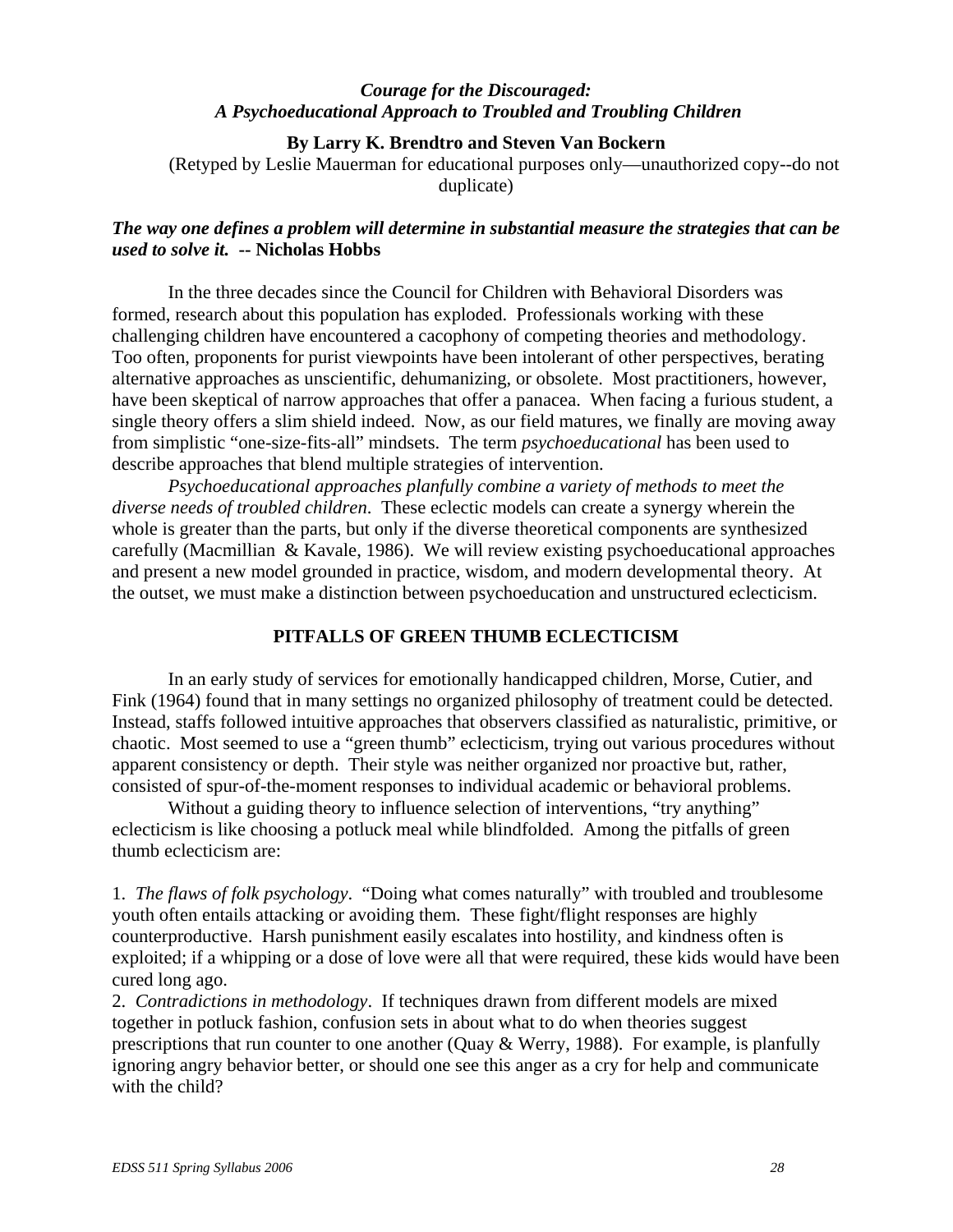3. *Incompatibility with teamwork*. When various team members invent idiosyncratic models of treatment, conflict and chaos reign. Russian youth work pioneer Makarenk(?) (1956) observed that five weak educators inspired by the same principles is a better configuration than 10 good educators all working according to their own opinion.

4. *Inconsistency with children*. In programs in which adults are confused or inconsistent, anxious students become more agitated and antisocial students more manipulative. The most volatile possible combination is a dysfunctional staff team confronting a cunning and cohesive negative peer group.

Fortunately, we are not confined to naïve "green thumb" eclecticism, as a number of thoughtful approaches merge multiple methods. Before presenting our own model, we briefly highlight four major approaches to the reeducation of troubled children.

### **PERSPECTIVES ON PSYCHOEDUCATION**

 In his book, *Caring for Troubled Children*, Whittaker (1980) identified four principal approaches that have shaped practice in North American programs of reeducation. These all represent different ways of defining emotional and behavioral problems, and they lead to different intervention strategies. Listed in historical sequence, the four models are:

1. *Psychodynamic*: Children are viewed as "disturbed" because of underlying emotional problems and unmet needs.

2. *Behavioral*: Children are viewed as "disordered" because of maladaptive patterns of learned behavior.

3. *Sociological*: Children are viewed as "maladjusted" because of association with peers who embrace negative values and behavior.

4. *Ecological*: Various ecosystems in the child's environment are seen as creating conflict and "dis-ease" in children.

Although each model has continued to develop with a separate tradition and literature, these approaches all have become more eclectic over time. Actually, as each model has become more comprehensive, it has been labeled as "psychoeducational" by at least some of its proponents:

1. *Psychodynamic psychoeducation places major emphasis on resolving inner conflicts of troubled children.* This blending of mental health concepts with education is tied to the early work of a number of outstanding European specialists who emigrated to North America around the time of World War II. Exemplary of this tradition is Fritz Redl (1902-1988), who was trained by August Aichorn and Anna Freud in Austria. Redl and Wineman (1957) worked with what they called highly aggressive youth in Detroit, and co-authored the classic book, *The Aggressive Child.* Collaborating with William Morse at the University of Michigan Fresh Air Camp for troubled youth, they trained an entire generation of professionals in this model of psychoeducation.

 Redl saw emotional disturbance as an exaggeration of feelings common to all individuals. What distinguishes the troubled child was the inability to manage those feelings. Redl also was concerned with behavior, but primarily as a way of understanding the "inner life" of children. His comprehensive approach includes some 20 techniques for "managing surface behavior," and a system for de-escalating crisis situations. He also designed the "life space interview," a counseling strategy used by front line staff (e.g., teachers, youth workers) to transform naturally occurring problems into opportunities for correcting distorted thoughts, feelings, and behaviors.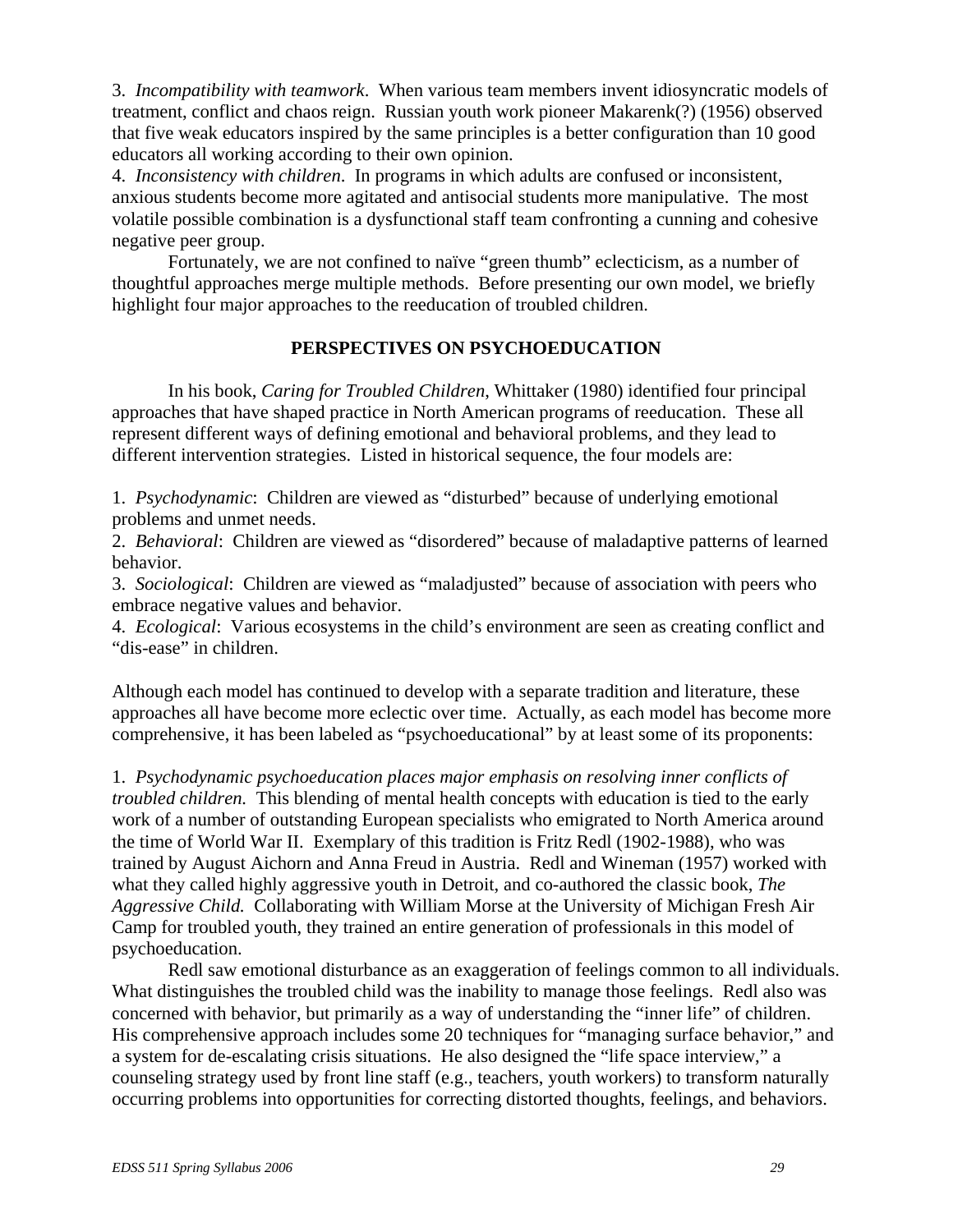Leading psychoeducational theorists include William Morse (1985) and Nicholas Long, who directs the Institute for Psychoeducational Training in Hagerstown, Maryland.

2. *Behavioral psychoeducation uses learning principles to modify the disordered behavior of children*. A prominent spokesperson for this version of psychoeducation is Arnold Goldstein of Syracuse University. His data-based belief is that disordered behavior has complex causes and thus is treated best with comprehensive interventions. He contends that powerful and lasting change requires methods that are both *multilevel* (directed both at the youth and at the system) and *multimodal* (combining cognitive, affective, and behavioral interventions).

 Goldstein (1988) has combined a variety of behavioral skill training methods into *The Prepare Curriculum* for teaching prosocial competence. Another widely used example of this merger of methods is *Aggression Replacement Training*, designed to address the deficits in social skills, anger control, and moral reasoning that characterize aggressive youth (Goldstein & Glick, 1987).

 The eclectic behavioral approach known as the "Boys Town Teaching Family Model" (Coughlin & Shannana, 1991) also qualifies for our definition of psychoeducational. This approach systematically integrates methods including social skills training, relationship building, non-aversive crisis intervention, and structured verbal interventions called "teaching interactions." The Boys Town model is used widely in both residential and public school settings. This model has been subjected to extensive research, and The Boys Town National Training Center in Boys Town, Nebraska, offers professional certification programs (Tierney, Dowd, & O'Kane, 1993).

3. *Sociological psychoeducation utilizes peer groups as a primary agent of change in values and behavior of troubled youth.* These programs grew from research showing that delinquent behavior develops through association with peers who support antisocial beliefs and behavior. The impact of peers is strong, particularly among youth with weak parental attachments and controls. Unlike traditional group therapy, which treats individuals within a group, the aim of *guided group interaction* (GGI) is to win over the entire group to prosocial values and behavior, thereby encouraging change in individuals. (Empey & Rabow, 1961).

 Harry Vorrath extended the original GGI model into a comprehensive system for reeducation known as PPC, or *positive peer culture* (Vorrath & Brendtro, 1985). Peer group models are used most widely in residential treatment (Brendtro & Wasmund, 1989) and alternative schools and classes for troubled youth (Carducci & Carducci, 1984; Garner, 1982). PPC also has been proposed as an alternative approach to school discipline (Duke & Mecxel, 1980). *Positive peer culture* groups identify problems and develop strategies to solve them. The goal is to create a prosocial ethos by making caring fashionable, demanding greatness instead of obedience, and challenging youth to assume responsibility for their lives. Brendtro and Ness (1983) described a "psychoeducation" approach using peer group strategies with other methods, which has been developed at the Starr Commonwealth Schools for troubled youth in Michigan and Ohio. The National Association of Peer Group Agencies provides research and training on this treatment model (Kern & Quigley, 1994).

4. *Ecological psychoeducation has been the most actively eclectic approach, borrowing freely from the more traditional models*. The leading author of this approach was Nicholas Hobbs (1918-1983) who created the Re-ED model at Vanderbilt University. (Re-ED is an acronym for Reeducation for Emotionally Disturbed Children.) The most recent model to develop, Re-ED borrows generously from each of the foregoing models and is described as both *ecological* and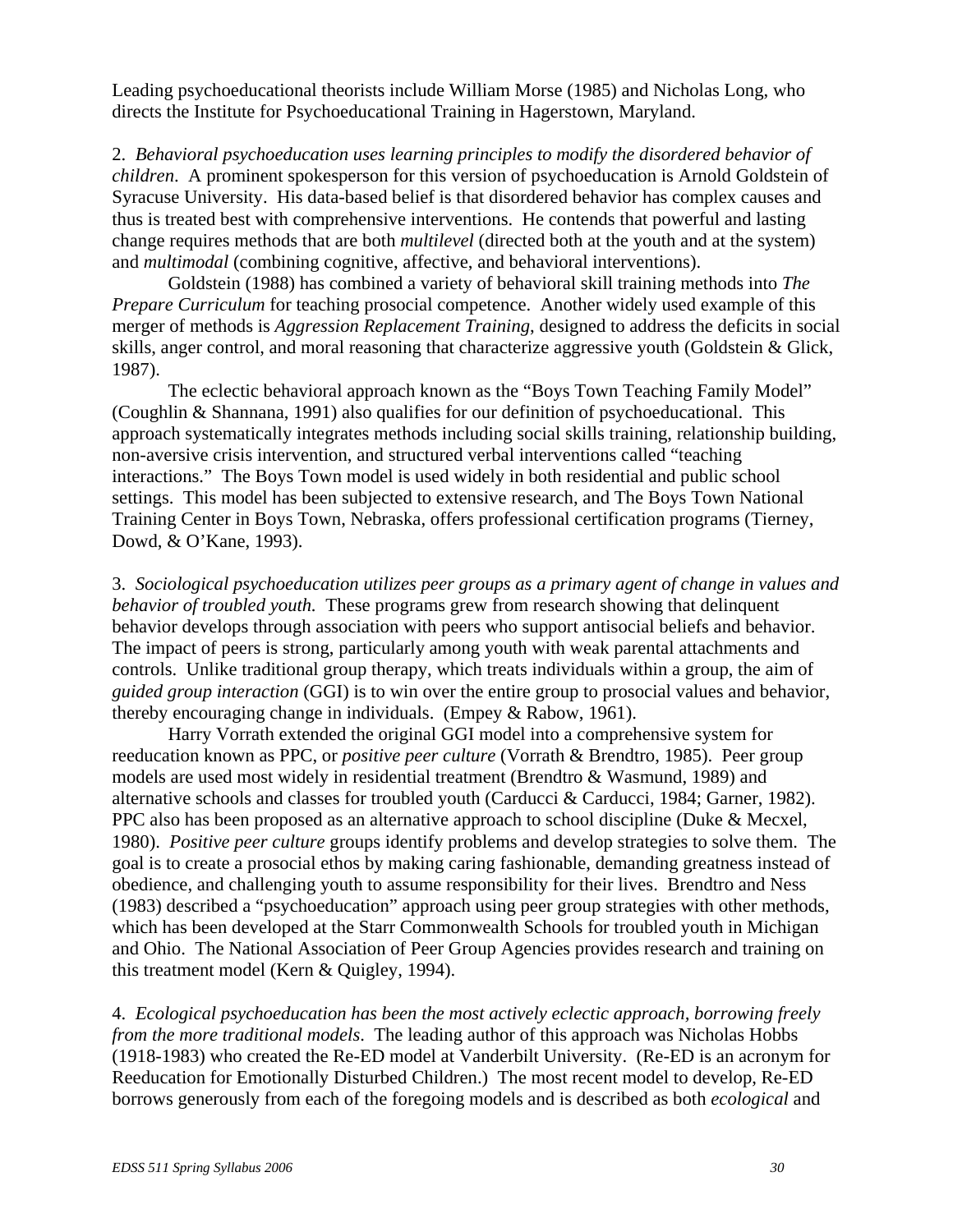*psychoeducation* (Lewis & Lewis, 1989). Hobbs was influenced strongly by European and French-Canadian psychoeducation, and he blended education, child care, and treatment into the role of "teacher-counselor."

 A past president of the American Psychological Association, Hobbs was a powerful advocate for focusing on strength, health, and joy, rather than deviance and pathology. In *The Troubled and Troubling Child*, Hobbs (1982) argued that most emotional disturbance is not a symptom of individual pathology but, rather, a sign of malfunctioning human ecosystems. Re-ED professionals strive to develop competence in restorative relationships, working in close liaison with families and communities (Lewis & Lewis, 1989). The American Re-ED Association, a nation-wide network of residential and school-based Re-ED programs, has grown from this ecological tradition. The Re-ED philosophy now is being applied to the challenging problems of urban schools in setting such as the Positive Education Program in Cleveland, Ohio (Cattrell, 1992).

 Cross-fertilization has increased among all of these theories, albeit much of it random, as practitioners intuitively tinker with once pure models. Today, we find behaviorists advocating relationship building, psychodynamic programs using reinforcement concepts, and nearly universal recognition of the importance of group and ecological dynamics. In the face of this intermingling of theories, traditional concepts such as "behavioral" and "psychodynamic" no longer convey a clear meaning at the level of practice.

### **THE SEARCH FOR A UNIFYING THEME**

 A rich array of specialized methods now is available for treating troubled children and youth. What has been missing is a conceptual framework to bind together these separate components into a coherent system. As Yochanan Wozner (1985) of Israel observed, a "powerful reclaiming environment" for troubled youth requires a "unifying theme." This is a shared set of beliefs about program goals that gives consistency and cohesiveness to elements of the program. A unifying theme is essential to mold a common consensus among staff and youth about program mission.

We now propose a unifying theme for psychoeducation that grows from "empowerment" philosophy and psychology. This "new" paradigm challenges the deviance and deficit model that is common in many approaches to troubled children. Our model seeks to address the question, "What do all successful approaches have in common?"

 In visiting an air show, one might see machines as diverse as biplanes and bombers, but each is able to fly only because it has been designed to the same fundamental principles of flight. Likewise, in spite of variations, all successful models of psychoeducation with troubled children must address the same fundamental needs of children. We have sought to identify these common principles that transcend successful work with children regardless of setting or theoretical model.

 In our book *Reclaiming Youth at Risk* (Bendtro, Brokenleg, & Vann Bockern, 1990), we proposed a unifying theme for the education and treatment of troubled children. Dr. Brokenleg, a Lakota Sioux psychologist, introduced us to sophisticated Native American child-rearing systems that created courageous, respectful children without the use of harsh punishments. We integrated this Native wisdom with the practice wisdom of great European pioneers in work with troubled youth. A note about each of these traditions will serve as an introduction to our model.

 Psychologists Rogoff and Morelli (1989) contended that, to fully understand child development, one must break free of cultural biases and explore other cultural models. Centuries before European and American reformers would challenge Western patriarchal models of obedience, Native American tribes of North America had developed elaborate democratic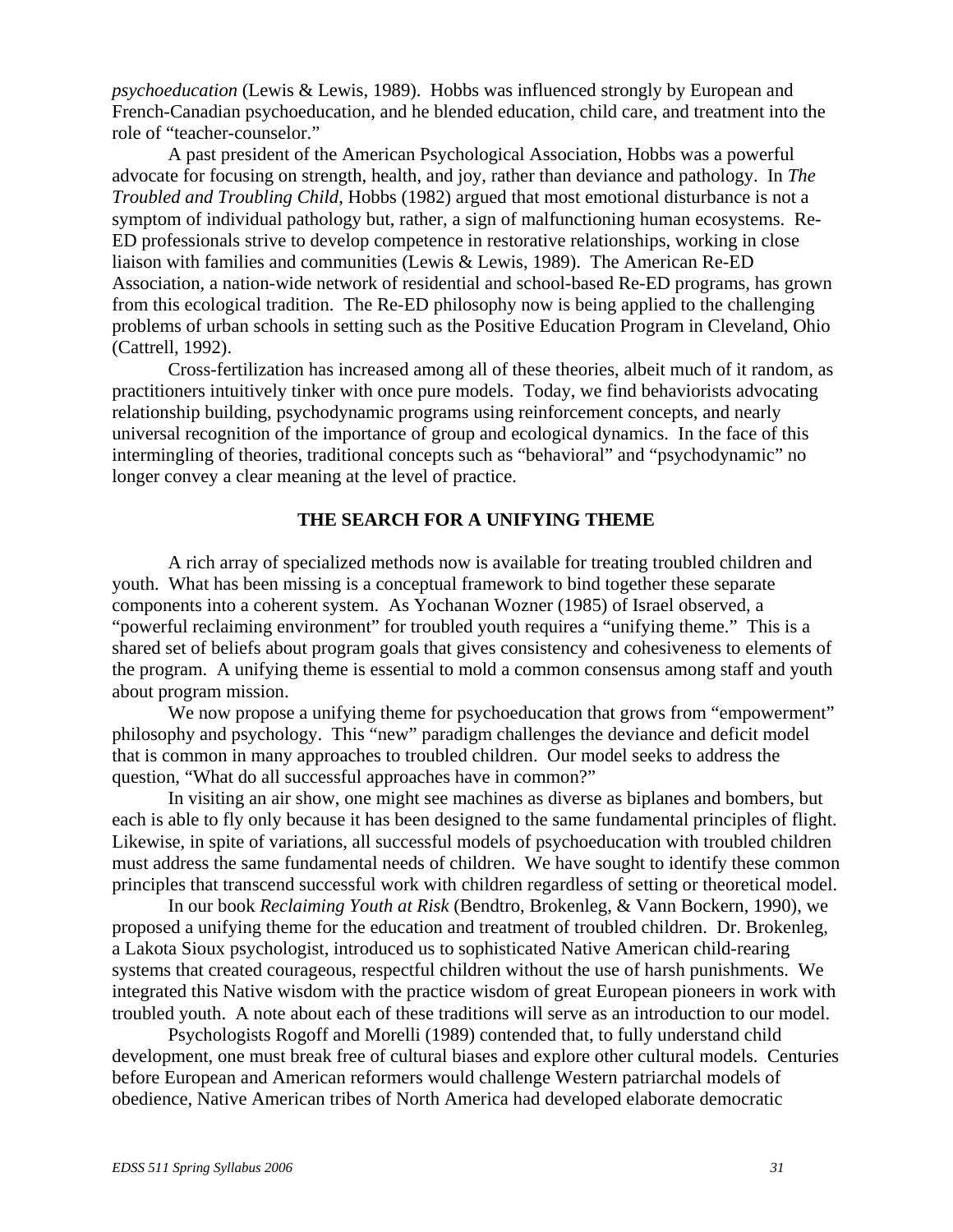institutions, governance systems, and models of education. These "primitive" peoples actually were far more advanced than the conquering Europeans in their understanding of child and youth development. When Europeans settled this new land, however, they imposed their obedience training system on Indian children, who were placed forcibly in militaristic boarding schools.

 Martin Brokenleg's father was captured by the boarding school staff, who traveled the reservation each fall to harvest the next crop of first-graders. Now, several generations of Indian youth have been parented artificially in this environment, where they were beaten if they spoke their native language. Our research sought to reclaim traditional Native empowerment philosophies for use in developing contemporary approaches to youth at risk.

 We also were intrigued to find great similarity between Native concepts of education and ideas expressed by Western educational reformers who challenged traditional European concepts of obedience training. These youth work pioneers worked at a time when democracy was replacing dictatorship in many nations. Attacking traditional authoritarian pedagogy, they included:

-- *Maria Montessori*, Italy's first female physician, who created schools for disadvantaged youth and wrote passionately about the need to build inner discipline.

-- *Janusz Korczak*, Polish social pedagogue, who proclaimed the child's right to respect and created a national children's newspaper so the voices of children might be heard.

-- *John Dewey*, American pioneer of progressive education, who saw schools as miniature democratic communities of students and teachers working to pose and solve problems. -- *Anton Makarenko*, who after the Russian Revolution brought street delinquents into selfgoverning colonies where youth took turns as leaders of youth councils.

Now modern psychological researchers are validating the wisdom of these early pioneers.

# **THE CIRCLE OF COURAGE**

 Early European anthropologists described Native American children as radiantly happy, courageous, and highly respectful, noting that their elders never subjected them to harsh punishment. The professional literature, however, shows little understanding of how tribal cultures could rear children with prosocial values and positive self-esteem. Long before the term "self-esteem" was coined, European youth work pioneers used a similar concept, which they called "discouragement." The obvious solution to discouragement is to help children develop courage. As we discovered, building courageous children was a central focus of Native American tribal cultures. Our modern "civilization," in contrast, produces millions of children of discouragement. How might we go about rearing courageous and respectful children?

 In his definitive work, *The Antecedents of Self-Esteem*, Stanley Coopersmith (1967) concluded that childhood self-esteem is based on significance, competence, power, and virtue. Traditional Native child-care philosophy addresses each of these dimensions:

1. *Significance* is nurtured in an environment in which every child is treated as a "relative" and is surrounded by love and affection. This fosters a sense of *belonging*.

2. *Competence* is enhanced by nurturing each child's success and by celebrating the success of others. This provides all children abundant opportunities for *mastery*.

3. *Power* is fostered by practicing guidance without coercion. Even the youngest children learn to make wise decisions and thus demonstrate responsible *independence*.

4. The highest *virtue* is o be unselfish and courageously give of oneself to others. Children reared in altruistic environments learn to live in a spirit of *generosity*.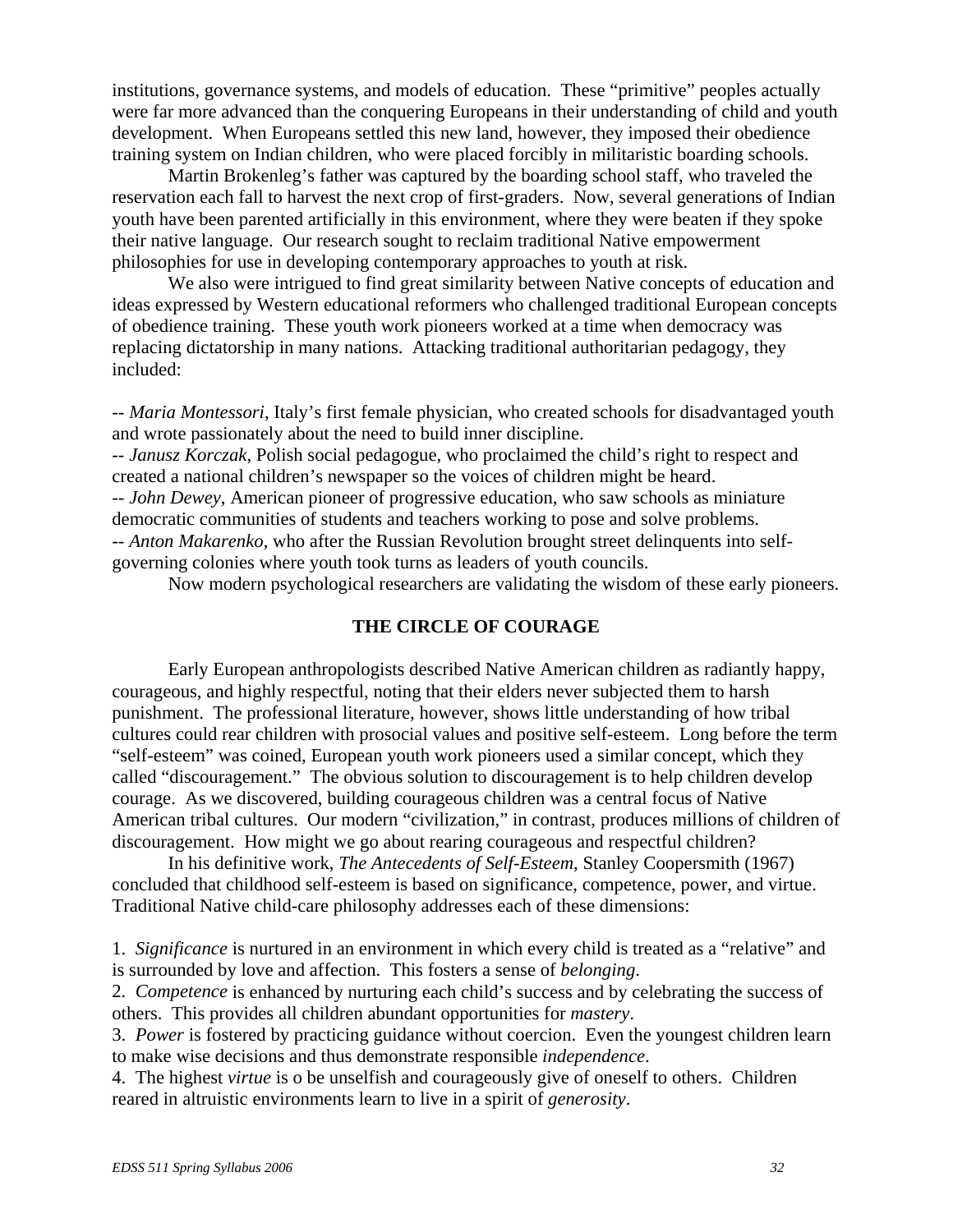Dakota artist George Bluebird portrayed these concepts in a drawing of a medicine wheel called the "circle of courage," featured in Figure 1. (NOT ACTUAL RENDERING)

[Figure 1]

# Belonging

Generosity Mastery

Independence

 At first glance, the foregoing principles hardly seem debatable. They fit with humanistic values, psychology, and our own experience. After all, who would advocate the opposite of these concepts -- alienation, failure, helplessness, and egotistic selfishness? Further, convincing youth themselves that these are important values is not difficult. Young people what to belong, succeed, have power over their lives, and be needed in the world. *Once these values are given primacy in our programs, their revolutionary quality becomes apparent.*

 Whereas most of our traditional systems have been anchored in adult dominance, the Circle of Courage is a youth empowerment model. Table 1 shows how Native empowerment values mirror the foundations of self-esteem identified by Coopersmith (1967) and challenge the values of the dominant culture.

|                                   | TABLE 1<br><b>Empowerment Versus</b><br><b>Patriarchal Values</b> |                            |
|-----------------------------------|-------------------------------------------------------------------|----------------------------|
| <b>Foundations of Self Esteem</b> | <b>Native American</b><br><b>Empowerment Values</b>               | Western Patriarchal Values |
| Significance                      | Belonging                                                         | Individualism              |
| Competence                        | Mastery                                                           | Winning                    |
| Power                             | Independence                                                      | Dominance                  |
| Virtue                            | Generosity                                                        | Affluence                  |

\_\_\_\_\_\_\_\_\_\_\_\_\_\_\_\_\_\_\_\_\_\_\_\_\_\_\_\_\_\_\_\_\_\_\_\_\_\_\_\_\_\_\_\_\_\_\_\_\_\_\_\_\_\_\_\_\_\_\_\_\_\_\_\_\_\_\_\_\_\_\_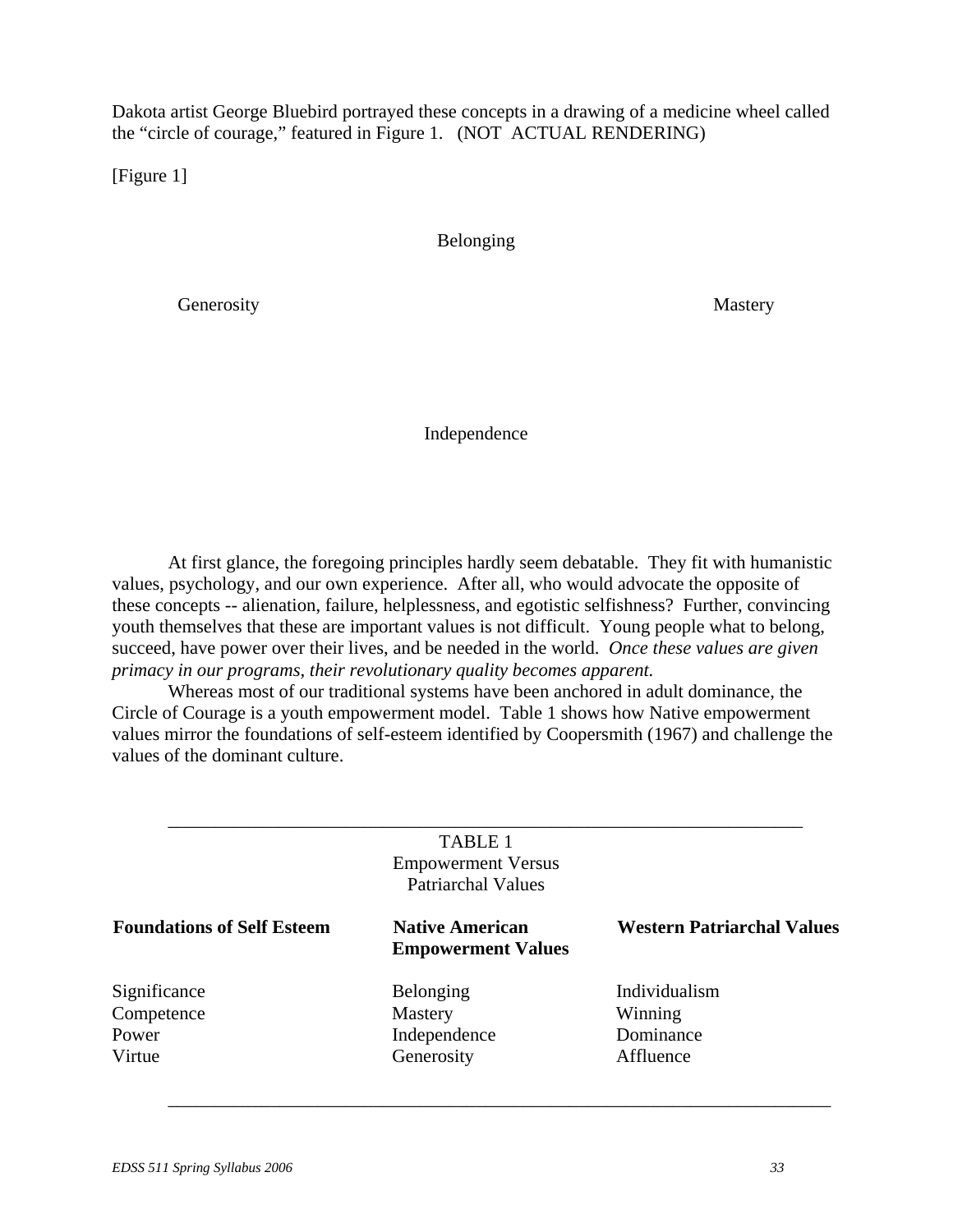Patriarchal values and the developmental needs of children are strikingly disharmonious.

1. Instead of belonging, the hyperindividualism of Western society breeds an "ecology of alienation" (Broafenbrenner, 1986).

2. In the place of mastery, traditional schools play a competitive zero-sum game in which enthroning "winners" ensures abundant losers.

3. When one's need for power is expressed by dominating others, all who are subjugated are disempowered.

4. A culture that equates worth with wealth provides its young a sanction for selfishness.

Successful programs for at-risk youth embody a unifying theme of values grounded in the holistic needs of children. Wozner (1985) defined the key difference among educational environments as whether they are "reclaiming" or "nonreclaiming." Reclaiming schools are organized to meet the needs of both the young person and of society. Nonreclaiming schools operate to perpetuate the system. The distinction is whether one is teaching students or tending school.

### **BLUEPRINT FOR A NONRECLAIMING SCHOOL**

 Examining some attitudes and practices of nonreclaiming schools can operationalize these abstractions. Next, with some hyperbole, we offer a compilation of comments we have heard in various schools.

### **Anti-Belonging**

 Greet newcomers with "report to office" warning signs. Orient new students and their probably irresponsible parents by making them sign the discipline policy manual. Emphasize that the automatic response to "serious" behavior is exclusion in its many forms including in-school suspension (ISS), out-of –school suspension (OSS), or after school and Saturday (ASS) detention. If students quit, call them "dropouts" (pejorative). Be very businesslike lest you get entangled in "unprofessional" relationships. If kids don't respond, ship them to segregated "alternative" and special education programs to "get them out of our classrooms."

 Teachers should not have to wet-nurse students, so get rid of that values clarification crap we are supposed to handle in homerooms. Put troublemaking Special Ed students, who can't be expelled on homebound. [Authors note: 40% of all students on homebound instruction are those with emotional and behavioral problems.] Make schools as large as possible to build better bands and ball teams. Ring bells every 50 minutes to mix 2,000 kids in narrow hallways. If they become hard to manage, hire more security guards so teachers are free to "teach."

### **Anti-Mastery**

 Organize instruction tightly around separate specialized subjects. Switch to a different group of students each period. You won't know them well, but at least one kid can't ruin your whole day. If students say are having fun in a class, or if a teacher takes field trips, spread word in the lounge that no learning is going on. Make them work by themselves so they don't copy one another, follow a tight schedule, and have the shortest possible breaks between periods. Fill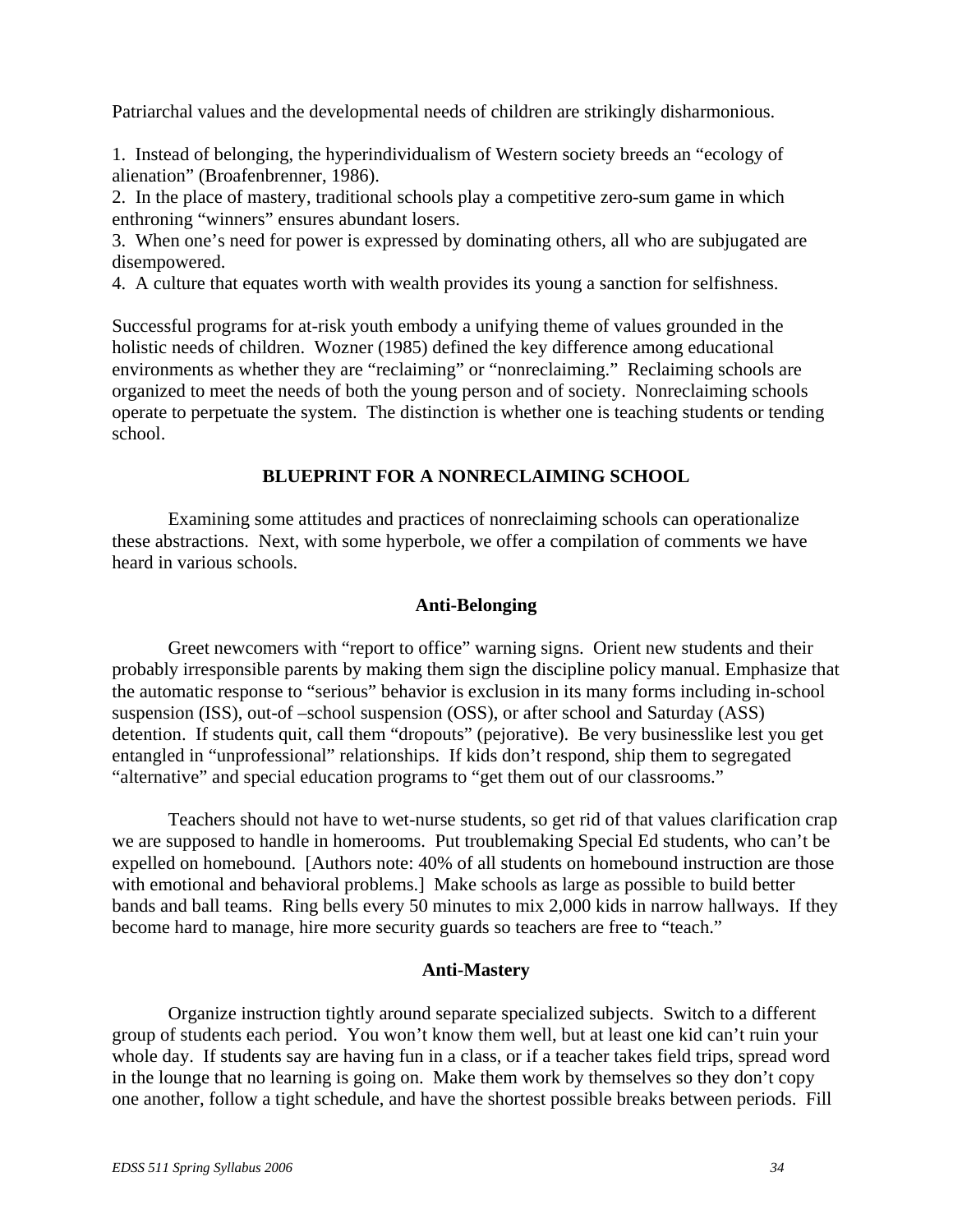the policy manual with get-tough rules such as, "Students who skip school will be suspended" and "in-school suspension days will be counted as unexcused absences" and "students with 12 unexcused absences will fail the semester."

 Emphasize competition with tough grading systems, tracking, and reduced expectations for difficult students. In all "real" classes make all students listen to professor-like lectures that are brain-antagonistic even in the university. Of course, we don't mean those "popular" shop, art and PE classes, because they are activity courses, not real education. If they don't hate it, they won't learn anything. What's all the fuss about outcome-based education? Let's stick to what has worked in the past. Use only the textbook and the "approved" curriculum. Maybe we need some more trophies for the top "winners" in sports and studies.

### **Anti-Independence**

 Impose system wide discipline policies so we know who really runs this place. Give students a token student-government game to play so they won't challenge our control of really important issues. Make examples of troublemakers by announcing detention lists on the intercom. One thing we don't want is violence, so come down hard on bullies and let them know who's boss so they learn not to pick on others. Assume that if students engage in a spirited discussion about some current event, they are dodging real learning. Pace the room to keep on top of the class. Keep students anchored in their desks. Impose rules by fiat, put names on the board, and have surprise locker searches to keep them off-guard.

 Use computers to schedule students because they probably just want to choose classes with their friends. Keep students in submissive roles so they learn to "respect" authority. (Years later the only teachers they will remember are the ones who don't take any crap.) Limit student choice of curriculum, because they aren't mature enough to make those decisions. I think it's time for another of those assertive disciplining seminars. I felt so good after the last one, being reassured that this was my class and I was in charge.

#### **Anti-Generosity**

 We have to do something to derail this foolish proposal that all students participate in volunteer service learning activities. This only steals time from real learning. Sure, maybe students need to feel needed, but if they want to be bleeding-heart social workers, let them do this on their own time. We have to do something about this cooperative learning movement. It's just a way of letting smart kids do the work for slow ones. Stop cross-age tutoring, because the older youth may take advantage of the younger ones.

 And the notion of peer counselors really turns me off. Can you imagine what they would tell each other? Let them bring their problems to a trained guidance counselor. We shouldn't get into controversial social issues in school or teach values, except for the flag and patriotism. We have enough to do in the cognitive domain, so leave affective issues to parents. Also, put a stop to this multiculturalism in curriculum. Immigrant children should become American just as we had to. Today's kids will not produce unless you give them some reward or payoff, but, hey, that's the American system.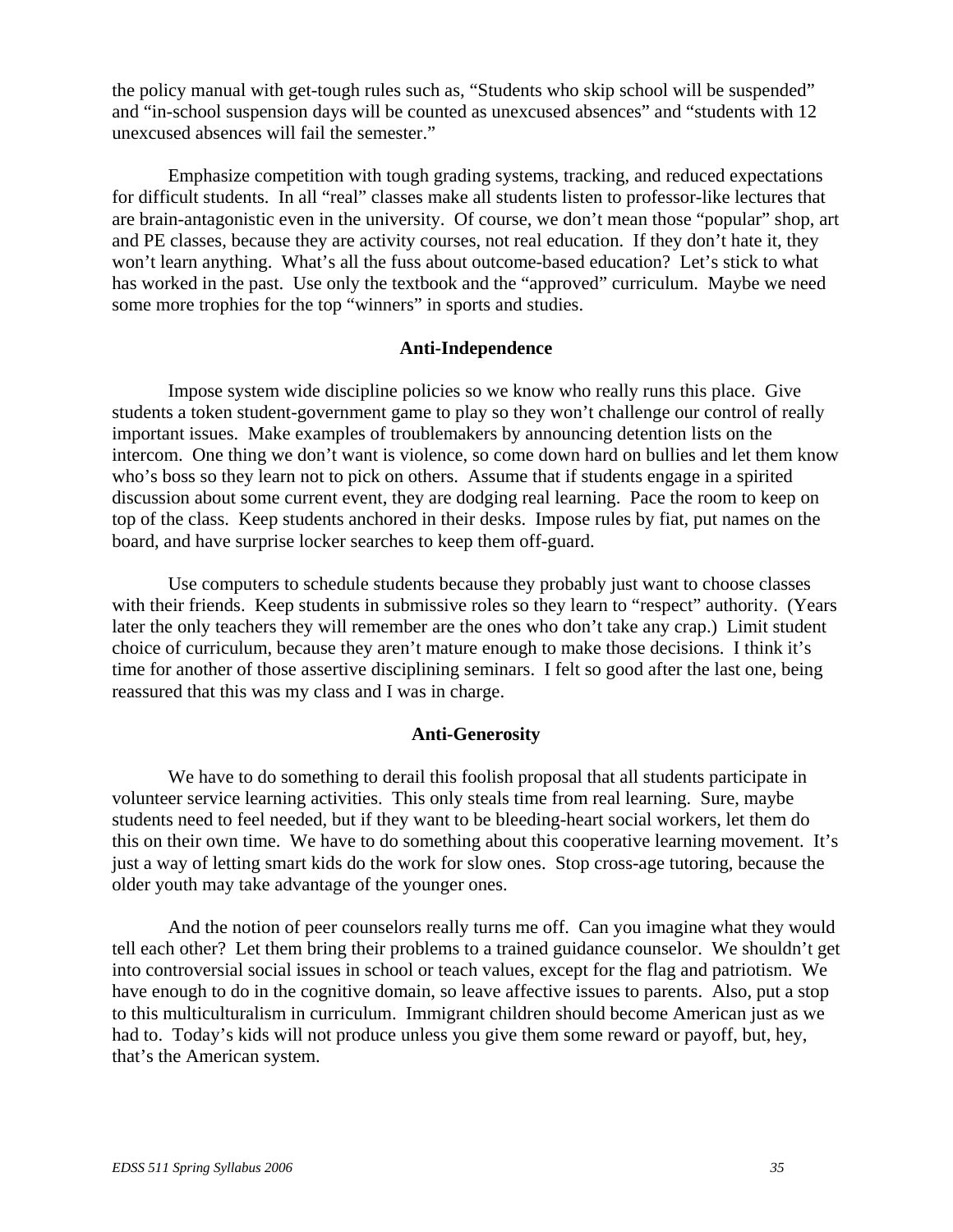Although these comments may not be typical of most schools, a war undoubtedly is going on between tradition and reform in contemporary education. We believe, however, that conflict is the predictable reaction to the real changes sweeping education, and today's reform will be the mode of the future. The empowerment movement in schools must be seen as part of a broader cultural paradigm shift that is unsettling the established power relationships in Western culture.

 Many traditionally powerless groups (e.g. women, people of color, ethnic minorities, and now children) are achieving fuller participation in an increasingly democratic world. A prominent example is the recent U.N. document on the rights of children, which has gained the status of international law. This shift to empowerment is a grassroots democracy movement that will impact all social institutions, including the school.

### **MENDING BROKEN CIRCLES**

 Only as we abandon our preoccupation with the control of deviance can we nurture the unmet developmental needs that drive most problem behavior. A growing research base shows that successful psychoeducational programs must nurture belonging, mastery, independence, and generosity in troubled children. Of course, other underlying physical and safety needs exist, but from the perspective of psychosocial development, these are four anchor points.

 Belonging, mastery, independence, and generosity define social and mental health. As such, these are universal needs for all children and critical unmet needs for damaged children. Many students come to school already having experienced this "circle of courage" in their lives. Many others, however, come to us discouraged, with long histories of unmet needs.

- o Instead of belonging, they are guarded, untrusting, hostile, withdrawn; or they seek attention through compensatory attachments.
- o In place of mastery, they have encountered perpetual failure leading to frustration, fear of failure, and a sense of futility.
- o Not having learned independence, they feel like helpless pawns, are easily misled or seek pseudopower by bullying or defiance.
- o Without a spirit of generosity, they are inconsiderate of others, self-indulgent, and devoid of real purpose for living.

Recently, one of our graduate students surveyed high school students and asked them to "grade their schools" according to the criteria of belonging, mastery, independence, and generosity (Odney & Brendtro). Some of their comments will be used to introduce the following sections. After hearing their voices, we will identify a range of intervention techniques for mending broken circles of courage.

# **Fostering Belonging**

*Some of the teachers think they are too cool to talk to us. If you're walking down the hall, the teachers will put their heads down and look at the floor and keep walking*. -- Helen

 Pioneer Native American educator and anthropologist Ella Deloria described the central value of belonging in traditional Indian culture in these simple words: "Be related, somehow, to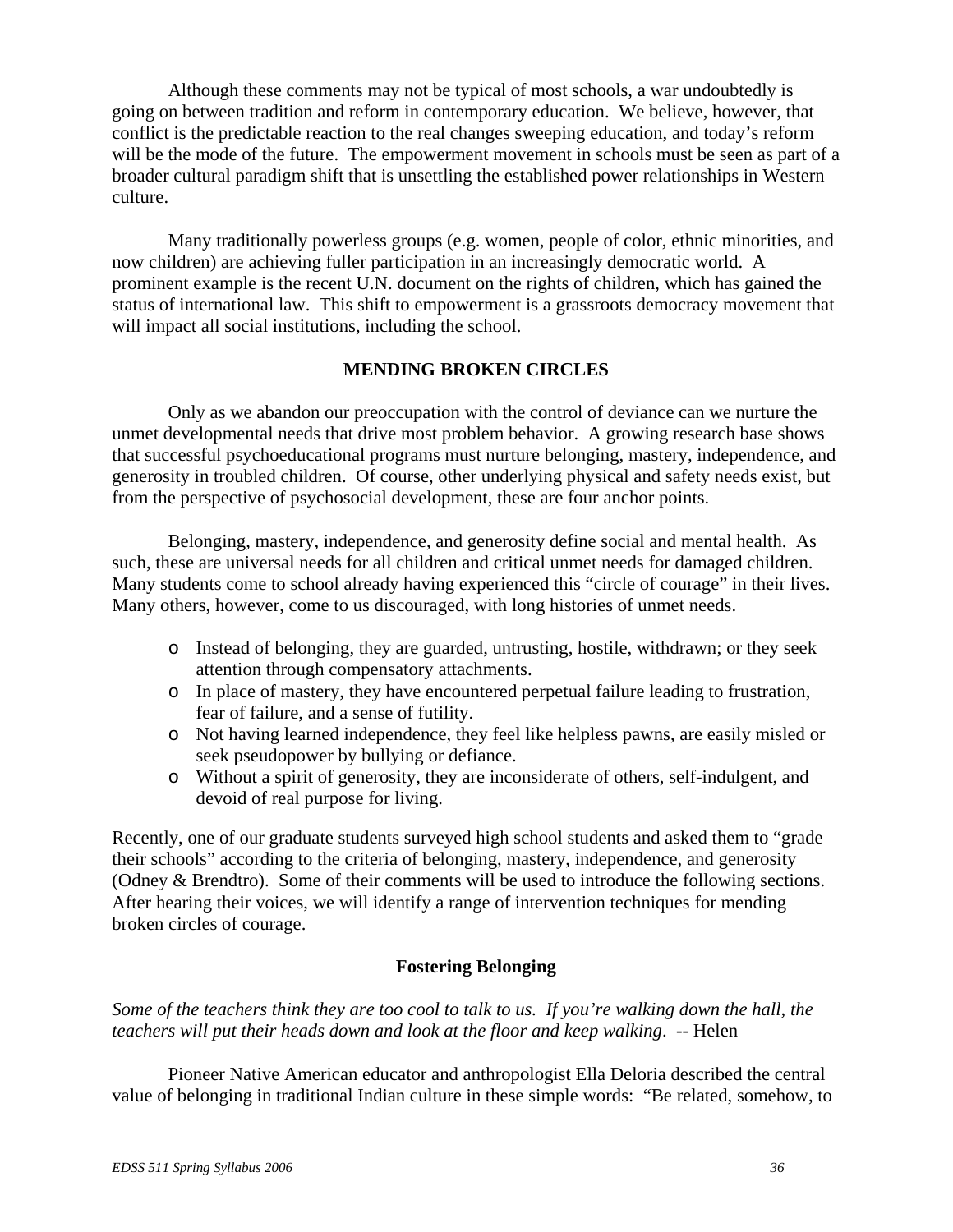everyone you know." Treating others as kin forged powerful social bonds of community that drew all into the circle of relatives. From the earliest days of life, all children experienced a network of nurturance, wherein every older member in the tribe felt responsible for their wellbeing.

 Theologian Martin Marty of the University of Chicago observed that throughout history the tribe, rather than the nuclear family, ultimately ensured survival of a culture. When parents faltered in their responsibility, the tribe always was there to nourish the new generation. The problem today is that we have lost our tribes. The school is the only institution beyond the family that provides ongoing relationships with all of our young. Schools could become the new tribes to support and nurture children at risk.

 Early educational pioneers saw positive human attachments as the *sine qua non* of effective teaching. Johann Pestalozzi declared that love, not teaching, was the essence of education. In his classic book, *Wayward Youth*, Austrian August Aichorn (1935) argued that relationship was the heard of the reeducation process. His ethic was that affection rather than punishment must be dispensed to difficult youth because this is their primary unmet need. As educational literature became more "professional," however, relationship building was ignored temporarily. Now the importance of human attachment is the focus of a revival of interest.

 Research shows that the quality of human relationships in schools and youth programs may be more influential than the specific techniques or interventions employed (Brophy, 1986). Teachers with widely divergent instructional styles can be successful if they develop positive classroom climates. Building successful relationships, however, takes time and effort.

 The late eminent psychiatrist Karl Menninger often noted that many of today's youth do not experience a sense of belonging at home. When they come to school and behave in unacceptable ways, they get another unbelonging message: "People who act like that don't belong here." Some youth quit trying to build human bonds and begin to protect themselves with a guarded, suspicious, withdrawn manner. Others do not give up seeking attention, recognition, and significance. Instead, they pursue "artificial belongings" in gangs, cults, or sexual promiscuity.

 Hostile or withdrawn youth often are signaling to adults that they have learned by experience to expect rejection, and untrained people almost invariably give them what they are used to receiving. Many ways of reaching out to these unloved and sometimes unlovable children are possible if adults can overcome the fight or flight reactions that come so naturally. Following are strategies for meeting the needs for attachment and belonging, which have developed in various theoretical traditions.

1. *Psychodynamic* programs long have posited that strong, trusting relationships between troubled youth and adults were prerequisites to effective reeducation. Youth work pioneer August Aichorn concluded that love is the primary unmet need of many troubled children. Morse emphasized the importance of "differential acceptance," in which we accept the child but not the behavior. To accurately decode "testing" behaviors also is important. Many troubled children initially provoke well meaning adults to see if they will become hostile.

2. *Behavioral* research by Phillips and colleagues (1973) reported a failure to replicate their *achievement place model* when positive staff-student relationships were missing. Now called the *teaching family model*, relationship-building components are central to this approach. The staff is trained to begin all corrective teaching interactions with a positive or empathy statement. 3. *Sociological* models use peer relationships as the foundation for treatment. This method is powerful particularly with youth who initially are inclined to trust peers more than adults. Peer concern rather than peer pressure is the basis for program success. Adults must model caring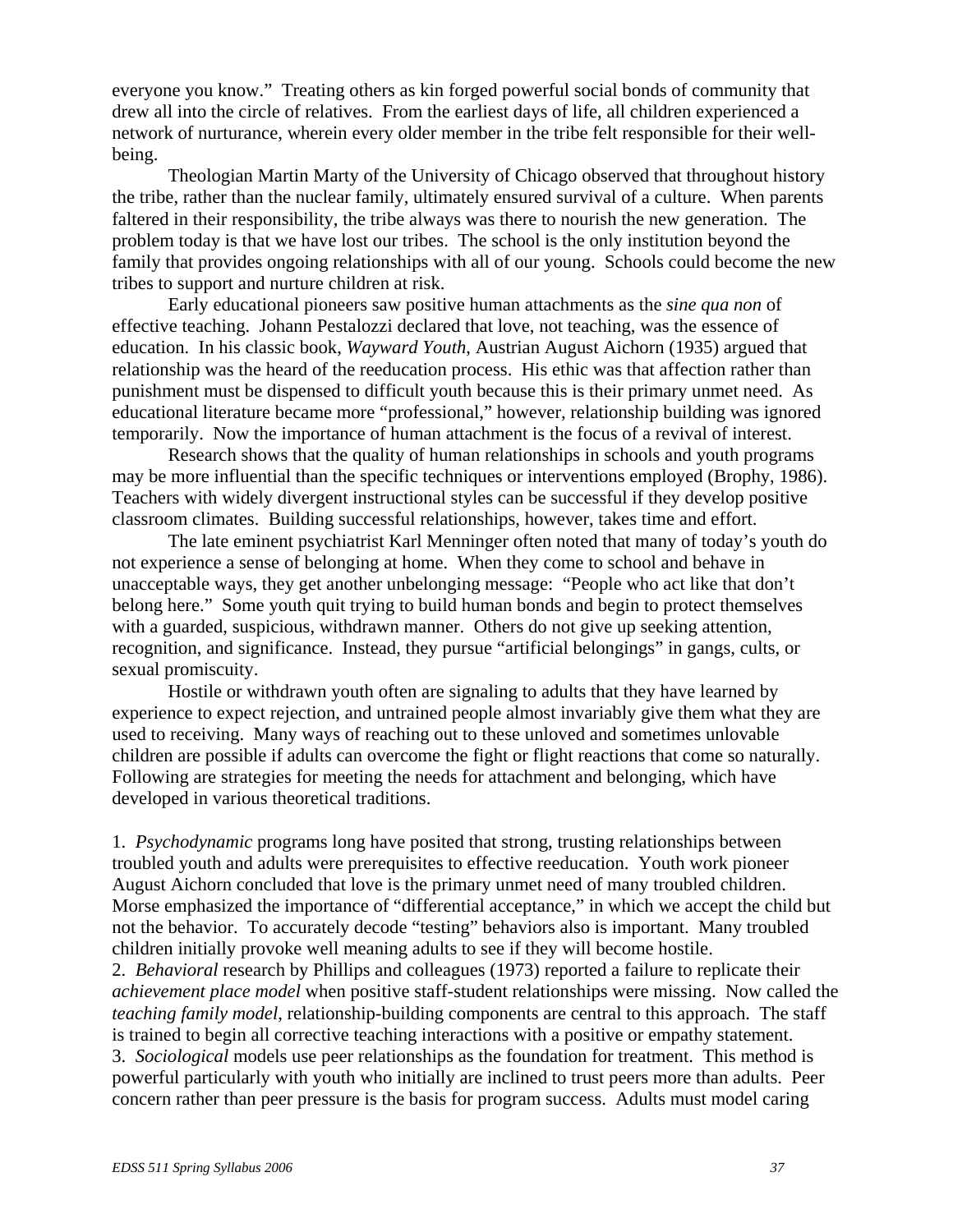relationships and monitor confrontations carefully so students don't become targets of counteraggression (Brendtro & Ness, 1982).

4. *Ecological* models developed by Hobbs (1982) presume that the disturbed youth begins with a belief that most adults cannot be trusted. Only the people who can break down this barrier of trust can become predictable sources of support, affection, and learning. In Re-ED programs, "trust…is the glue that holds teaching and learning together, the beginning point of reeducation."

The emphasis on fostering attachments is also prominent in the middle school movement. Typically, schedules are designed so frequent and sustained contact between students and teachers is possible. Maeroff (1990) described one program in which a small team of four or five adults, including teachers, administrators, and counselors, serves 45 students. Each adult meets twice daily with a smaller advisory group of 8-10 students. In another middle school, teachers greet their students as the buses arrive. Bells are eliminated, team-teaching is used, four award assemblies are held throughout the year, and F's have been changed to U's (Raebuck, 1990).

 The celebration of belonging to a caring community is a central theme of effective schools. O'Gorman, a Catholic high school in Sioux Falls, South Dakota, invites new freshman students to a "unity weekend" retreat over the Labor Day holiday. Some of the 90 trained senior volunteers welcome the new students, helping them carry sleeping bags and luggage into the school and providing leadership for the weekend activities. Students from outlying communities who have no preexisting peer relationships at this school receive a special invitation to a picnic and water-slide party hosted by a school counselor and the natural peer helper organization. Here, too, a strong advising system anchors each student in a close relationship with a small cadre of peers and a teacher-counselor.

 Teachers in American schools traditionally have been attached to grade levels or subjects, not to cohorts of students. In contrast, Norwegian elementary school teachers often progress through the grades, remaining with one group of students for several years. In like manner, Holweide, a comprehensive secondary school in Cologne, West Germany, assigns teachers to teams of six or eight, which follow the same 120 students over the course of 6 years. In this structure the beginning and year-end rituals are eliminated, freeing more time for instruction. These teachers come to know their students in ways that tests never can approach. (Shanker, 1990).

 Positive attachments between adults and youth are the foundation of effective education. These individual bonds, however, must be part of a synergistic network of relationships that permeate the school culture. These include positive peer relationships among students, cooperative teamwork relationships among school staff, and genuine partnerships with parents. Administrators also must see their roles as co-workers in support of their staff, not as superiors trying to dominate. In the final analysis, only adults who are themselves empowered will be free to build empowering relationships with youth.

### **Fostering Mastery**

*I was walking down the hall and said "Hi" to Mr. Nilson. He looked at me and said, "Oh, you're still here. You haven't dropped out yet, huh?" I know people have this in their head and think of me as being less than them. I would like to put Mr. Nilson in the situation I've had in my life, and I'll bet any amount of money he'd fold his cards.-Lincoln*

 In traditional Native American culture, children were taught to celebrate the achievement of others, and a person who received honor accepted this without arrogance. Someone more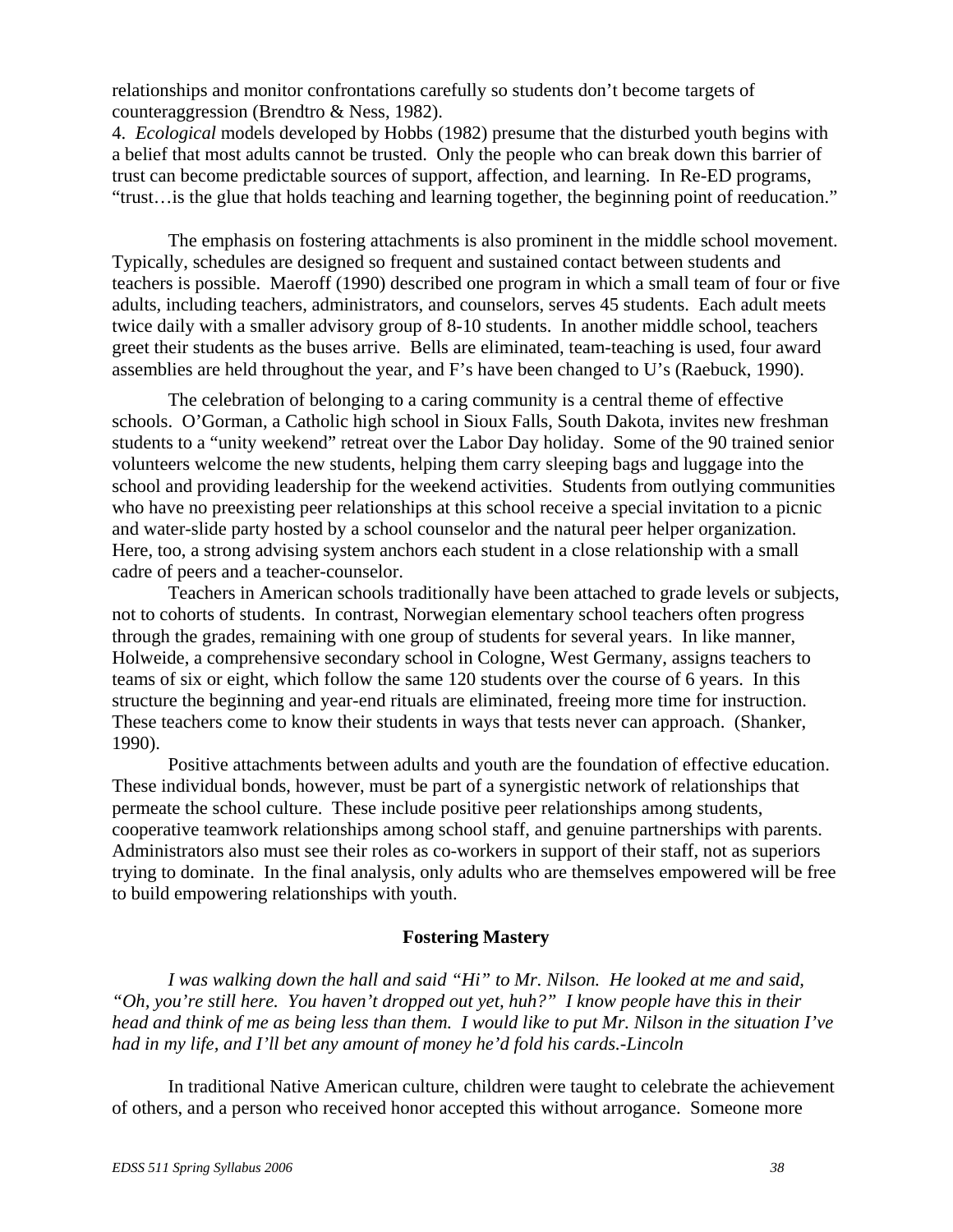skilled than oneself was seen as a model for learning, not as an adversary. The striving was for personal mastery, not to become superior to one's opponent. Recognizing that all must be nourished in competency, success became a possession of the many, not of the privileged few.

 Maria Montessori, Italy's first female physician, decried the obedience tradition of schooling in which children sit silently in rows like "beautiful butterflies pinned to their desks." She tried to revolutionize learning with the belief that curiosity and the desire to learn come naturally to children.

 The desire to master and achieve is seen is all cultures from childhood onward, a phenomenon that Harvard psychologist Robert White called "competent motivation." People explore, acquire language, construct things, and attempt to cope with their environments. It is a mark of humanness that children and adults alike desire to do things well and, in so doing, gain the joy of achievement.

 Tragically though, something often happens to the child's quest for learning in school the very place where mastery is supposed to be nourished and expanded. Schooling in the traditional setting, often fragments learning into subject areas, substitutes control for the natural desire to learn, co-opts naturally active children for hours in assembly line classes, ignores both individual and cultural differences, and is structured on competitive learning (Overly, 1979).

 Children who lack skills in social or academic realms often appear resistant to learning. They withdraw from challenge and risk, avoiding most what they understand least. As Mary MacKracken (1981) said in her book *City Kid*, "when you have failed often and painfully enough, you will try nearly anything to avoid having to try again." (p. 152).

 Each of the treatment models has sophisticated strategies for breaking patterns of failure and futility. All address the crucial task of addressing social skills. Sometimes this is highly structured, as in direct instruction using formal curricula of social skills. In some models the demonstrated problem itself becomes the curriculum for teaching new ways of coping, as in life space interviews, or peer counseling groups. Instead of communicating, "I don't want to see any problems" educators and therapists are learning to use naturally occurring incidents as the basis for instruction. A sampling of promising methods for helping children achieve mastery and social competence follows:

1. *Psychodynamic* methods encourage creativity and self-expression in the curriculum to create a sense of mastery. Art, drama, music and poetry, literature- all can help youth connect with their feelings and surmount their problems. If problems cannot be eliminated immediately, they should be recast as learning opportunities. In the life space interview (LSI), real world problems are grist for learning more adaptive ways of thinking, feeling, and acting. Instead of withdrawing from youth in times of crisis, the staff sees this as a unique window of opportunity for teaching coping skills.

2. *Behavioral* programs, of course, are grounded in learning theory. Among the most useful contributions is systematic social skills instruction to develop social competence and teach adaptive skills. These skills can be as diverse as asking for help and making friends. Students entering a *teaching family* program are taught up front how to accept criticism. using role-playing and other realistic methods. Even before their first encounter with an adult, they are being given new coping strategies. Cognitive behavioral techniques are employed to replace irrational thinking or destructive self-talk with more accurate and adaptive thinking.

3. *Sociological* models train youth to assume problem-solving roles. The treatment group provides feedback about hurtful or inconsiderate behavior of members and encourages positive alternatives. For example, easily angered youth are taught to understand and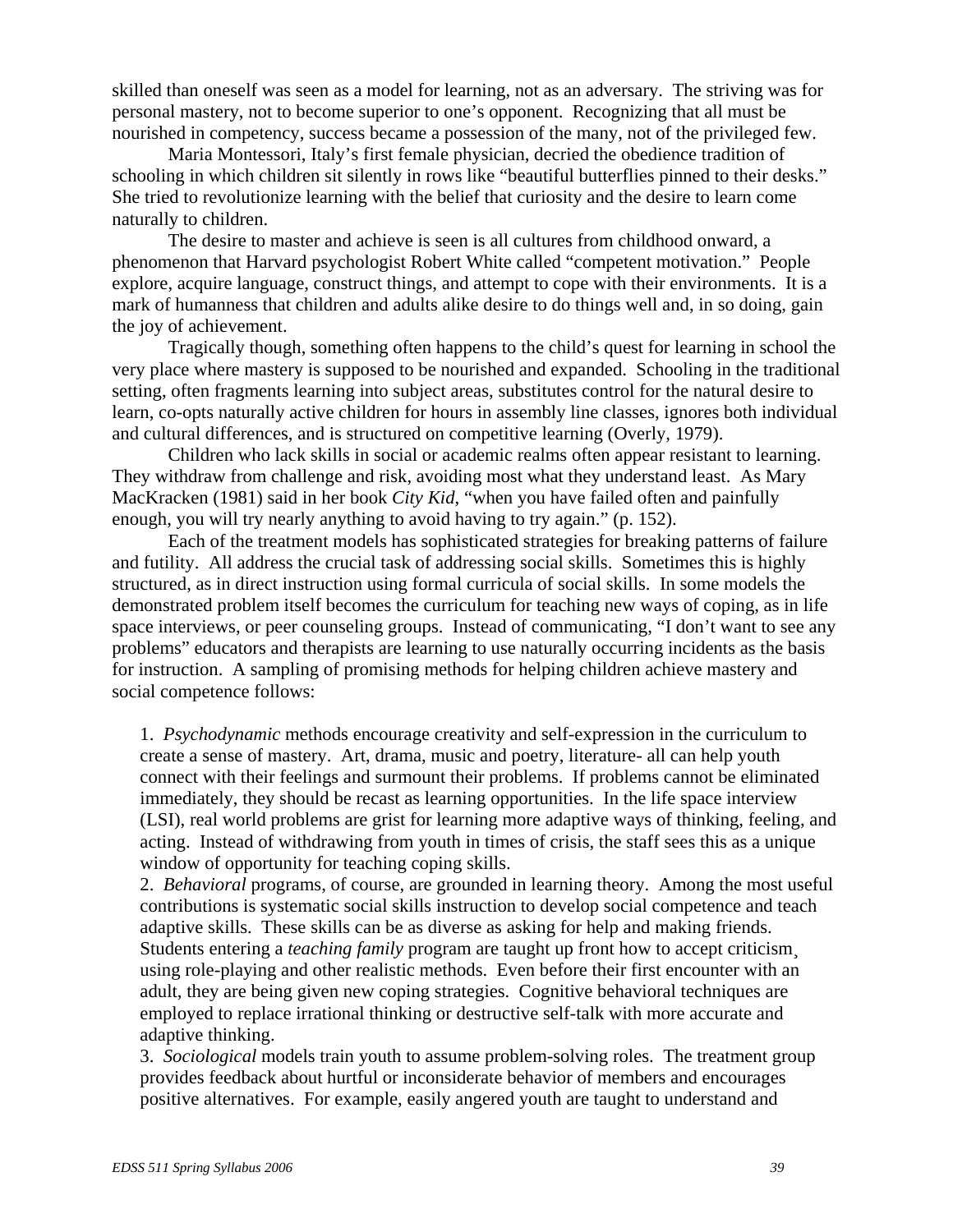disengage from the put-down process¸ thereby inoculating themselves from the negative behavior of others. Of course, positive groups also foster positive attitudes toward school and teachers.

We recall a substitute teacher who most reluctantly accepted her first assignment to a class of delinquent youth in a peer treatment program. She was dumfounded when peers solved the first discipline problem of the day instantly with a chorus of "leave the teacher alone, so she can teach!"

4. *Ecological* Re-Ed programs assume that competence and intelligence can be taught. Academic success itself is seen as a powerful therapy. By helping youth be good at something, especially schoolwork, one impacts a person's self-worth and motivation. Students also need opportunities for problem solving in interpersonal relationships in which the display "conspicuous ineptitude." This model also uses extensive adventure and outdoor education activities to reach students who don't respond to typical school structures.

 Traditional educational approaches were developed centuries before any scientific understanding of the human brain. With increased knowledge of how the human brain functions, we now are able to restructure schooling so it is "brain friendly." Leslie Hart (1983), who has synthesized brain research related to education, suggests that the brain is designed to detect patterns and works best in nonthreatening, active and social settings.

Writing in 1909 in *The Spirit of Youth and the City Streets*, Jane Addams observed that many of the difficulties of youth are related to the reality that they are highly spirited and adventurous. A distinctive feature of much youthful delinquency is the celebration of prowess. These youth are not motivated by the humdrum routine of most schools. Their search for fun and adventure often leads to excitement and kicks through risk-seeking behavior.

 Wilderness education programs build on this spirit of adventure. When struggling against the elements of nature, even the most resistant youth has no need to defy the law natural consequences (Bacon & Kimball, 1989). The Eckerd Wilderness Educational System operates a network of programs for youth at risk across the eastern United States. While totally abandoning the traditional classroom structure, its staff is able to make formidable academic and social gains with previously nonachieving youth.

### **Fostering Independence**

 *This is probably the biggest part of school that I don't like. All through school, kids are herded around like sheep and are left with almost nothing to decide upon.* - Travis

 Traditional Native culture placed a high value on individual freedom, in contrast to "obedience" models of discipline. Native education was designed to build "respect" by teaching inner discipline. Children were encouraged to make decisions, solve problems, and show personal responsibility. Adults modeled, taught values, and provided feedback and guidance, but children were given abundant opportunities to make choices without coercion. Horace Mann once declared schooling in a democracy to "an apprenticeship in responsibility." Early in the century Janusz Korczak of Poland founded a system of student self-governance in his orphanage for Warsaw street children. "Fifty years from now, every school in a democracy will have student self-governance," he declared. But America continues to be uniquely out of step with many other nations that have implemented the principles of "democracy in education," for which John Dewey is famous. We remain tethered to the obedience model, causing anthropologist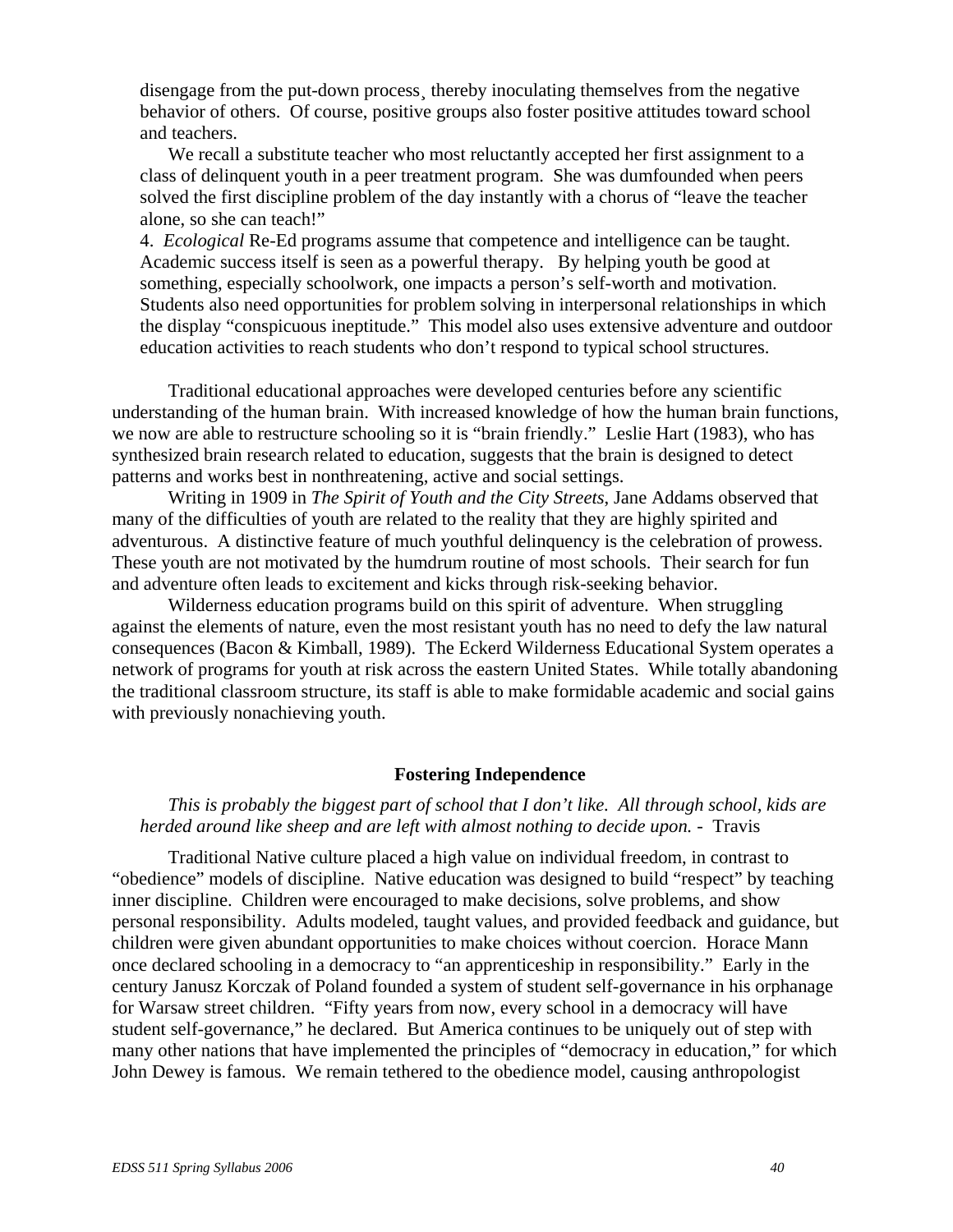Ruth Benedict to exclaim that our culture systematically deprives young people of the opportunity for responsibility and then complains about their irresponsibility.

 A 6,000-year-old Egyptian stone bears the inscription "Our earth is degenerate. Children no longer obey their parents." Similar calls are heard to day, and those who think we have been too permissive could be expected to object to the notion of giving power to youth. The choice, however, is not between demanding obedience or total permissiveness. As Mary Wood says, adults need to continue to be in control- but of the learning environment, rather than of the children. Put another way, we must make demands; however, we need to demand responsibility instead of obedience. Even when we intervene in behavior, the tone can be, "Why must adults handle this problem when you are mature enough to handle it yourselves?"

 Youth deprived of power will get it somehow, often in a delinquent underground as they bully the weakest in their midst and sabotage our adult-dominated programs. Fortunately, all treatment models are recognizing the need to listen to the voices of youth, as seen in these strategies for teaching independence and self-control.

1. *Psychodynamic* approaches assume that many aggressive children lack sufficient selfmanagement of emotions and behavior. The goal is to develop "control from within." Redl and Wineman (1957) offered detailed behavior management strategies for providing external controls temporarily while at the same time using "clinical exploitation of life events" to teach the youth self-responsibility. Wood and Long (1991) outlined counseling methods to help children "master the existential crisis of gaining responsible independence from adults.

2. *Behavioral* approaches to aggression also teach youth self-management skills for dealing with anger. These include recognizing "triggers" and "cues" for anger arousal, using self-administered "reminders" and "reducers" to lessen anger, and self-evaluation and reinforcement (Goldstein & Glick, 1987). Boys Town uses procedures whereby youth help decide the rules by which they will live in *teaching family* homes. Cognitive behavior theorist Menchenbaum (1993) now emphasizes that individuals construct their own personal realities, and the therapist's task is to help them take charge of reconstructing more positive personal outlooks to manage life stress.

3. *Sociological* models of group treatment reject the "patient" role and empower students to become agents of their own healing. Individuals are held accountable for behavior, and excuses are turned back to the individual in a verbal technique called the "reversal of responsibility." For example, if a student rationalizes a fight, saying, "Well, he said things about my mother that were lies!" the group may respond, "Well, that's his problem, so why did you make his garbage yours?" By helping others with similar problems, youth develop a sense of control over their own destiny.

4. *Ecological* programs also use self-governing groups to implement behavioral programming (Lewis & Lewis, 1989). Any member can call together a problem-solving group. These groups often are led by youth. The group helps the member learn new strategies for avoiding the problem, thereby encouraging responsible behavior in all members. Rhodes (1992), a co-founder of the Re-ED model, has developed a life-impact curriculum that empowers children's thinking so they can "reconstruct their own reality."

The German youth work pioneer Otto Zirker once observed that when surrounded by walls, young people make wall climbing a sport. Faced with authoritarian structures, youth willingly enter into the counter-control game. Adults who struggle to manage behavior by power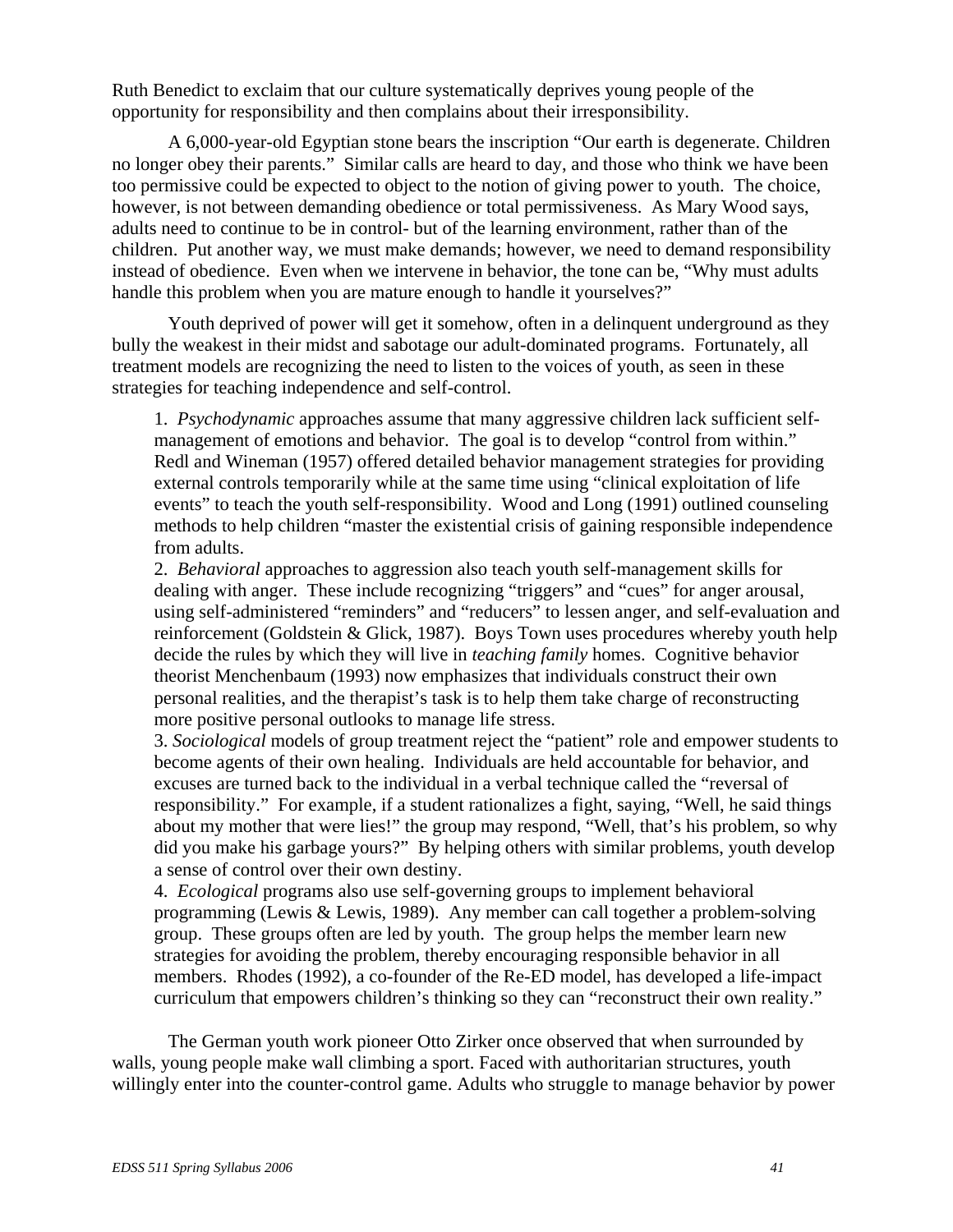assertion believe that they are engineering an orderly environment. The reality is more often a submerged negative subculture marked by chaos and disorganization (Wasmund 1988).

In their study of effective alternative schools, *Expelled to a Friendlier Place*, Gold and Mann (1984) challenged the common practice of employing highly developed codes of conduct to manage behavior. Although these rulebooks make some adults feel secure, they are likely to by ignored or outmaneuvered if front-line staff and youth do not own them. Effective alternative schools are able to adapt flexibly to the needs of youth rather than make every decision "by the book". The emphasis shifts from rule violators to teaching values that foster inner control. Such is the case at Thomas Harrington School in Harrisonburg., Virginia, where one rule applies equally to all students and staff: Respect people, respect property (Raebuck, 1960)

Independence for many youth is thwarted by inflexible and uncompromising structures. At the Jefferson County High School in Louisville, Kentucky, success with at-risk youth comes from flexible schedules (school is open from 8:00 am to (9:30 pm, 12 months a year), a promise of success, treating students with respect, and awarding a regular high school diploma. The Director of this school, Buell Snyder, said, "I only hire teachers who agree to treat students with respect at all times, and I discard those who, despite their best intentions, infantilize or ridicule students" (Gross, 1990).

### **Fostering Generosity**

*I would have liked to tutor something or been a peer counselor. I could have helped someone and benefited from it myself if I had been given the chance to participate. – Sondra* 

A central goal in Native American child rearing is to teach the importance of being generous and unselfish. Children were instructed that human relationships were more important than physical possessions. Describing practices a century ago, Charles Eastman tells of his grandmother teaching him to give away something he cherished most—his puppy—so he would become strong and courageous.

 A pioneering German educator once observed that all young people desperately need some sense of purpose for their lives. Youth in modern society, however, do not have roles in which they can serve, and thus suffer from the "misery of unimportance". Hahn advocated volunteer activities that tap the need of every youth to have some "grande passion". During the Hitler years, he went to England, where he developed the basis of the Outward Bound movements.

 Rousseau, Pestalozzi, Korczak, and many others also wrote of the importance of teaching youth the values of compassion and service to others. A century ago, William James noted that war always has filled young men's need to be valuable to their community. He proposed a "moral equivalent to war" by involving youth in volunteer civic service. Although we seem to have lost sight of these basic truths for a time, there is now a healthy revival of the concept that we must offer opportunities to develop altruism, empathy, and generosity in modern youth (Kohn, 1990).

 The following discussion highlights the increasing emphasis being placed on developing prosocial values and behavior as an antidote to hedonistic, antisocial lifestyles that characterize many modern youth.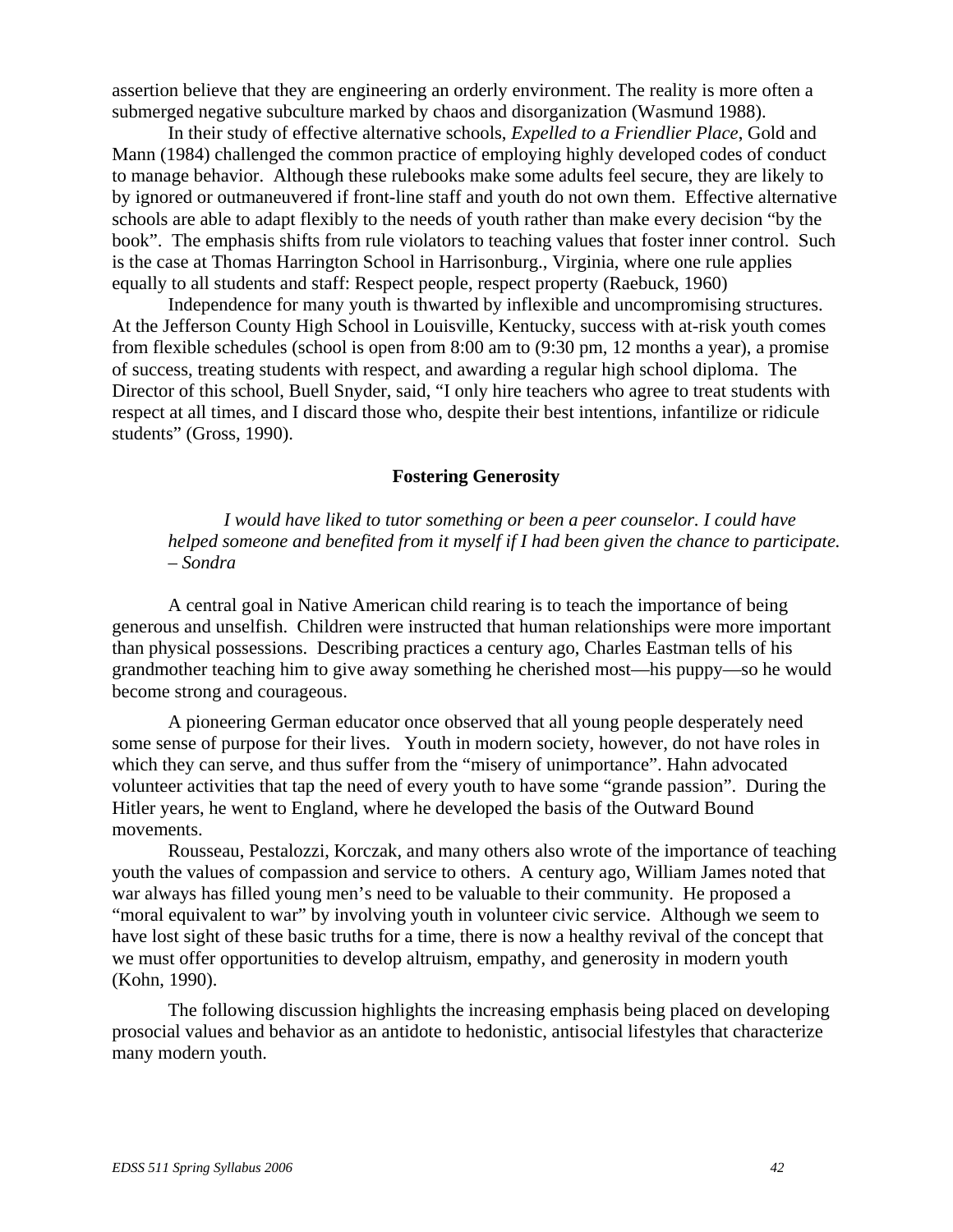1. Redl's *psychodynamic model* departs from traditional Freudian views that children experience too much guilt. Today, many children seem not to have acquired the most basic sense of human concern. They suffer from too little guilt, and they hurt or exploit others wit impunity. Treatment of these children, Redl proposes, might involve "guilt squeeze" life space interviews to foster empathy with victims, or massaging numb values" to foster internalization of caring values.

2. *Behavioral* research suggests that teaching techniques to manage anger is not enough. Youth will choose prosocial alternatives only if they can move beyond egocentric moral reasoning. Thus, cognitive moral education is part of Goldstein's aggression replacement training. Everson (1994), from the Boys Town program, advocates teaching social skills as a way of fostering moral development. The goal is to create moral dilemmas in once self-centered youth. Now empowered with prosocial skills, youth have new options to act in caring ways.

3. *Sociological group treatment* models seek to "make caring fashionable" and to make youth uncomfortable with selfish, hurting behavior and thinking patterns. Positive peer culture programs teach youth to show concern by helping group members and then give them abundant opportunities to generalize helping behavior through service learning. For example, delinquent youth at Starr Commonwealth regularly "adopt" residents of nursing homes as grandparents. And they serve as basketball coaches to younger community children.

4. *Ecological* programs address the children and families who are alienated from community bonds. Re-ED involves students in community service in a variety of ways, including helping the elderly, operating a "road-block" to solicit funds for a hospital and distributing food and toys to needy families.

 Every level of education has seen a revival of interest in volunteer service learning as an antidote to the narcissism and irresponsibility of modern lifestyles. All over the country in alternative and some traditional settings, examples of service learning can be found. At Chadwick School in Los Angeles, privileged students run a soup kitchen, help the mentally ill put on plays, work with disturbed children, and campaign for environmental protection. At Harlem's Rice High School in New York, students work with the sick and needy. In Connecticut, students serve as the professional rescue squad for a semi rural area. In all of the se programs, young people's abilities to participate and help are valued (Lewis, 1990).

 For six to eight weeks in Shoreham-Wading River, students spend a double period, twice a week, in some community service activity. Students, for example, may work with elderly people or those with disabling conditions (Macroff, 1990). Students in Petaluma, California worked hard to clean up the endangered Adobe Creek. They hailed out 20 truckloads of junk, including old washing machines, sofas, two beds, and 36 old tires. They planted willow trees. Now the group is trying to raise \$200,000 for a fish hatchery. At least 25 former students are studying natural resources and wildlife at Humboldt State University in Northern California. Three others are now majoring in environmental law at other institutions (Sims, 1991).

 Service learning opens unusual programming possibilities with troubled children and youth who heretofore have been themselves "damaged goods". As they reach out to help others they create their own proof of worthiness (Brendtro & Nicholau, 1985). Diane Hedin (1989) summarized various research studies supporting the positive results of volunteer service. These include increased responsibility, self-esteem, moral development, and commitment to democratic values.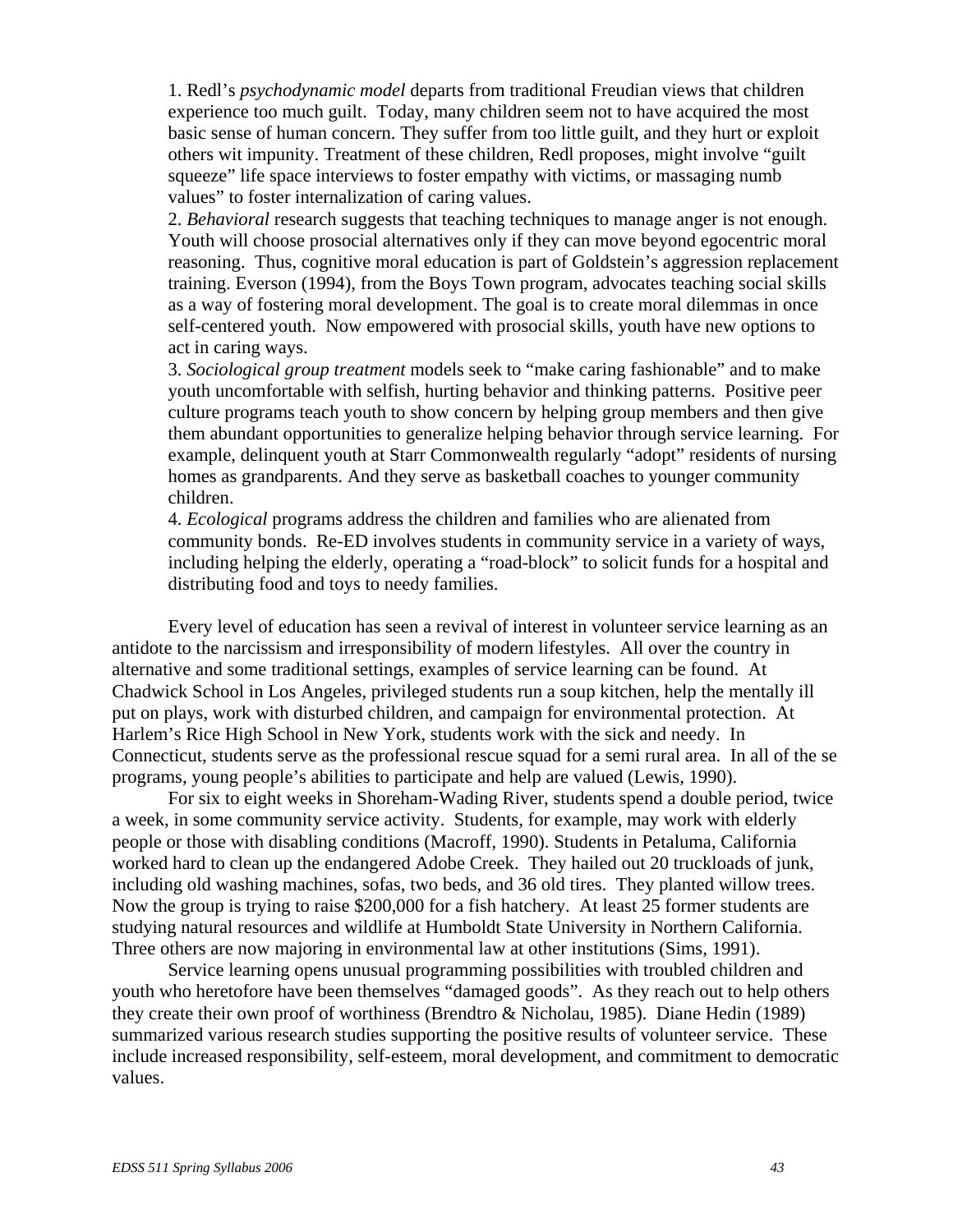### **PUTTING IT ALL TOGETHER: THE MICHIGAN STUDY**

 Our thesis has been that reclaiming programs must address the critical variables of belonging, mastery, independence, and generosity. We close this article by highlighting a recent study of more than 300 delinquent youth in Michigan correctional facilities (Gold and Osgood, 1992). The program encompassed two state and two private treatment centers using Positive Peer Culture (PPC) treatment methodology.

 The Michigan researchers gathered exhaustive data from records, referral agencies, staff, students and caregivers. They observed each youth from arrival until 6 months follow-up after release. The population consisted of boys, generally 15 or 16 years old, who had been arrested form one to 20 times. The typical student was remarkably unsuccessful in school, with average academic achievement 4.2 grade levels below expectation. A third of the boys had not even attended school in the period before placement. These youth are representative of those served currently by North American juvenile corrections department.

 The youth lived in 45 separate self-contained treatment/classroom groups, each with its own interdisciplinary staff team. This enabled researcher to study the impact of these different treatment environments. Thus, though all programs used peer group treatments, they differed on variables such as the amount of autonomy given to youth and the closeness of the staff and youth relationships. Variations in the group culture were related to success in the program and in the community after release.

 Gold and Osgood reviewed prior research showing that homogeneous settings for aggressive youth typically spawn strongly negative youth countercultures. Instead of cooperating with treatment goals, students resist adult control, develop a code of silence against informing on one another, go underground to circumvent institutional rules, and use physical coercion to maintain a peer subculture committed to delinquent values and behavior. An ongoing debate in the research literature is considering why these negative subcultures form. Two competing explanations have been proposed:

1. Negative youth traits: Delinquent youth "import" into the reeducation setting their dysfunctional character traits. This is a collective example of the "bad apple" notion.

2. Negative Institutional Milieu: Depriving environments create aggressive countercultures, harsh, coercive settings strip youth of autonomy and decision making, this fostering rebellion.

 Contrary to what might have been expected, Gold and Osgood found that delinquents in the Michigan settings regularly viewed their environments as safe and supportive. Although full consideration of their exhaustive study is beyond the scope of our current discussion here, we highlight their findings related to the principles of belonging, mastery, independence and generosity.

 *Belonging:* The more troubled and beset youth are, the more they need close personal attachments to reconstruct their lives. Adults who do not form these bonds distance themselves from delinquent youth and thereby diminish their ability to influence them.

 *Mastery:* Delinquent behavior often is provoked by scholastic failure. Teachers in successful school programs give students "uncommonly warm emotional support" and prevent them from failing. Youth who become interested in school and make achievement gains have better subsequent community adjustment.